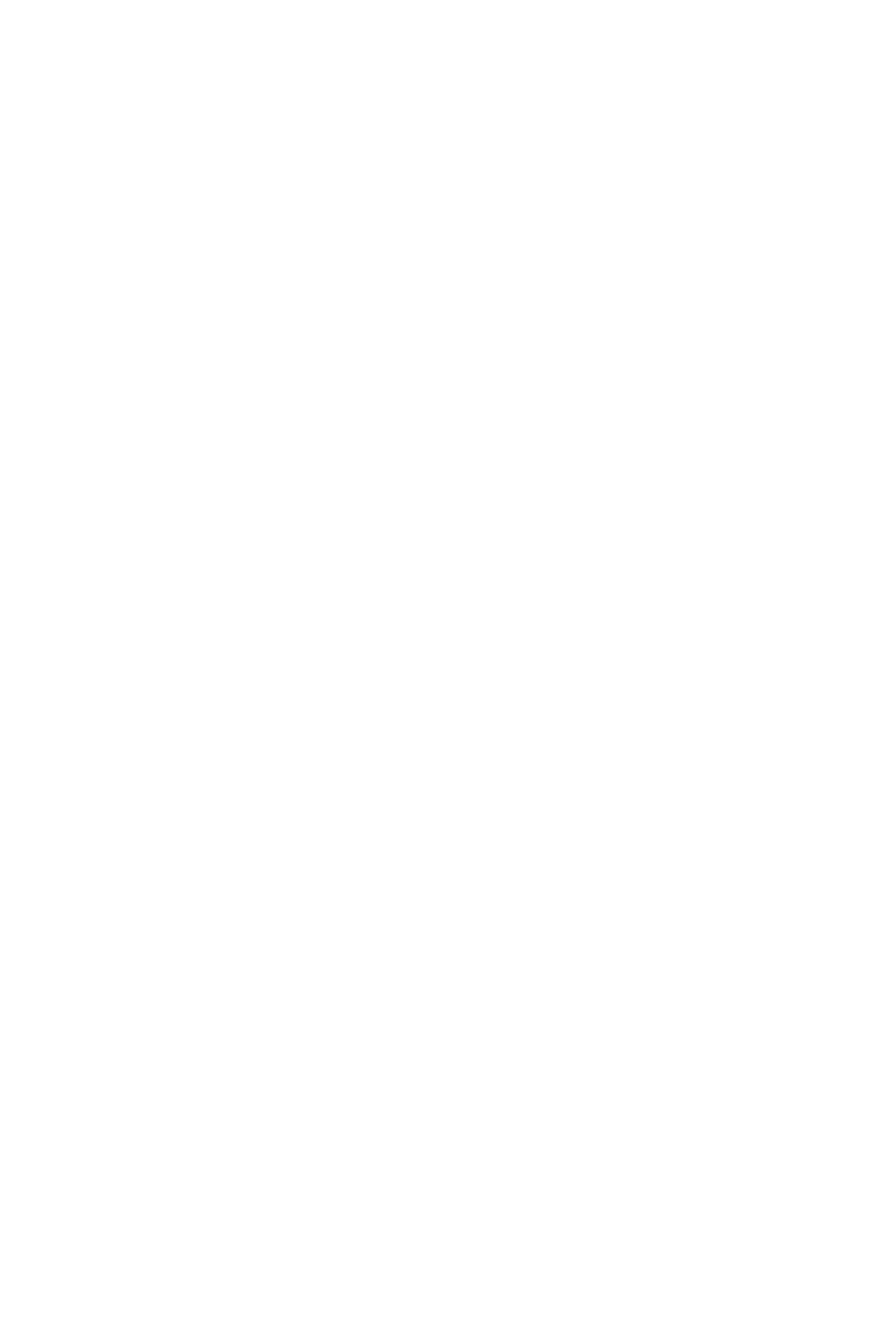**Empowerment of Women in the Church and Society**

# **GENDER POLICY OF THE CATHOLIC CHURCH OF INDIA**



**CBCI Commission For Women Catholic Bishops' Conference of India 2010**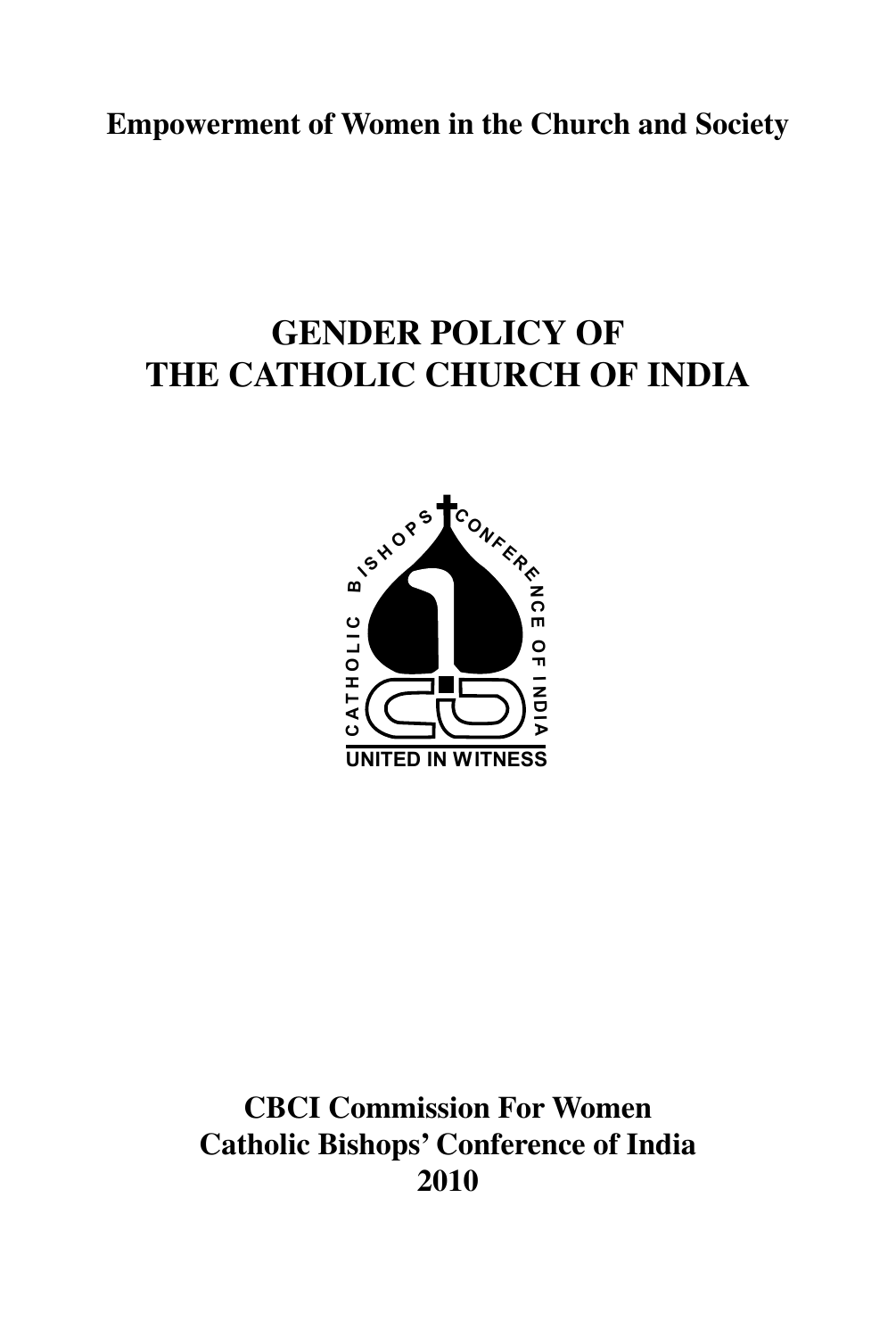### **GENDER POLICY OF THE CATHOLIC CHURCH OF INDIA**

**Published by** CBCI Commission For Women Catholic Bishops' Conference of India CBCI Centre, New Delhi - 110 001

**Ph.:** 011 - 23344470, 23362956, 29961058 **Email:** comwomencbci@gmail.com<br>Web: www.chcisite.com **Web:** www.cbcisite.com www.indiancatholic.in

**Published** 

8th December, 2009

**Copyright** CBCI Commission For Women

#### **Designed & Printed at:**

Bosco Society for Printing & Graphic Training Okhla, New Delhi - 25, Ph: 011 - 26910729

ISBN 978-81-907529-3-0

**Price - Rs 25/-**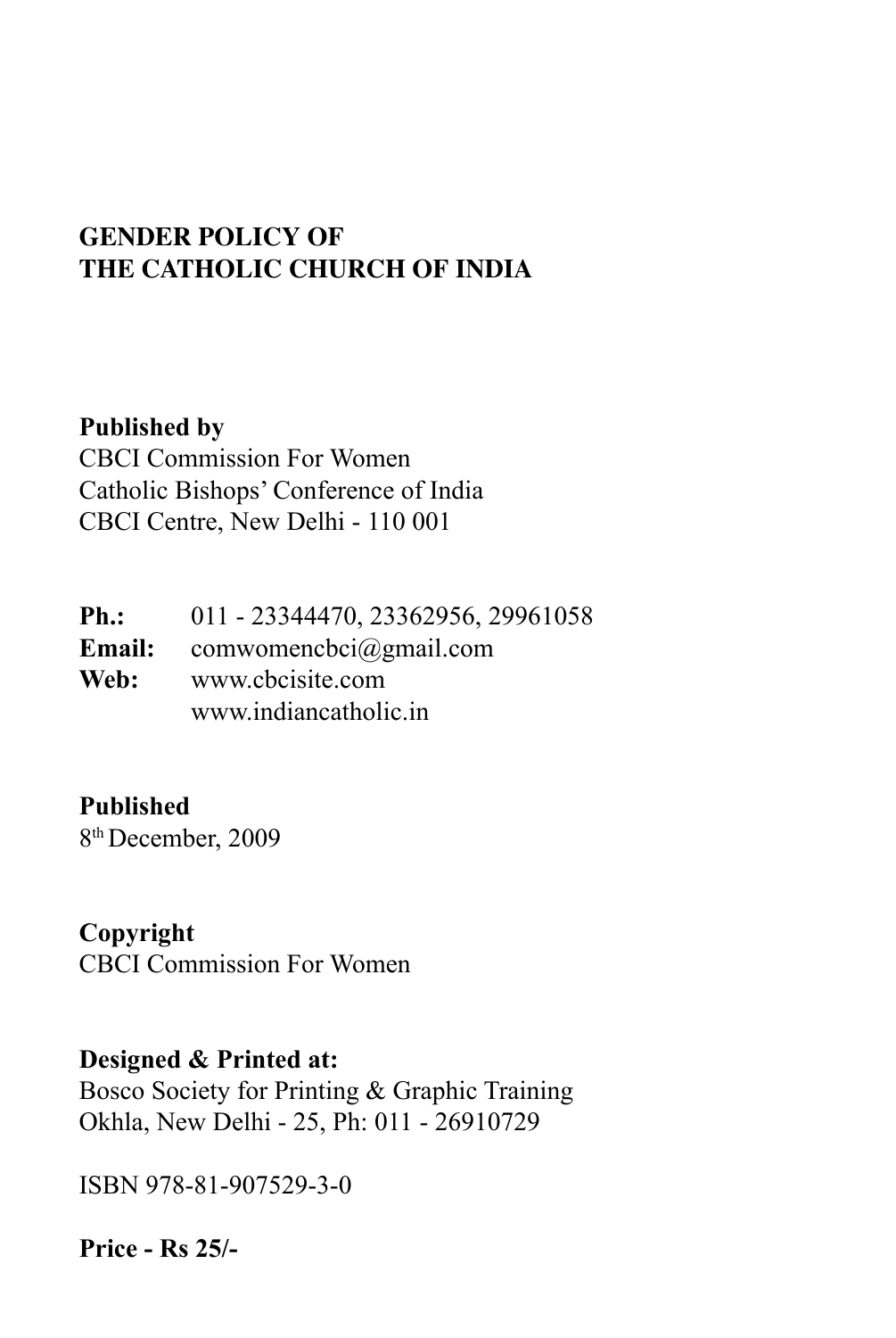*"God created man in his own image, in the image of God he created him; male and female He created them."* Genesis 1:27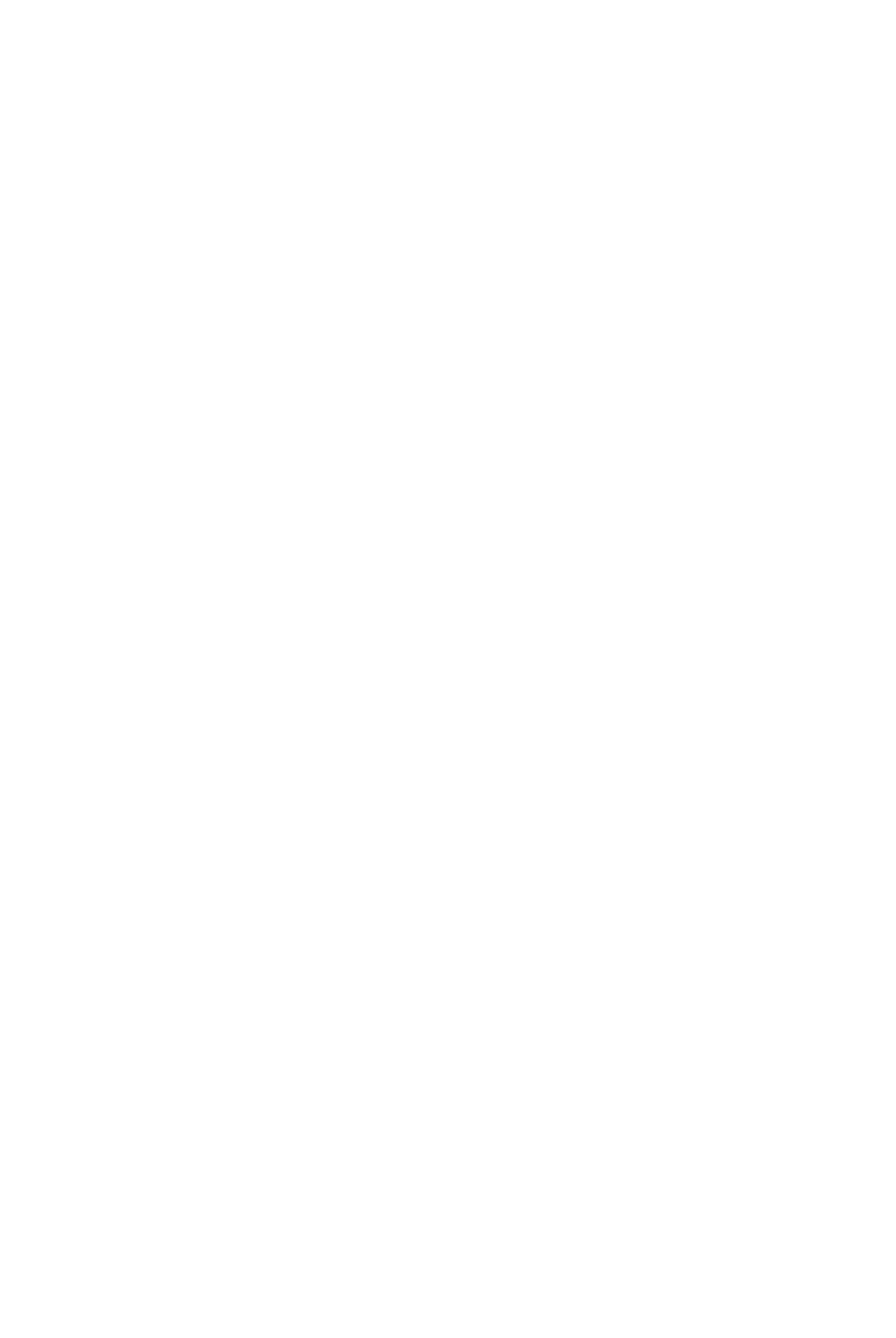# **Contents**

| Foreword         |            |
|------------------|------------|
| Acknowledgements | . .<br>X11 |
| Introduction     | X1V        |

#### **PART l**

| L.   | <b>GENDER EQUALITY</b>                        | 01 |
|------|-----------------------------------------------|----|
| П.   | SITUATION OF WOMEN IN INDIA                   | 02 |
| III. | <b>BIBLICAL AND THEOLOGICAL FOUNDATION OF</b> |    |
|      | <b>GENDER EQUALITY</b>                        | 05 |
| IV.  | <b>VISION OF CHRIST</b>                       | 06 |
| V.   | <b>TEACHING OF THE CHURCH</b>                 | 07 |
|      | VI. EMPOWERING CATHOLIC WOMEN                 | 08 |

#### **PART ll**

| VII. VISION           |  |
|-----------------------|--|
| VIII. MISSION         |  |
| IX. OBJECTIVES        |  |
| X. GUIDING PRINCIPLES |  |

#### **PART IIl**

| XI. |             | <b>AREAS OF IMPLEMENTATION:</b>   | 14 |  |
|-----|-------------|-----------------------------------|----|--|
|     |             | POLICIES AND STRATEGIES           |    |  |
|     | 1.          | Women and Family                  | 14 |  |
|     | $2^{\circ}$ | Women and Education               | 16 |  |
|     | 3.          | Women and Health                  | 18 |  |
|     | 4.          | Women and Social Involvement      | 19 |  |
|     |             | Women and Social Awareness<br>(1) | 19 |  |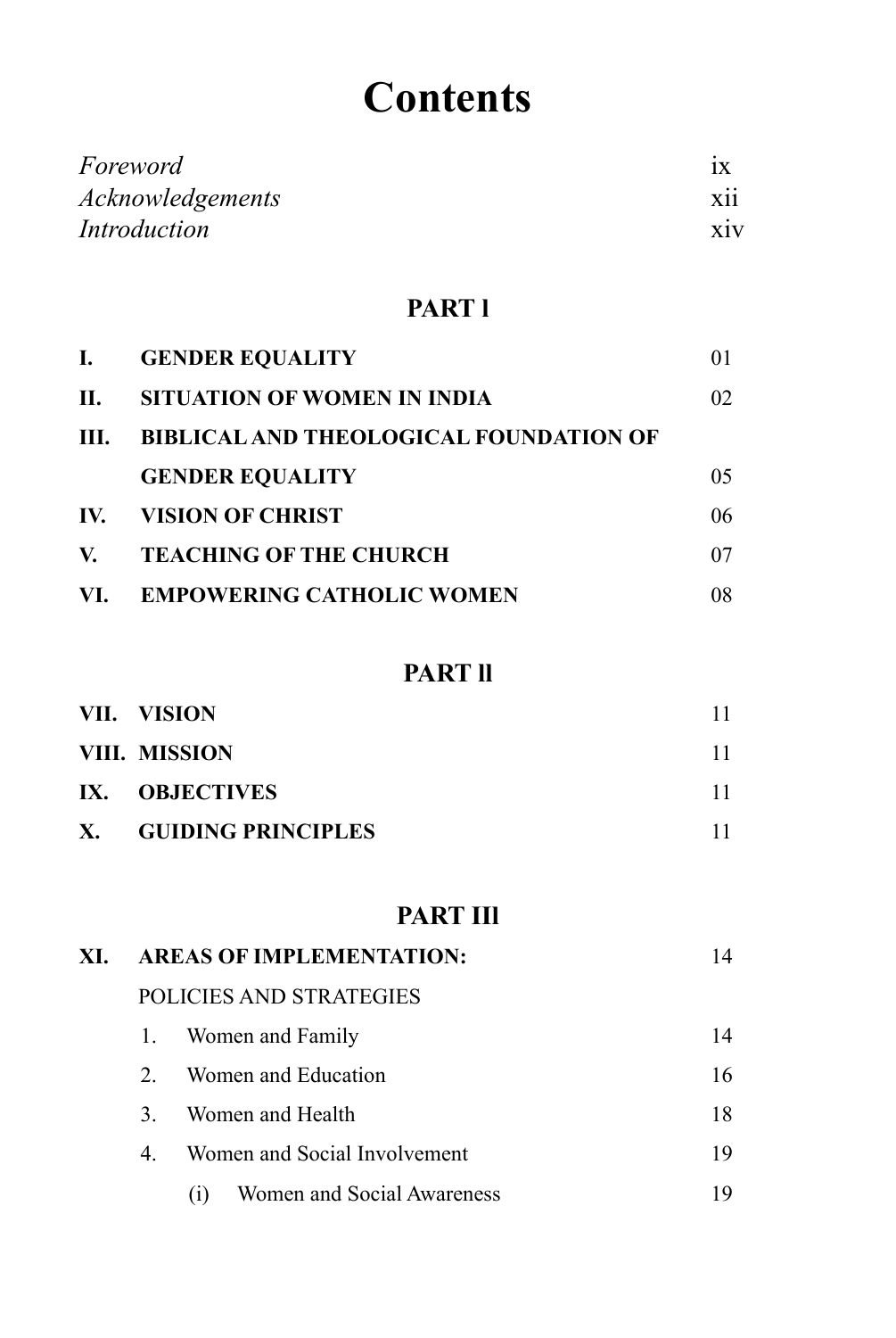|      | (ii)  | Promotion of Women's Participation in Public Life/                 |    |
|------|-------|--------------------------------------------------------------------|----|
|      |       | <b>State Political Structures</b>                                  | 20 |
|      | (iii) | Women and Economic Independence                                    | 21 |
|      | (iv)  | Women for Peace                                                    | 22 |
|      | (v)   | Women and Religious Harmony                                        | 23 |
|      | (vi)  | Women and Environment                                              | 24 |
|      |       | 5. Special Areas of Concern                                        | 25 |
|      | (i)   | Rights of Girl Child                                               | 25 |
|      | (ii)  | Tribal and Dalit Women                                             | 27 |
|      | (iii) | Violence against Women                                             | 28 |
|      |       | (In media, workplaces and public places)                           |    |
|      | (iv)  | Women in Difficult Circumstances                                   | 30 |
|      |       | (Domestic violence, Wife-battering, Incest, Dowry & House Workers) |    |
|      | (v)   | Trafficking of Women and Sexual abuse                              | 31 |
|      |       | 6. Within the Church                                               | 32 |
|      | (i)   | Women and CBCI                                                     | 32 |
|      | (ii)  | Women and Diocesan Social Service Societies                        | 33 |
|      |       | (iii) Women's Representation and Participation in Church Bodies    | 33 |
|      | (iv)  | Formation of Consecrated Women & Seminarians                       | 35 |
|      |       | 7. Research, Documentation and Dissemination of Information        | 36 |
|      |       | 8. Networking                                                      | 37 |
| XII. |       | <b>IMPLEMENTATION MECHANISMS</b>                                   | 38 |
|      |       | XIII. CONCLUSION                                                   | 39 |
|      |       | <b>BIBLIOGRAPHY</b>                                                | 40 |
|      |       | <b>ABBREVIATION</b>                                                | 42 |
|      |       |                                                                    |    |
|      |       | <b>APPENDIX : (I) STATEMENT OF 28TH CBCI PLENARY ASSEMBLY</b>      | 43 |

 **(II) The Process of the EVOLUTION OF THE CBCI Gender Policy** 50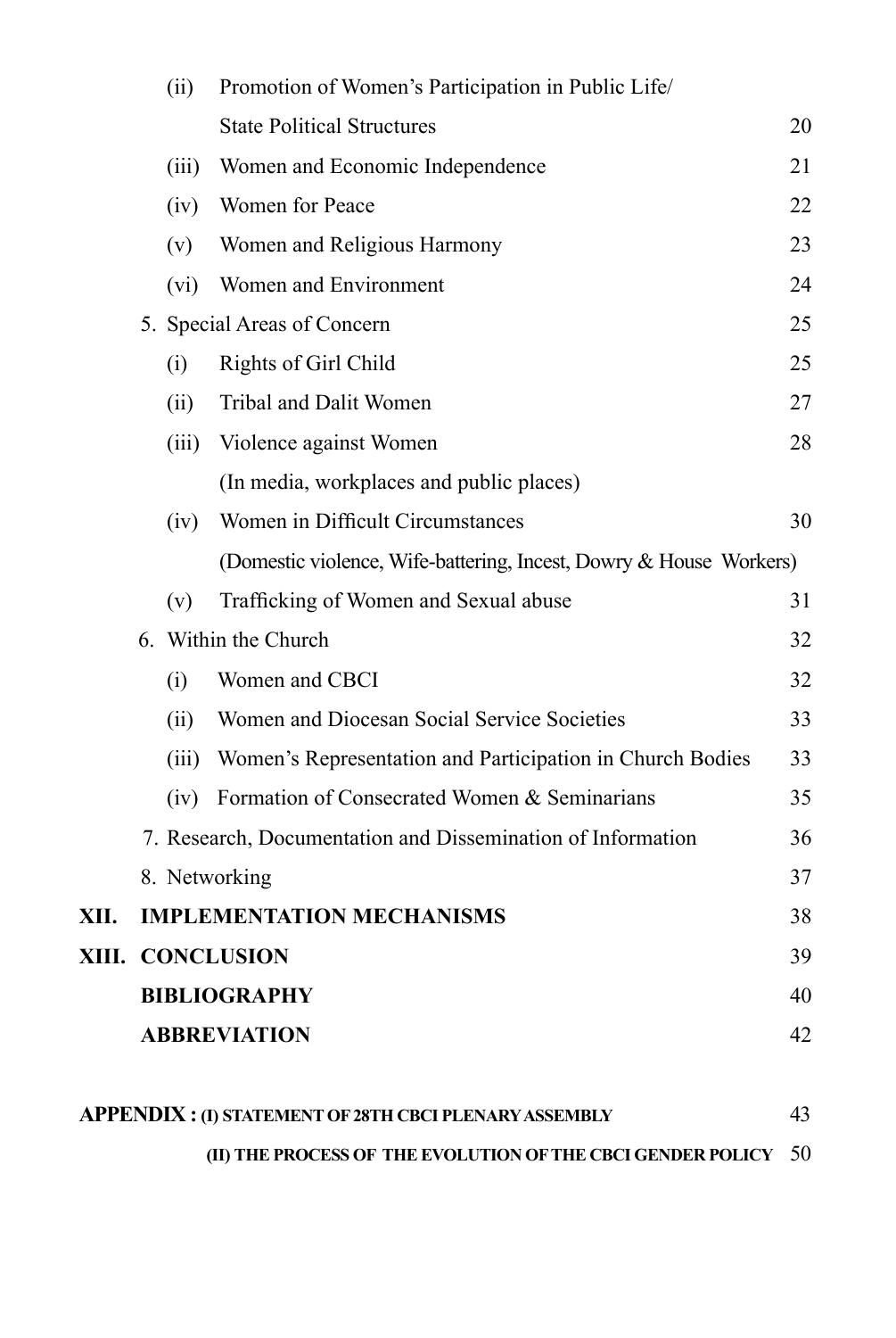## **FOREWORD**

### **CATHOLIC BISHOPS' CONFERENCE OF INDIA (CBCI)**

It is with immense joy that I present the 'Gender Policy for the Catholic Church in India 2009', approved by the CBCI Standing Committee in September 2009. The Gender Policy was authorised by the CBCI Plenary Assembly held from the  $13<sup>th</sup>$  -  $20<sup>st</sup>$  February 2008 which deliberated on the theme, "Empowerment of Women in the Church and Society".

The Gender Policy took shape from the earnest desire of the women and men of the country to bring equality and harmony to all. It is based on the mutual understanding that both male and female are created in the image and likeness of the divine. It rejects all types of discrimination against women as being contrary to God's intent and purpose (G.S., 29).

The process of the preparation of the Gender Policy began soon after the 28th CBCI Plenary Assembly 2008. All the thirteen Ecclesiastical Regions gathered in their respective Regions and prepared their Regional Gender Policies from April to August 2008. The Regional Gender Policies were later on passed by their Regional Bishops' Councils. From  $18<sup>th</sup>$  -  $20<sup>th</sup>$  April 2009, the Commission for Women compiled the Regional Gender Policies and prepared the CBCI Gender Policy. On 22nd April 2009, Most Rev. John Baptist Thakur SJ presented the Gender Policy at the CBCI Standing Committee Meeting. The Standing Committee welcomed the Policy and appointed a five member Bishop team who studied the Policy in detail.

The Gender Policy underlines that equality and dignity of all human persons form the basis of a just and humane society. The Policy maintains that Women's empowerment is central to achieving gender equality.

The Gender Policy addresses the following areas of women's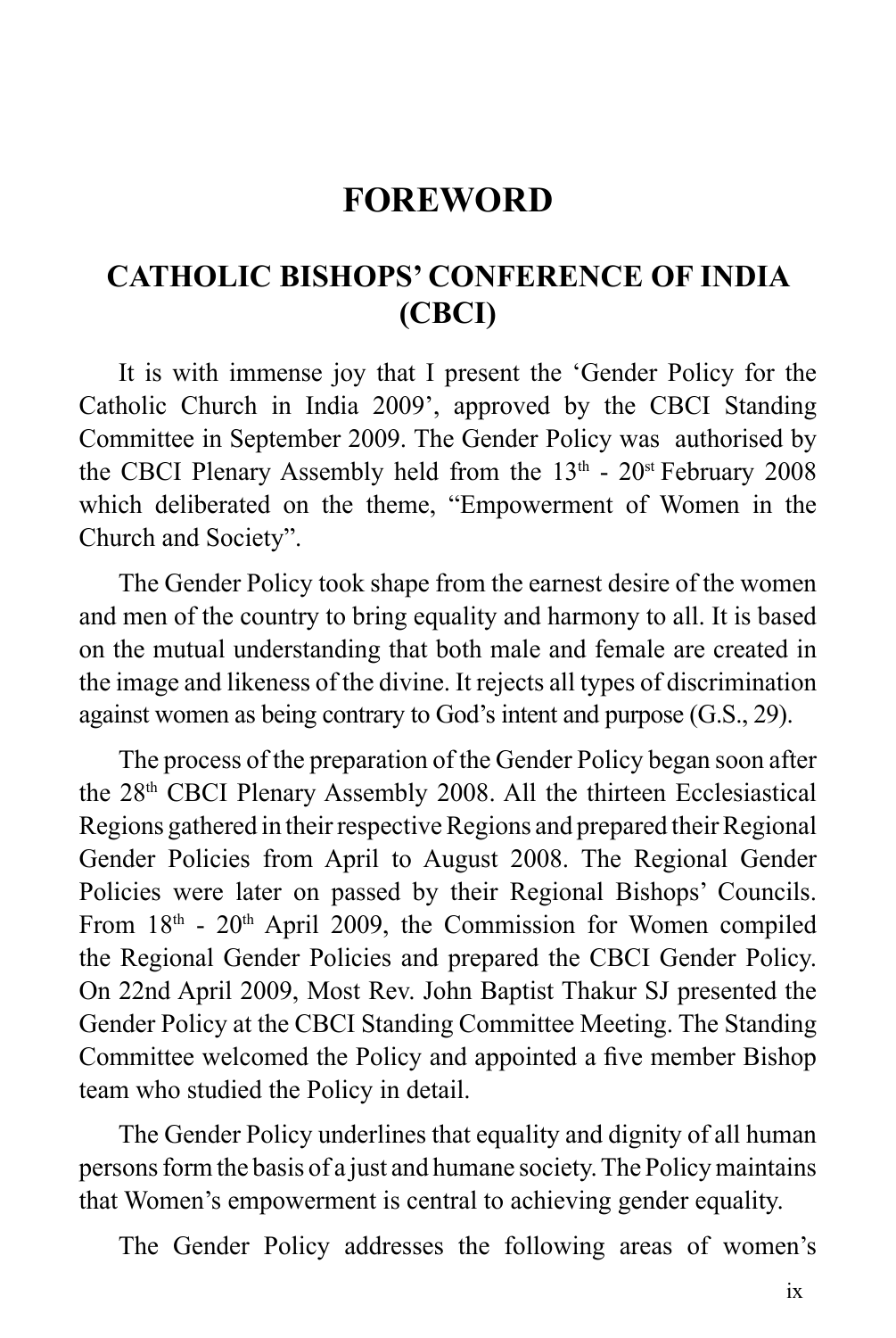concern - Marriage and Family; Education; Health; Social Involvement such as Social Awarness, Promotion of women's participation in public life / State political structures, Women and Economic independence, Women for Peace & Religious Harmony, Women and Environment; Special Areas of concern namely Rights of Girl Child, Tribal and *Dalit* women, Women in difficult circumstances and Trafficking of women and Sexual abuse; and Areas within the Church such as Women and CBCI, Women and Diocesan Social Service Societies, Women's representation and participation in Church bodies and Formation of Consecrated Women & Seminarians. It also addresses Research, documentation and dissemination of information and Networking with the Implementation Mechanisms.

The Gender Policy aims to address the concerns of women, who are doubly marginalized and oppressed. As followers of Christ, we are challenged to create conditions for marginalized voices to be heard, to defend the defenseless, and to assess lifestyles, policies and social institutions in terms of their impact on women.

The Policy recognizes that violence and discrimination exist but it is the most unpunished of all crimes. The Policy promotes the egalitarian message of Jesus, with the vision of a collaborative Church with Gender Justice. It envisages a world where both women and men can enjoy total freedom and equality to grow in the image and likeness of God.

With an increasing onslaught on women through various means such as rape, abduction, domestic violence and dowry deaths, there is an ever more need for a Policy that will initiate and help sustain change. The Policy hopes that it will be a starting point of bringing equality and sustaining it.

I earnestly urge all the Dioceses, Religious Congregations, Educational Institutions, and all the persons who desire to work towards equality and justice to welcome this Policy wholeheartedly, study it with great care and explore ways for its effective implementation.

I hope the CBCI Gender Policy may inspire the Universal Church to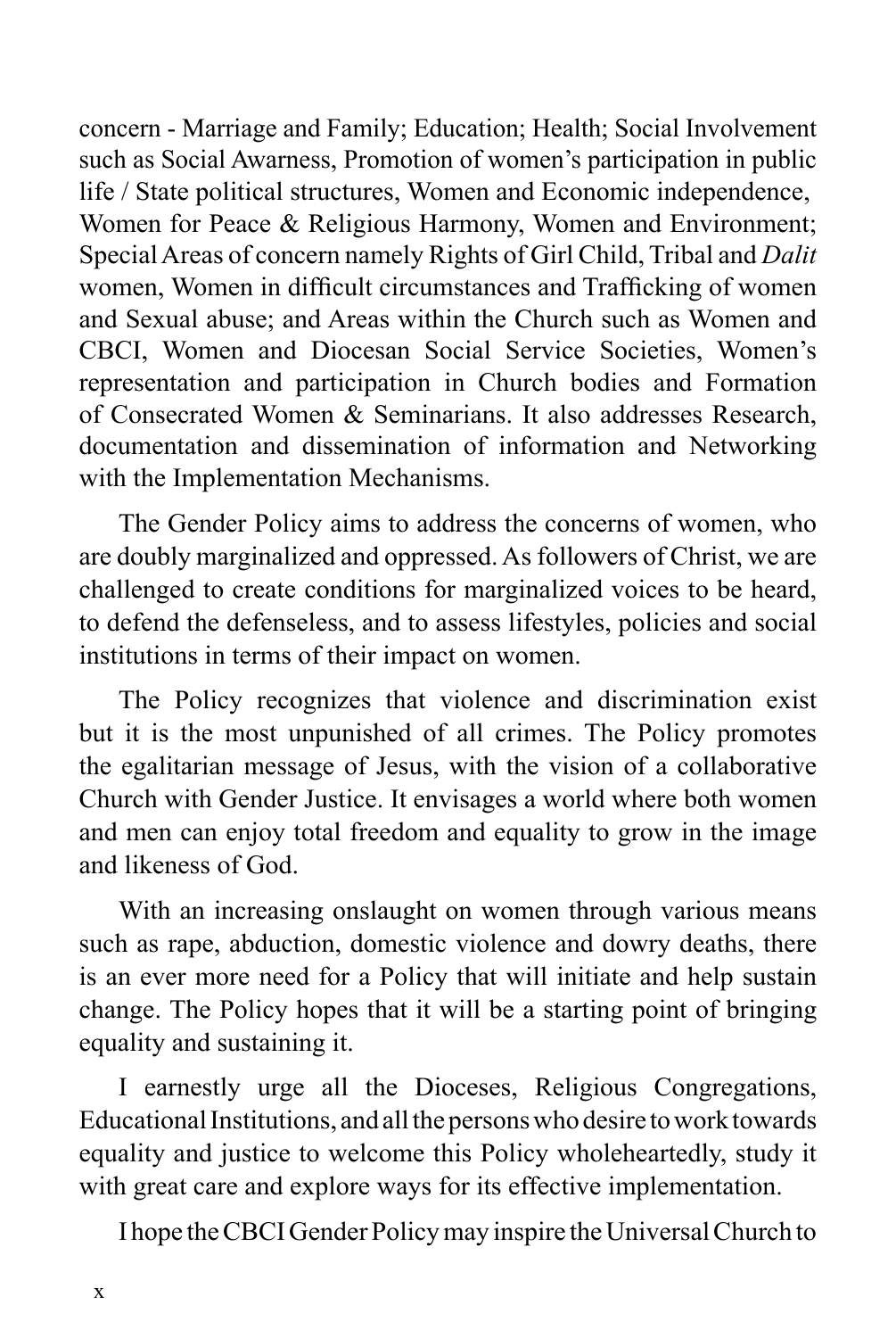make a favourable situation for women that will create co-partnership in the family, society and the world.

Let us strive strenuously to bring about the required change of mindset and attitude through a proper understanding of the specific roles of both men and women in our homes and workplaces, in our human interactions and social relationships, in the Church and Society at large (E.A., 34).

+ Carkey Withayuthil

**+ Varkey Cardinal Vithayathil C. Ss.R** President, Catholic Bishops Conference of India & Major Archbishop, Ernakulam - Angamali Solemnity of Blessed Virgin Mary, 8<sup>th</sup> December, 2009.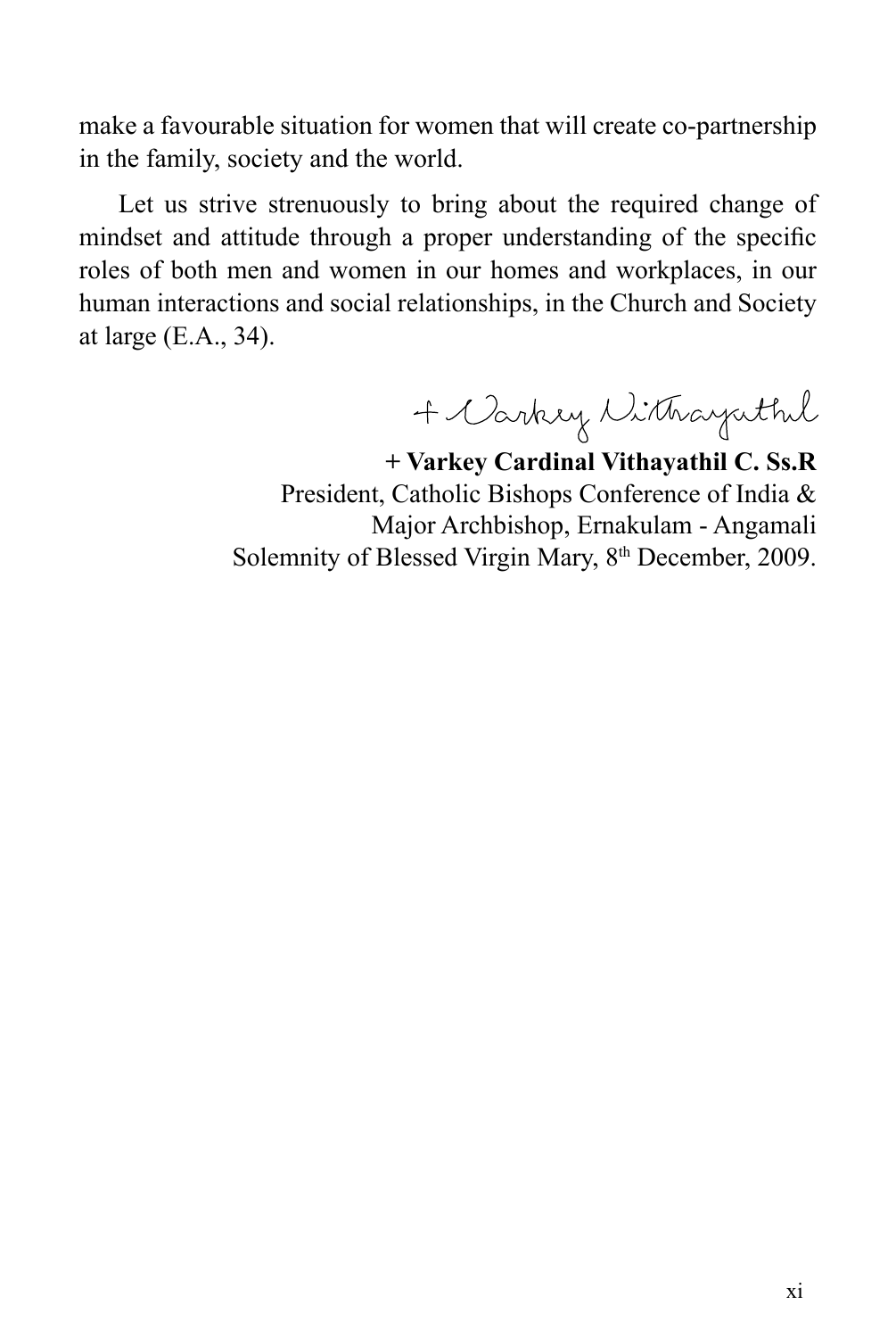# **Acknowledgements**

CBCI Commission For Women is deeply grateful and indebted to the CBCI Standing Committee, Secretariat, Commissions and Institutions for the preparation and promulgation of the CBCI Gender Policy.

We would like to acknowledge the Regional Chairmen of the Commission For Women, Bishop Ignatius Menezes, Bishop Paul Maipan, Bishop Lucas Sirkar SDB, Bishop Mathew Anikuzhikattil, Bishop Edwin Colaco, Bishop Leo Cornelio, SVD, Bishop Thomasappa Anthony Swamy, Bishop John Baptist Thakur, SJ, Bishop Andrew R. Marak, Bishop Anil Joseph Thomas Couto, Bishop Yvon Ambroise, Bishop Alphonse Bilung, SVD and Bishop John Barwa, SVD for their commitment towards developing a Gender Policy for the Church in India.

We appreciate the committed efforts and hard work of the Regional Coordinators, Ms. Pansy Thomas, Sr. Bernard OSU, Sr. Mary Rita FC, Ms. Beena Sebastian, Ms. Teresa Irene Rodrigues, Ms. Sugantha Sathiyaraj, Sr. Daisy Athickal, Ms. Bernadette Pitchai, Sr. Mary Thomas RNDM, Ms. Albina Marak, Ms. Muriel Schooner and Ms. Angelina J. Brar.

The zeal, hard work, and expertise of the Drafting Team, Dr. Astrid Lobo Gajiwala, Dr. Rita Noronha, Ms. Lida Jacob IAS, Dr. Neena Joseph, Ms. Loy Maria George, and Sr. Lilly Francis SMMI, who made the Gender Policy possible. The CBCI Commission For Women is extremely indebted to the Team. We are especially grateful to Fr. John Desrochers CSC who graciously collaborated in this endeavor.

We appreciate the Advisory Members, Ms.Chinnamma Jacob, Ms. Mungreiphy Shimray, Ms. Rosakutty Abraham, Ms. Rita V. Chaya, Sr. Philomena D' Souza and Sr. Sreeja SND for their support.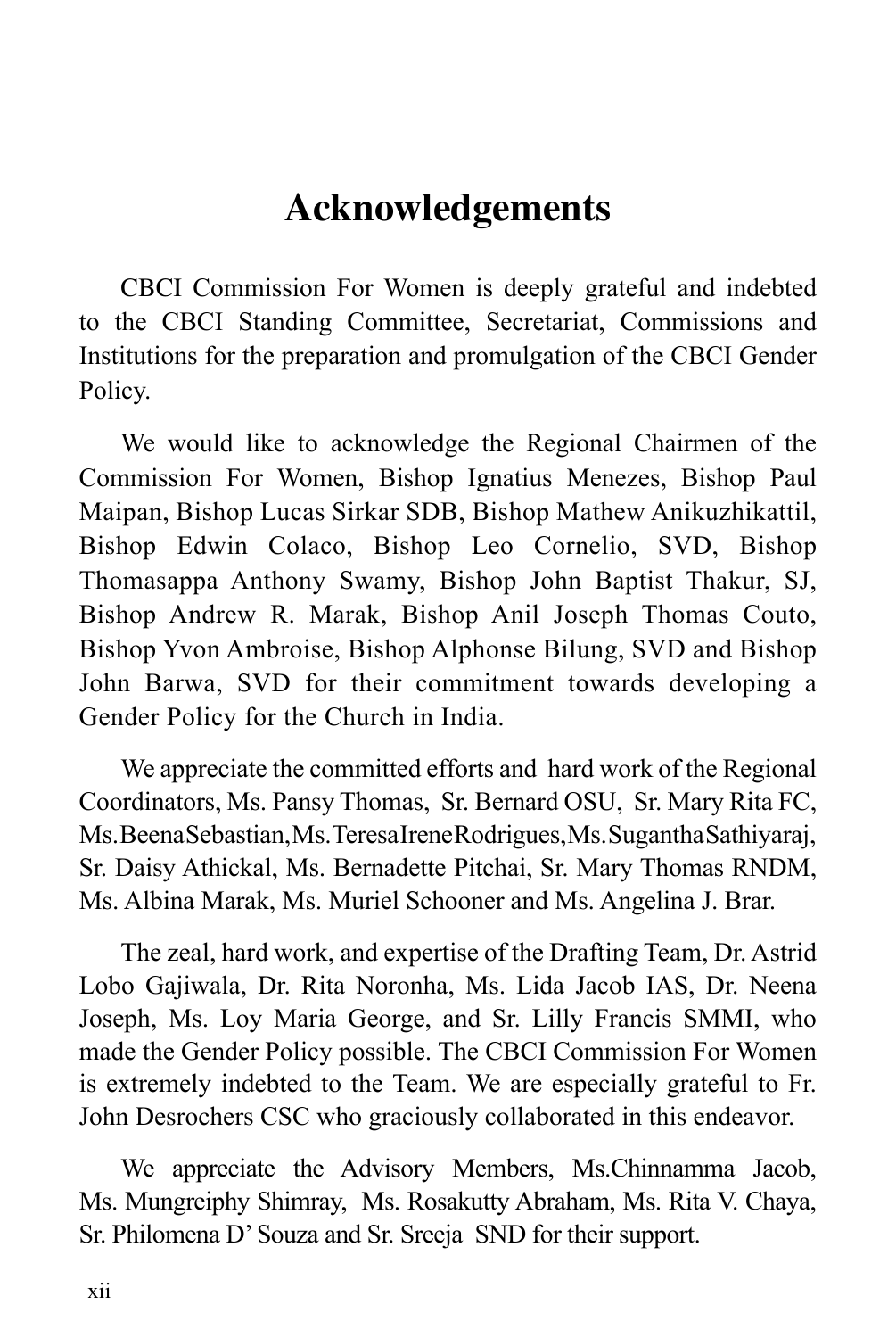We extend our Special thanks to Caritas India and Missio Munchen for their financial support and encouragement. We place on record the prayerful support, profound insights and encouragement of the Conference of Religious India, Salesian Missionaries of Mary Immaculate, Streevani, and Vidyajyoti.

+John Bridge

 $+ \mathcal{Q}$ fuo

+ Spratius Monumes.

Lilly Francis

Bishop John Thakur SJ Bishop of Muzaffarpur Chairman

Bishop of Auangabad Member

Bishop Edwin Colaco

**CBCI Commission For Women CBCI Commission For Women CBCI Commission For Women CBCI Commission For Women** Bishop Ignatius Menezes Bishop of Ajmer-Jaipur Member

Sr. Lilly Francis SMMI Executive Secretary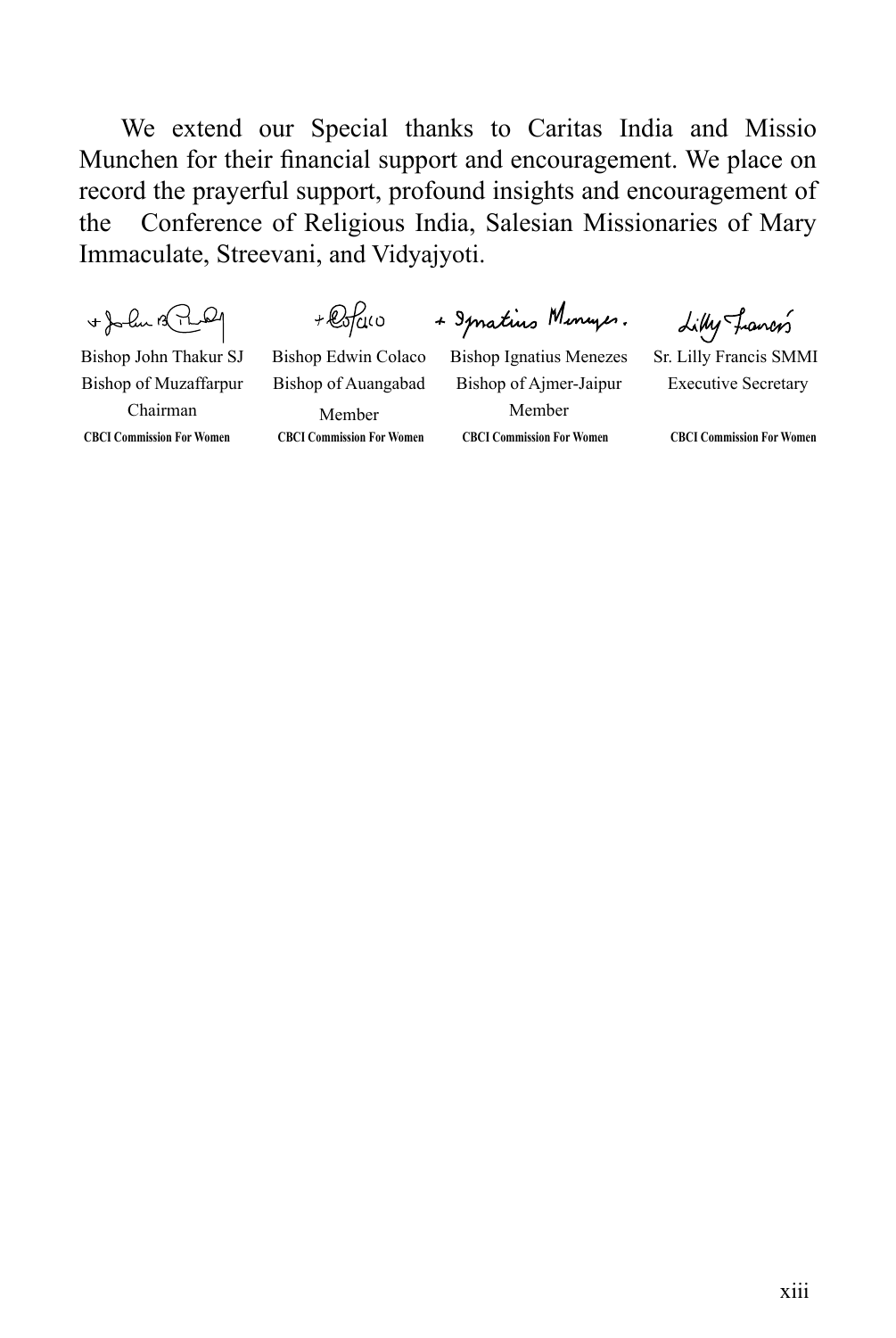# **INTRODUCTION**

'The Christian understanding of gender equality is based on the biblical account of creation. Man and woman are both created in the image and likeness of God, expressing a "unity of the two" in a common humanity. The New Testament develops this ethos in Jesus' invitation to women's discipleship and St. Paul's exhortation that "there is no male and female, for all are one in Jesus Christ" (Gal 3:28)

The equality and differentiation of women and men is based on their God given, natural, biological and specific personal constitution. Gender inequality is not a "women's issue" but should concern and engage men as well as women. Equality between women and men is seen both as human rights issue and as pre-condition for, and indicator of, sustainable people-centered development.' *(cbci GP)*

The Bishops of India in 1974 promised that they would stand for the dignity and rights of women by providing education and empowerment and a proper formation for their mission, ensuring representation and even leadership roles in the Church organizations and helping create proper conditions conducive to this in the Church and society.

 Asolid and well defined policy was needed tomake the above dream a reality. The Plenary meeting of the CBCI at Jamshedpur in February 2008 achieved this by issuing a historic statement "Empowerment of Women in the Church and Society." The Bishops, further, committed themselves as a body to evolve within a period of one year a Gender Policy developed by each Regional Bishops' Council with time-bound action plans for their region with monitoring mechanisms. Basing on these, the CBCI Gender Policy would emerge. The CBCI Commission for Women would give general guidance and norms for developing such a policy.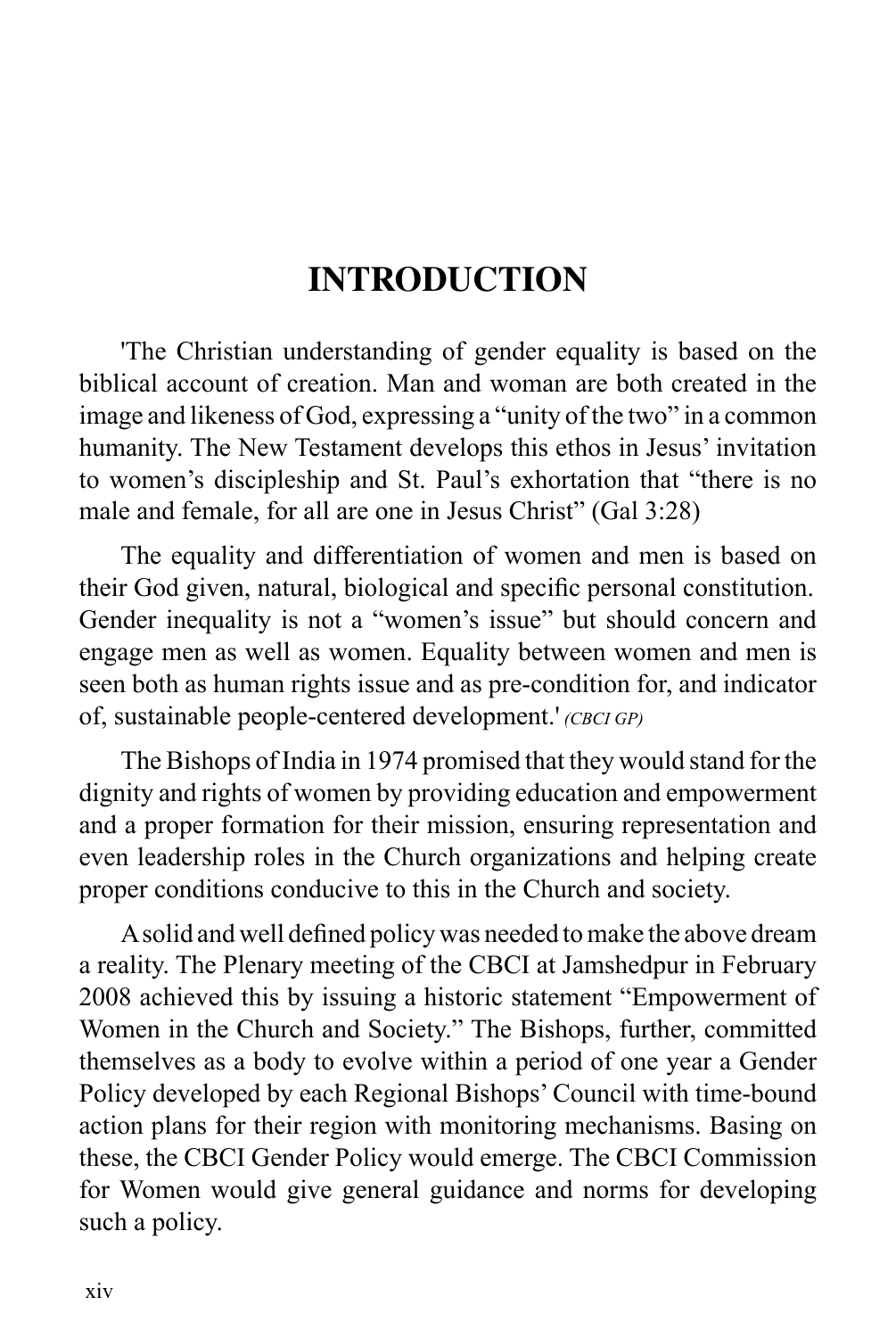With much labour of love and dedication the Commission within a year, formulated and presented the draft of a Gender Policy to the Standing Committee of CBCI at its session in the month of September 2009 and it was gratefully accepted and graciously approved with some minor modifications.

A policy is a present decision for future action. If action does not follow, a policy remains a dead letter, however well-worded. This policy, therefore, presents some concrete guidelines to attain our goals. The responsibility to internalize and implement is a concern for all, men and women, commissions and communities, institutions and organizations. This Gender Policy, in fact, is addressed to Christians as well as all people of good will. That the Policy becomes a shared Vision and Mission of the whole community, it proposes a practical implementation mechanism grounded in local realities. It draws its strength from support of all who will recognize their fingerprints in this document that gives expression to some of our most cherished dreams.

In the process of formulating the Gender Policy, many have accompanied us and supported us. We are grateful to the Bishop Members of CBCI Commission For Women: Most Rev. Edward Colaco and Most Rev. Ignatius Menezes; Bishop members of review committee Most Rev. Thomas Dabre and Most Rev. Yvon Ambroise; members of its Advisory Body; Most Rev. Archbishops/Bishops with Secretaries of Regional Committees; CBCI Secretariat; various CBCI Commissions and many outstanding individual women and men. The entire journey has been animated by Sr. Lilly Francis, SMMI, Executive Secretary of CBCI Commission For Women who stirred the spirit continuously.

Gender equality is a burning issue of all times. It affects not only the fifty percent of women but all of humankind. Governments and authorities are taking note of gender inequality and the harm it has been doing to women and men and society. Much interest has been generated on this issue.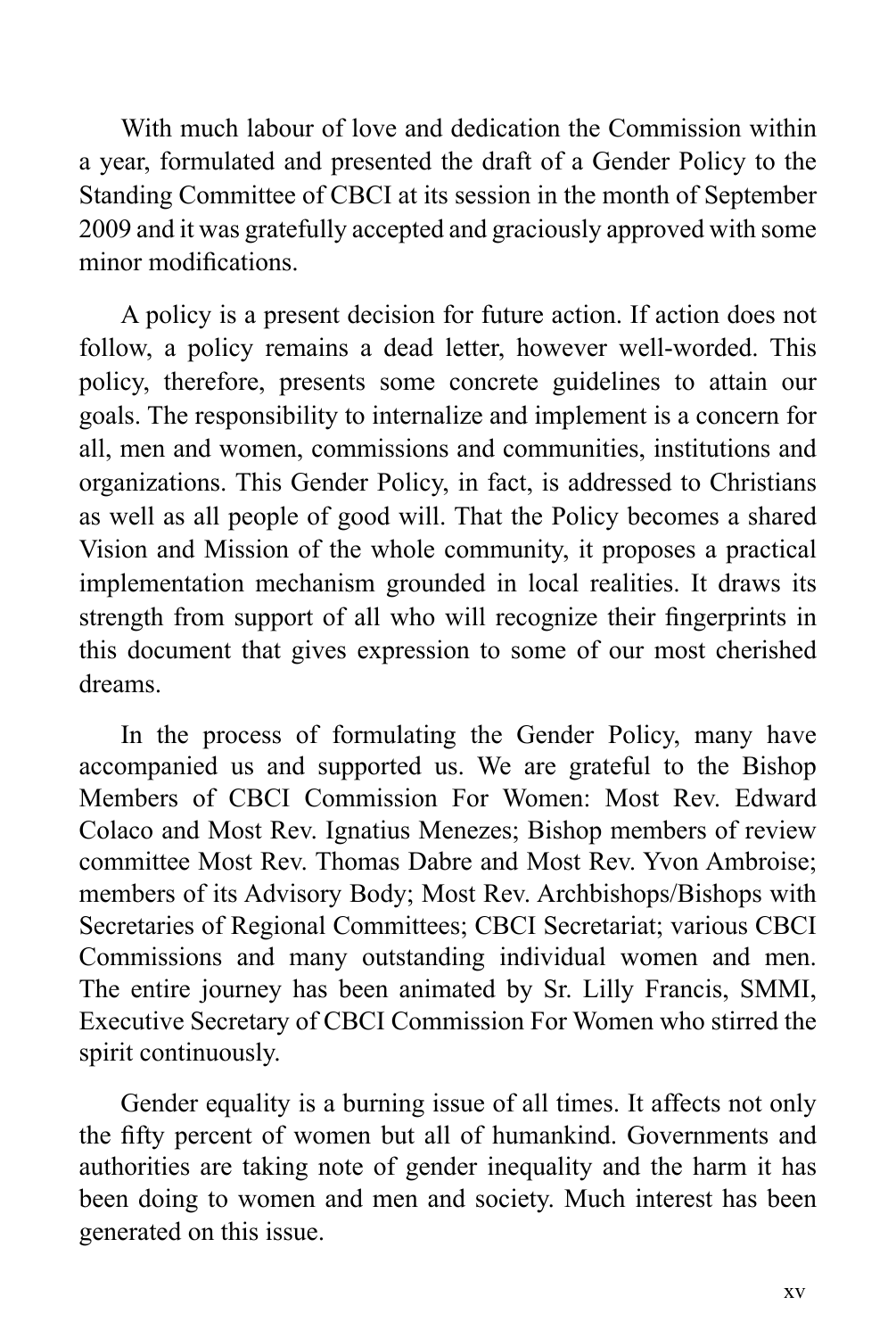I am sure that the Christian community and the wider public will accept this Gender Policy as an expression of the sincere commitment of the Catholic Church of India, to build a world where all human persons are equal and free to grow in the image and likeness of God.

+Jola B.P  $\omega$ 

**Bishop John Baptist Thakur, S.J.** Chairperson, CBCI Commission For Women Solemnity of Blessed Virgin Mary, 8<sup>th</sup> December, 2009.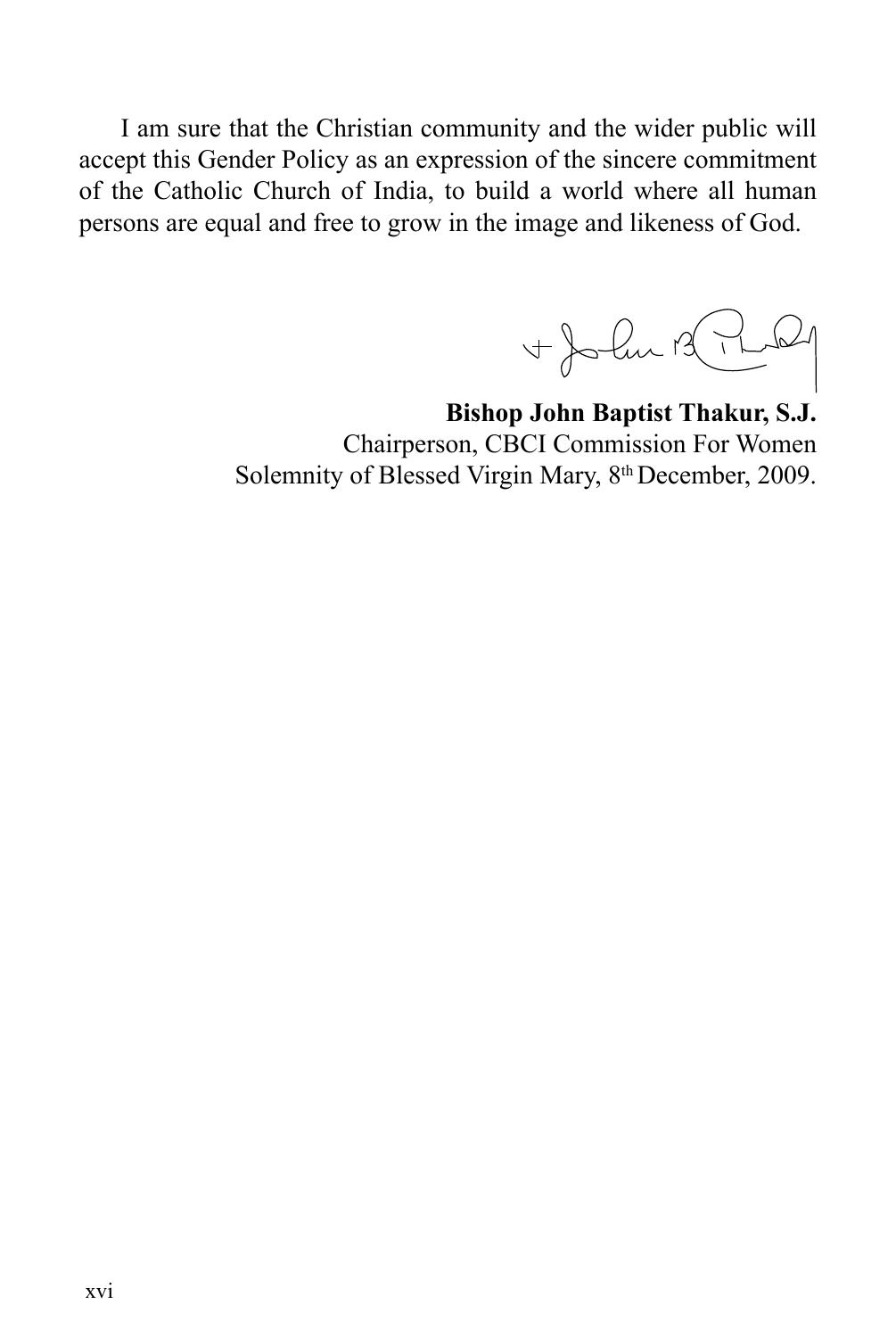# **Part l**

## **I. GENDER EQUALITY**

The Christian understanding of gender equality is based on the biblical account of creation. Man and woman are both created in the image and likeness of God, expressing a "unity of the two" in a common humanity. This inter-personal communion mirrors the divine communion making it both a call and a task.<sup>1</sup> The New Testament develops this ethos in Jesus' invitation to women's discipleship and St. Paul's exhortation that "there is no male and female, for all are one in Jesus Christ" (Gal 3:28).

The equality and differentiation of women and men is based on their God-given, natural, biological and specific personal constitution. Gender inequality is not a "women's issue" but should concern and engage men as well as women.

Equality between women and men is seen both as a human rights issue and as a pre-condition for, and indicator of, sustainable peoplecentred development. 2

In spite of man and woman being created equal by God, unfortunately, both in history and in today's world there is gross discrimination against women. Still worse, justifications are given for discriminating between man and woman, boy and girl. Sometimes this is also done on the grounds of religious tradition.

Thus improvements in women's status will require not only an analysis of the relations between men and women and the empowerment of women, but also the concurrence and cooperation of men. Accordingly current development policies seek to have both women and men participate, make decisions and share benefits. There is also an overt recognition that the participation and commitment of men is required to fundamentally alter the social and economic position of women.3 Such an approach further recognizes the impact of gender inequality on men in terms of adverse effects on their psyche, behaviour,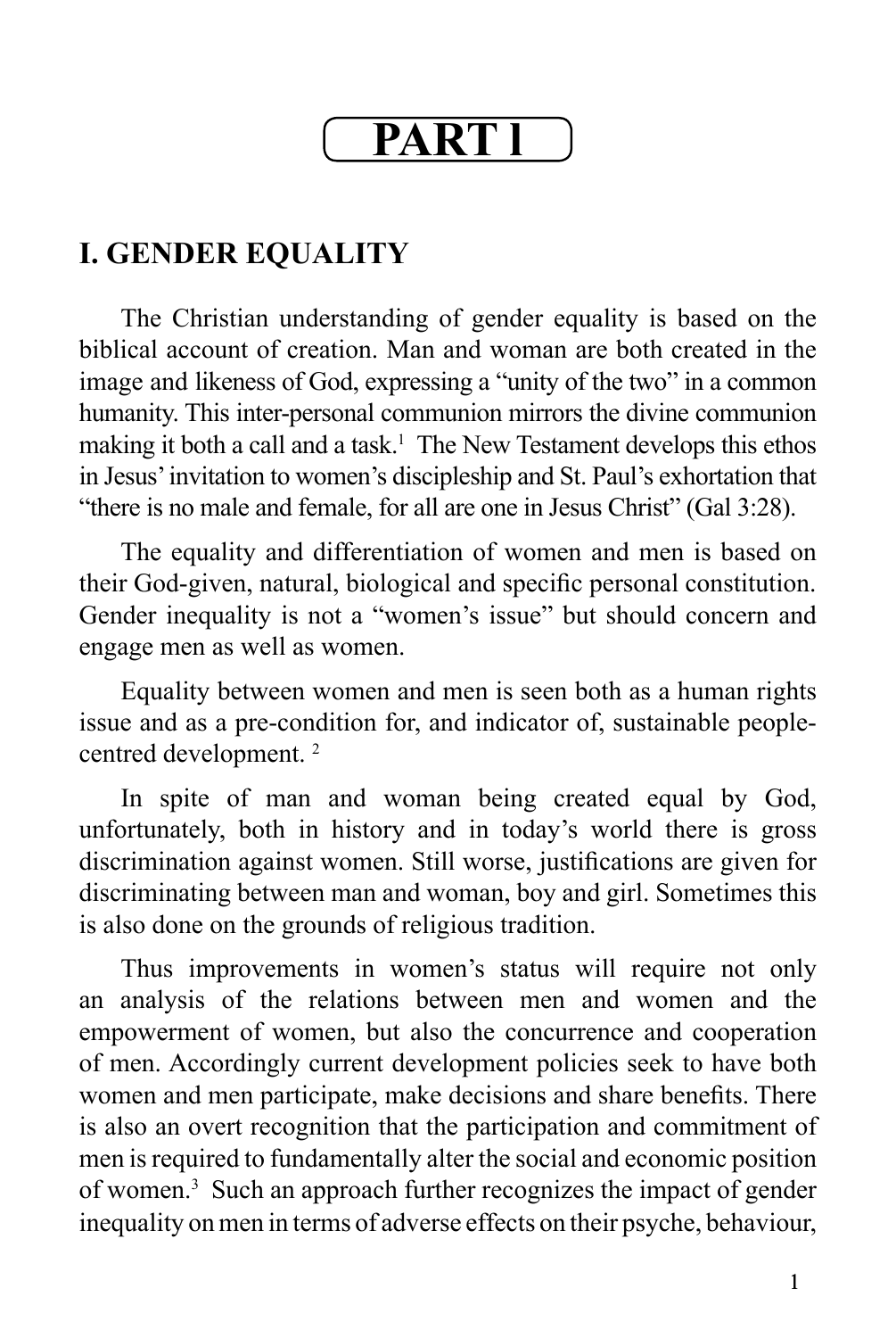interpersonal relations, lifestyles and health and the corresponding benefits that come with gender equality.

Mainstreaming a gender perspective is an essential step towards achieving gender equality. It is a "process of assessing the implication for women and men of any planned action, including legislation, policies or program, in all areas and at all levels. It is a strategy for making women's as well as men's concerns and experiences an integral dimension of the design, implementation, monitoring and evaluation of policies and programs in all political, economic and societal spheres so that women and men benefit equally and inequality is not perpetuated. The ultimate goal is to achieve gender equality."4 Recognizing this, the Catholic Bishops' Conference of India at its 28<sup>th</sup> Plenary Assembly, 2008, committed itself as a body to evolve a gender policy for the Church in India.

#### **II. SITUATION OF WOMEN IN INDIA**

Although the socio-cultural situation of women is different among social classes and ethnic groups, women, irrespective of their culture and race, face systemic and structural discriminatory practices. In most socio-cultural communities in India, women's human rights are limited by religious, cultural and traditional practices that are based on patriarchal norms. Issues of culture, religion, ethnic and other forms of identity have become highly politicised due to rising religious fundamentalism that reinforces control over women, keeps them confined to roles that perpetuate their subordination and prevents them from full enjoyment of their human rights.

We are happy to note that the Constitution of India provides specifically for human rights, gender equality, affirmative action, freedom and security of the person and socio-economic rights. It grants equality to women and empowers the State to adopt measures of positive discrimination in favour of women. The State has passed many laws to prevent violation of the rights of women. Despite those efforts, overt and covert manifestations of gender inequality persist.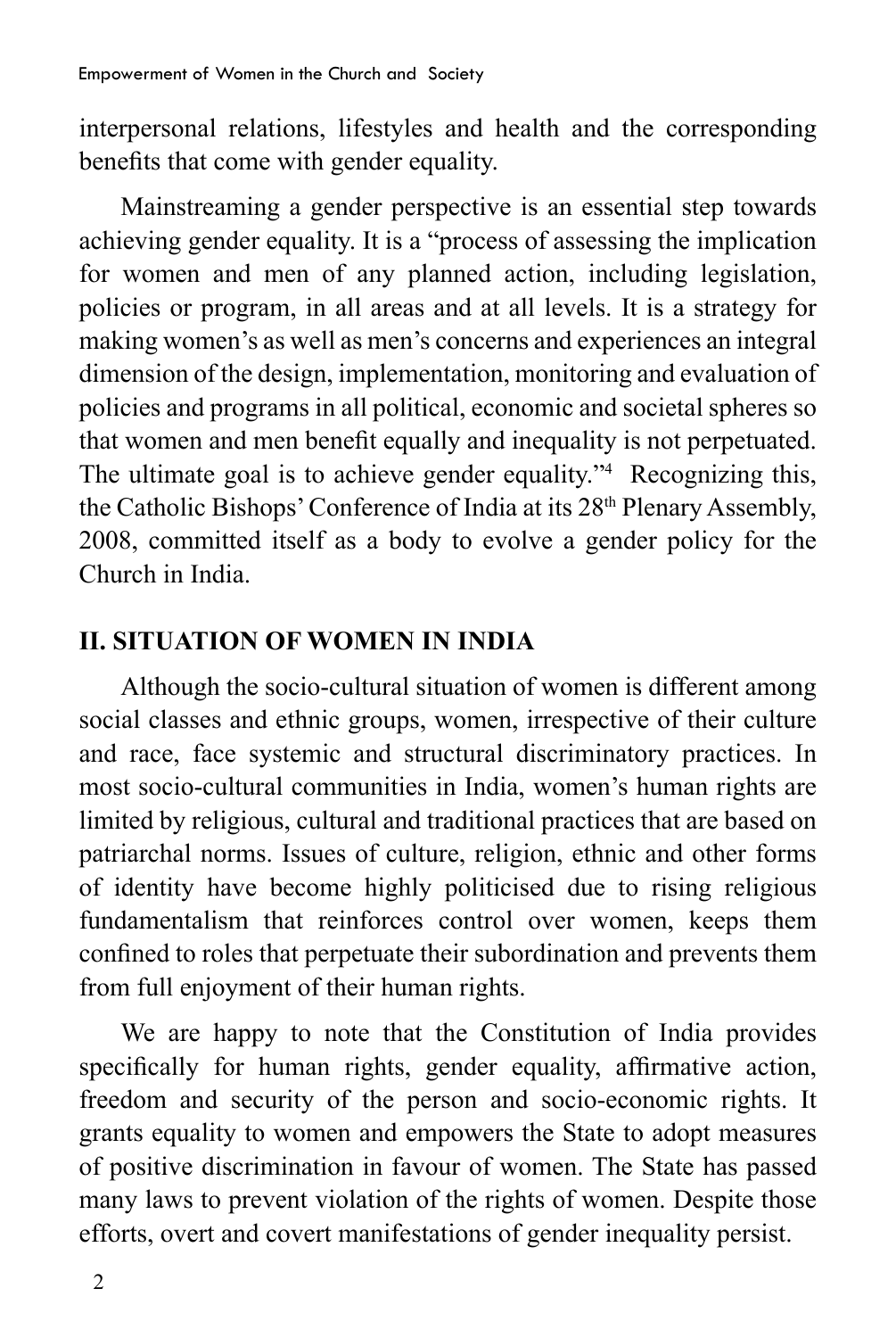- 1. The sex ratio of India is 933 women per 1000 men (2001 census). Male preference leads to elimination of the female foetus and female infanticide. Total population of women in the country as per 2005 estimates, is 531.9 millions.5
- 2. Literacy rate of women is 65% as against 80% of men .<sup>6</sup>
- 3. Women's work is undervalued and unrecognised<sup>7</sup>. They work for longer hours and are paid less than men for the same work.
- 4. There are fewer women in the organised work force than men and there are more unemployed women than unemployed men. One indicator of the same is that only 41% females are economically active above the age of 15 vis-à-vis 86% Males<sup>8</sup>.
- 5. Women generally earn a far lower wage than men for doing the same work. They are paid only 75% of the wage of men.
- 6. Women are under represented in governance and decisionmaking positions. Only 9% of Parliament seats, less than 6% in Cabinet positions, less than 4% of seats in High Courts and the Supreme Court and less than 3% of administrative and managerial positions are with women. Women do get elected to positions of power in the grassroots governance institutions due largely to reservations, but are mostly proxy candidates and the husbands, sons or other elite men actually continue to perform as leaders.
- 7. The caste/class systems, cultural and traditional practices place women in lower status in all aspects<sup>9</sup>.
- 8. Denial of Rights/Entitlements to women is quite common.
- 9. Atrocities against women, domestic violence, trafficking, rape and dowry-related violence<sup>10</sup> are other visible oppressive trends against women.

The process of globalization and lop-sided developmental models within the country have increased the incidents of structural discrimination against women. Women bear the brunt of the structural adjustment policies and are burdened with the responsibility of meeting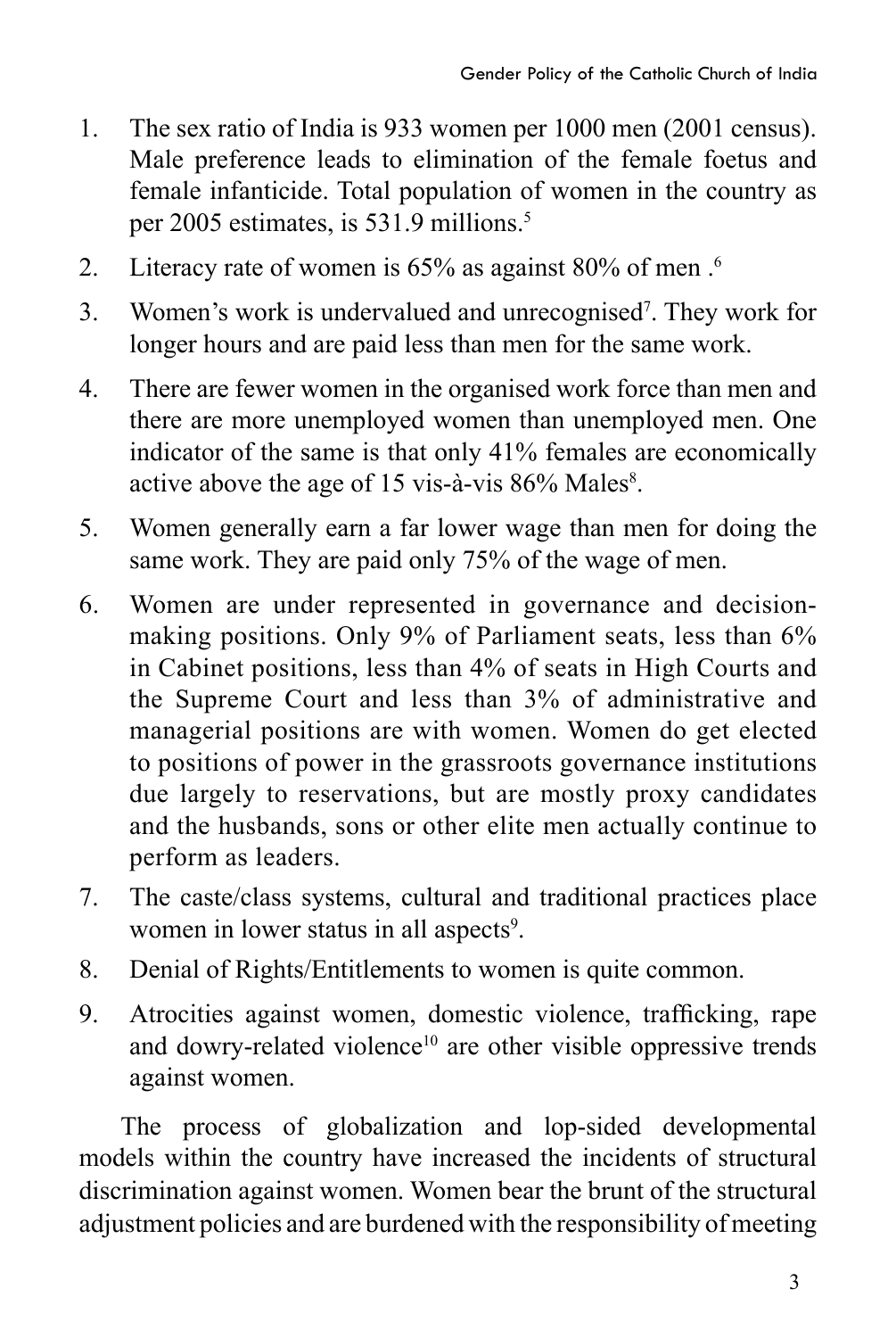the essential needs of the family in the face of increasing economic hardship and displacement from their lands and communities.

The high levels of militarization, as manifested in military and arms expenditure and the upsurge of armed conflicts, has made the socio-economic and political climate gravely insecure. Women are disproportionately affected by this situation.

Women from vulnerable groups such as *Dalits*, *Adivasis*, Tribal and Backward Castes face further discrimination based on their gender, caste and ethnicity.

Violence against women is the most universal and unpunished crime of all. It is linked to the status of women and perpetuated by systematic gender discrimination and societal norms that devalue women. Solving the problem of violence requires solving the problem of gender inequality. Thus elimination of violence against women demands coordinated and sustained effort at all levels.

The culture of domination, marginalization and exclusion which embody ideas, beliefs, values, traditions, rules, norms, perspectives (ideologies) that prefer males/sons has been styled in the culture of patriarchy. Through dominating social structures men own, control and manage financial, intellectual and ideological resources as well as the labour, fertility and sexuality of women, and thus perpetuate gender discrimination. Such a culture produces stereotyped notions of how a woman or man should behave (in words and actions), whereby they themselves become transmitters of the above value system. Consequently women also become both victims and victimizers. The underlying causes of gender inequality are related to social and economic structures, which in turn are based on informal and formal norms and practices. For example, the process of globalization which is market-centered and profit-driven, leads to further exploitation of women as cheap labour resulting in their increasing pauperisation and increased human trafficking where again women become the most affected.

Fundamentalism and communalism reinforce the subjugation of women to men, suppress women's movements by dividing women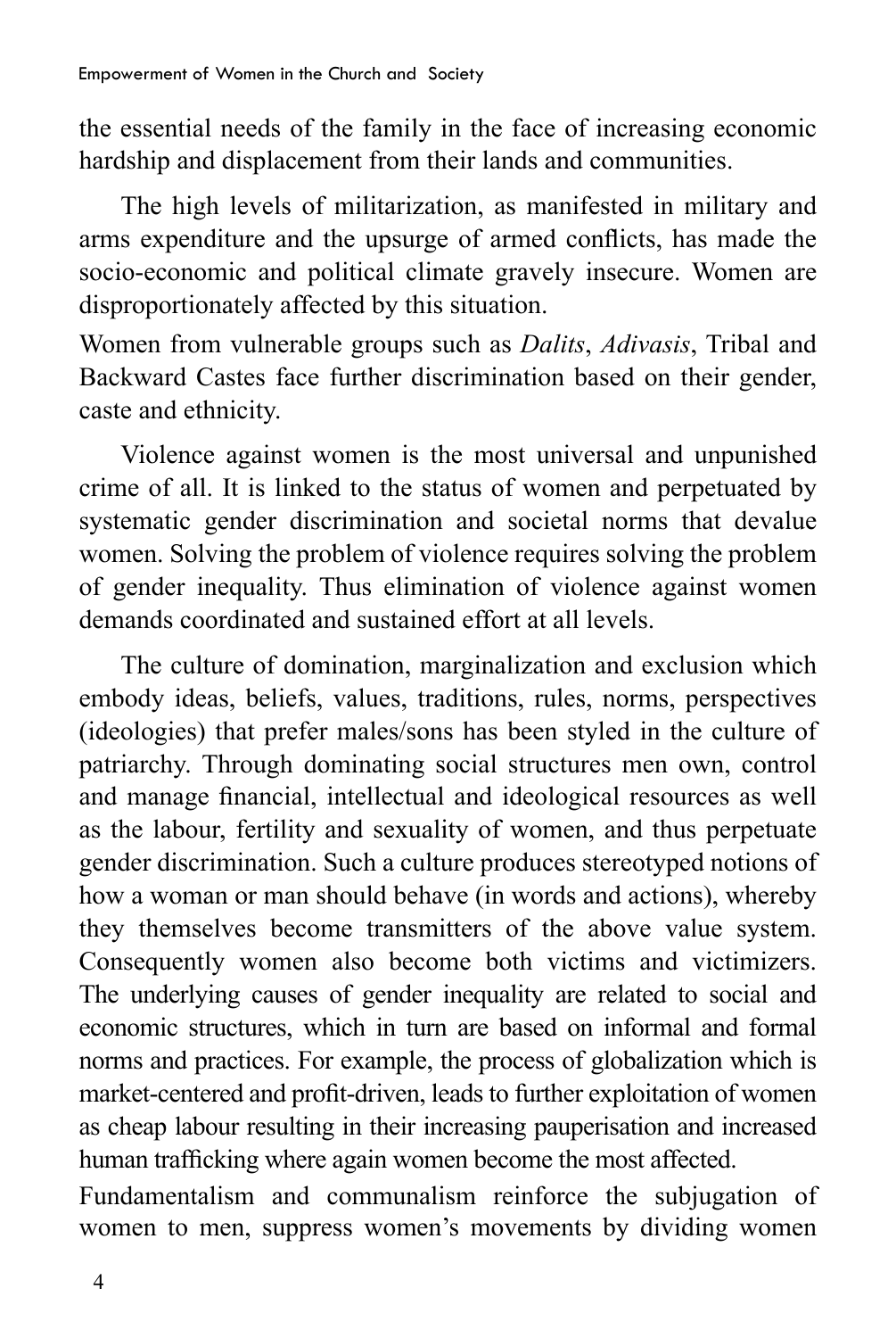along religious lines and intensify violence against women.

### **III. BIBLICAL AND THEOLOGICAL FOUNDATION OF GENDER EQUALITY**

In Gen 1:26 we are told that man and woman are created "in the image and likeness of God." This concept is elaborated in the Apostolic Letter, *Mulieris Dignitatem*, which situates the "women's rights" issue within the larger context of the rights of the human person (MD 6, 7, 10). The Letter emphasizes that woman is neither the property of man nor his extension but "another 'I' in a common humanity" (MD 6). Man and woman are both seen as human persons of equal dignity. Both are entrusted with responsible stewardship over the goods of the earth. Both are called to attain true personhood through the sincere gift of self. Within the family, husband and wife are seen as co-creators, and the child's upbringing is seen as the responsibility of both. Man, however, is reminded that "he owes a special debt to the woman" [...who] "pays directly for the shared generation which literally absorbs the energies of her body and soul." (MD 18)

Since the early 1960s, the Social Teaching of the Church (STC) has expressed ever more clearly the Church's understanding of the vocation of Women in the Church and in Society. While denouncing the terrible and manifold oppressions of women, the STC highlights the positive contributions of women throughout the centuties. Considering the growing awareness of women as a "sign of the times" (PT, 41) and the process of women's liberation as "substantially positive" (John Paul II, 1995 Letter to Women, 6), the Church has proclaimed the essential equality of all human beings. She recognizes women's "equal rights to participate in cultural, economic, social and political life" (OA, 13) and welcomes their indispensable participation in the Church's life.

The Church through its Social Teachings and interventions has revealed her commitment to the cause of empowerment of women. In documents such as *Pacem in Terris* 1963, *Gaudium et Spes* 1965, *Mulieris Dignitatem* 1988, various Papal letters and messages to women and men of the Church, and the Documents of the Synods of Bishops,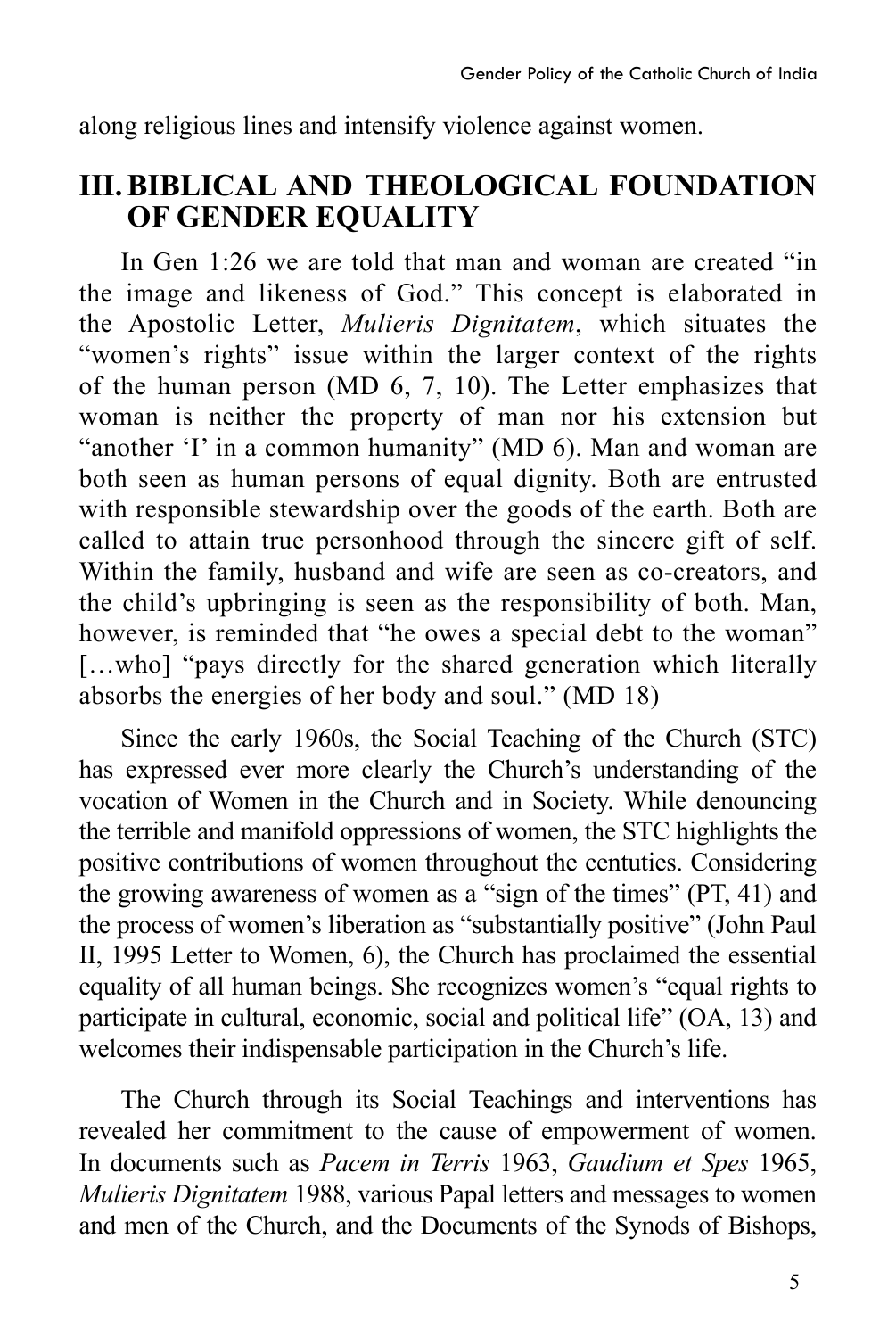the Universal Church has reiterated the need to promote the dignity and equality of women in Church and society. The Church emphasizes that "since in our times women have an ever more active share in the whole life of society, it is very important that they participate more widely also in the various fields of the Church's Apostolate" (*Gaudium et Spes* 1965).11 In the Christian tradition the movement of women's empowerment can be traced to Jesus for whom the empowerment of women and their liberation from all forms of bondage - poverty, suffering, disease, untouchability, sexual slavery and adultery - was a priority.

'In a culture where women were seen only in relation to men, Christ not only liberated them from their oppressive traditions but upheld their dignity e.g. the Samaritan woman (Jn 4:7-42) and Mary and Martha (Jn 11:20-40). He used the life experiences of women as a paradigm of God's love and Christian discipleship for all: woman and lost coin, woman and the dough and woman at birth pangs... Jesus entrusted women to announce the Good News of Resurrection to his disciples.' (Statement of the 28<sup>th</sup> CBCI Plenary Assembly 2008)

## **IV. VISION OF CHRIST**

"In all of Jesus' teaching, as well as in His behaviour, one can find nothing which reflects the discrimination against women so prevalent in His day. On the contrary, His words and works always express the honour and respect due to women...[His] way of speaking to and about women, as well as His manner of treating them, clearly constitutes an "innovation" with respect to the prevailing custom at that time" (MD 13), and a "consistent protest against whatever offends the dignity of women" (MD 15). Thus in a male-centered society where women were ignored and discounted, Jesus heals them physically, emotionally and spiritually. Jesus' relationship with women is to be seen in the context of his Messianic mission.

The early Church remained faithful to this legacy of the Master as can be seen in St. Paul's letters about the ecclesial role of women. His fundamental principle is the equality of the baptized: "There is neither Jew nor Greek, there is neither slave nor free, there is neither male nor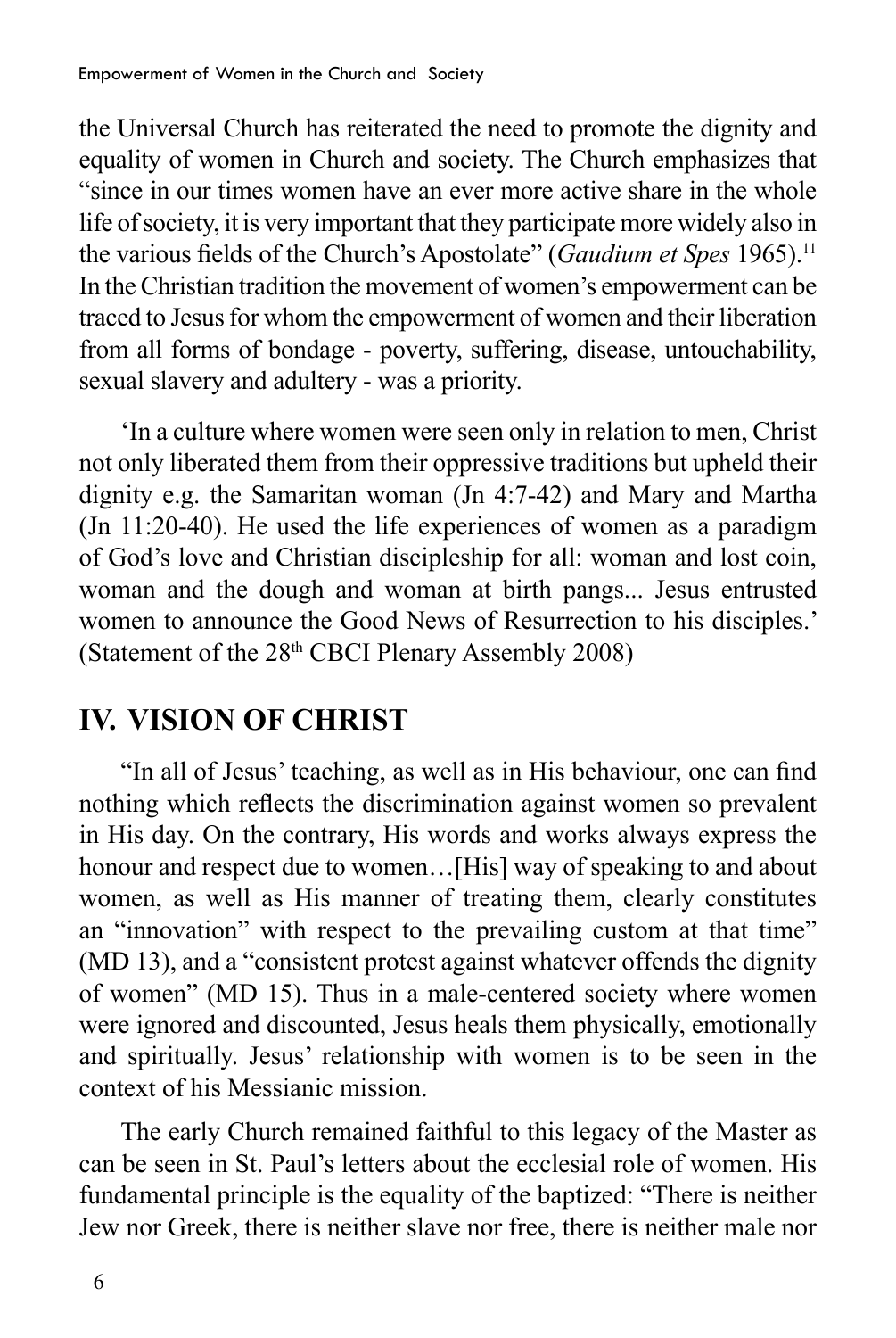female; for you are all one in Christ Jesus" (Gal 3:28). His epistles describe women as playing active and significant roles in the early Church, (Acts 16:11-15, 40; Rom 16:5; Col 4:15; Philemon 1:2; Rom 16:7; Rom 16:1-2; Rom 16:6, 12a, 12b, 15; Phil 4:2).

### **V. TEACHING OF THE CHURCH**

The Church has also made numerous declarations on the equality of and relationship between women and men. Pope John XXIII reflected the concern of the Church for women in his encyclical *Pacem in Terris,* "Since women are becoming ever more conscious of their human dignity, they will not tolerate being treated as mere material instruments, but demand rights befitting a human person both in domestic and in public life." And again, "Man and woman are called to work in a relationship of equality towards the attainment of universal good."

The Second Vatican Council on various occasions swept aside the many layers of patriarchal dominance in the Church to come face to face with the egalitarian message of Jesus, with the vision of a collaborative Church with Gender Justice. In its Pastoral Constitution, *Gaudium et Spes* (No. 29), it condemns any form of discrimination on the basis of sex, race, colour, social condition, language or religion.

Pope John Paul II in his appeal to Ecclesial Communities, States and International Institutions, urged everyone to make every effort to ensure that women regain full respect for their dignity and role; to make effective and intelligent campaign for the promotion of women, concentrating on all areas of women's life; to examine the past with courage, to work in a convincing manner so that the widest possible space be opened to women in the economy, politics and in the life of the Church. (Pope John Paul II, Letter to Women 6).

Pope Benedict XVI emphasizes that without the generous contribution of many women, the history of Christianity would have developed very differently.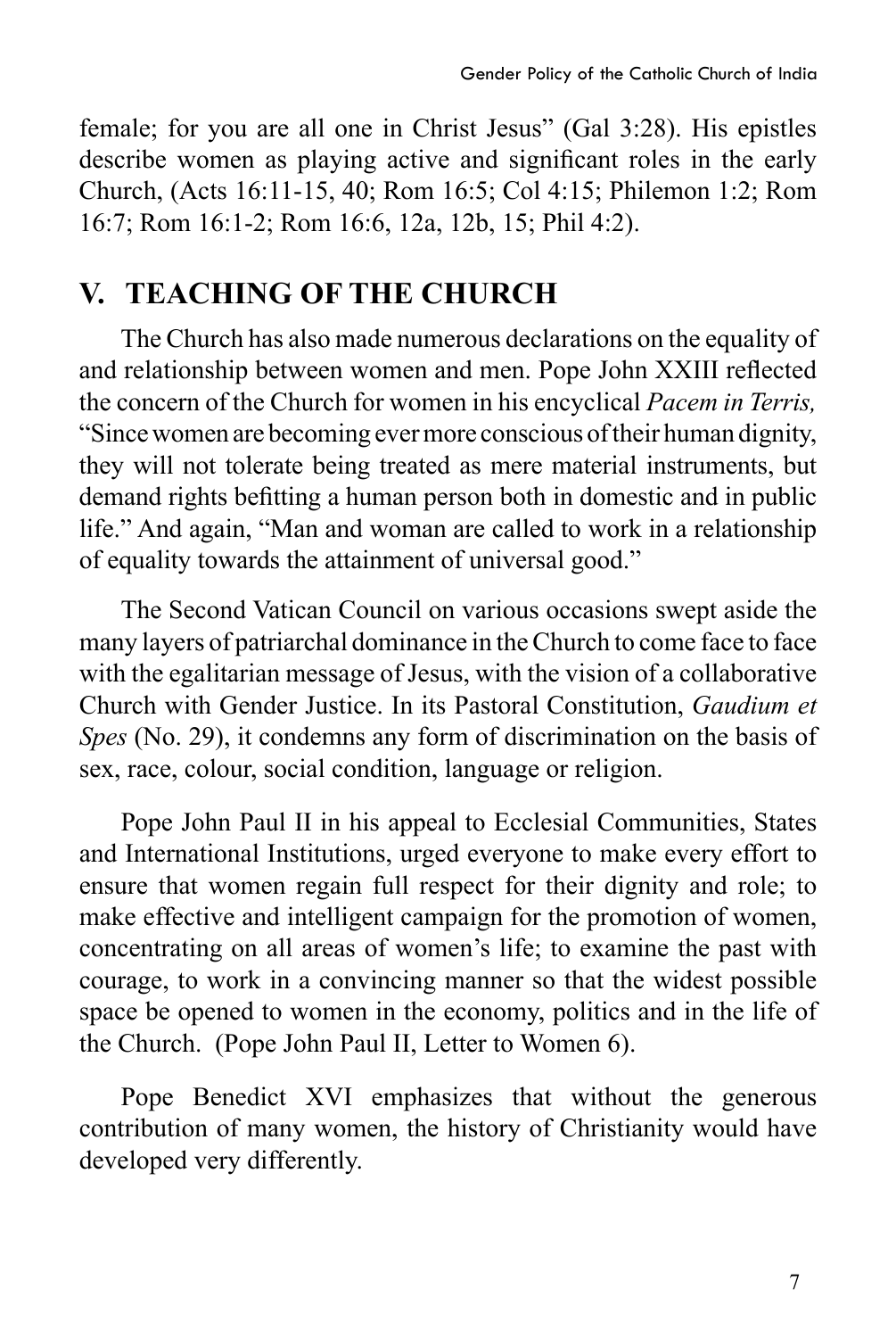## **VI. CBCI EMPOWERING CATHOLIC WOMEN**

The Catholic Community in India consists of 160 Dioceses with 3 ritual bodies: Latin, Syro-Malabar and Syro-Malankara. Together they form the Catholic Bishops' Conference of India (CBCI).

Every two years, a General Assembly of the Bishops is held on a relevant theme of the time. The Bishops work towards realizing the goals set at the Assembly for the betterment of society.

In its 1974 Statement, the Conference highlighted the unique contribution of women in the mission of the Church. The Bishops, moreover, promised that they will stand for the dignity and rights of women by providing education and empowerment and a proper formation for their mission, ensuring them representation and even leadership roles in the Church organisations, and helping create proper conditions conducive to this in the Church and society.

In the year 1979, the Bishops during their General Assembly at Ranchi acknowledged that "woman is still considered in many ways inferior to man"<sup>12</sup>

At the General Assembly of the Bishops in Nagpur in February 1984, while citing the major challenges of contemporary society they said, "Women experience cumulative exploitation in the sense that, deprived and disadvantaged in one sphere, they are disadvantaged and deprived in every other sphere of life…Women experience discrimination in the family, employment and society and, as is reported frequently in the newspapers, violence against them is increasing. Rape, lewd advertising and pornographic films, bride burning because of dowry, indicate how extremely vulnerable women are in both rural and urban areas to sexual and commercial exploitation".13

Eight years later, during the General Assembly of Bishops held in Pune 1992, the situation of women was taken up as one of the main topics for discussion. The Action Plan included the institution of a Women's Desk which was to represent the concerns of all women of the Church in India and to serve as a catalyst that promotes and supports all initiatives/women's associations that aim at the empowerment of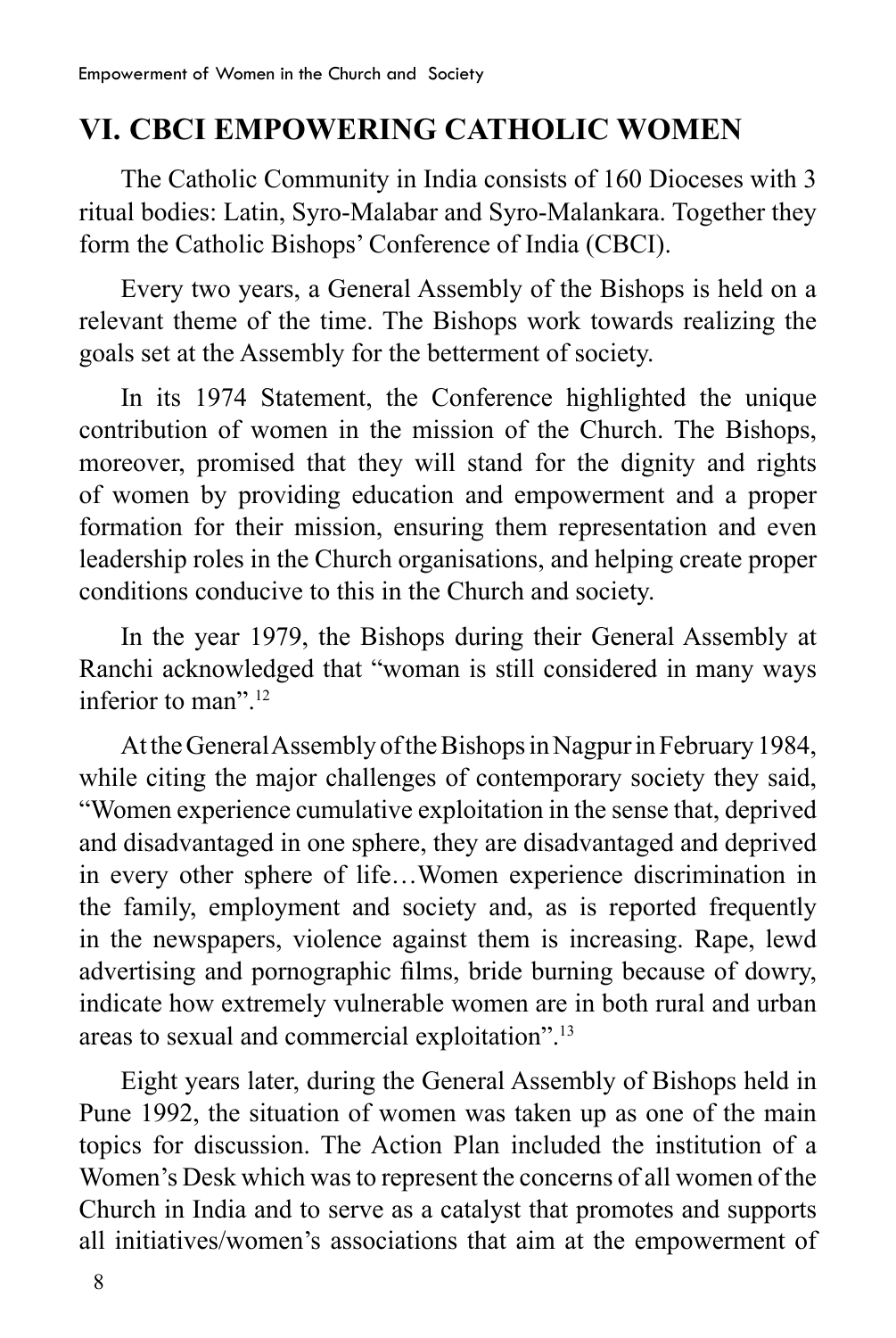women irrespective of caste or creed.<sup>14</sup> In the Concluding Statement of this Assembly (1992) the Bishops said, "Discrimination against women seems to be embedded in the structure of our society, Violence (physical, sexual, psychological) that is practised against women is the result of inhuman attitudes. With a sense of sorrow we must admit that women feel discriminated (against) even in Church." The Bishops further issued a Statement which was followed by a call to have a plan of action in each Region that would foster respect for human dignity irrespective of sex, promote the rights of women in the home and in society, and ensure adequate representation of women in decisionmaking bodies of the Church. Priests and religious were exhorted to focus their attention on this inequality in their own attitudes and practices, in their homilies, in their visits to families, and in their respectful collaboration with women religious in the mission of the Church.

At the 1996 General Assembly of Bishops, the Women's Desk was raised to the status of a Commission "because of the specific problems related to women in our social, economic, cultural and political realities".<sup>15</sup>

The Catholic Church in India has promoted the empowerment of women over the years and has made a noteworthy contribution towards women's empowerment particularly in the field of education and health care. Worthy of mention is the pioneering work of the missionaries who were the first to promote girls' education in India. The first ever girls' school opened in India by the Missionaries was at Kottayam, Kerala in 1819. A year later another school was established in Alapuzha, Kerala. In North-east India, especially in the plains of Assam, education of women was practically unknown till the arrival of the Missionaries at the turn of the 20th century. There are a total of 14,539 Catholic Educational Institutions in the country. Among them 6556 Institutions (45.1%) are run by Dioceses and 7983 Institutions (54.9%) are run by Religious Congregations.16

The Church's involvement in community health care dates back to the establishment of the *'Santa Casa de Misericordia'* by the Portuguese missionaries around 1513 in Cochin and Goa.17 Innovative services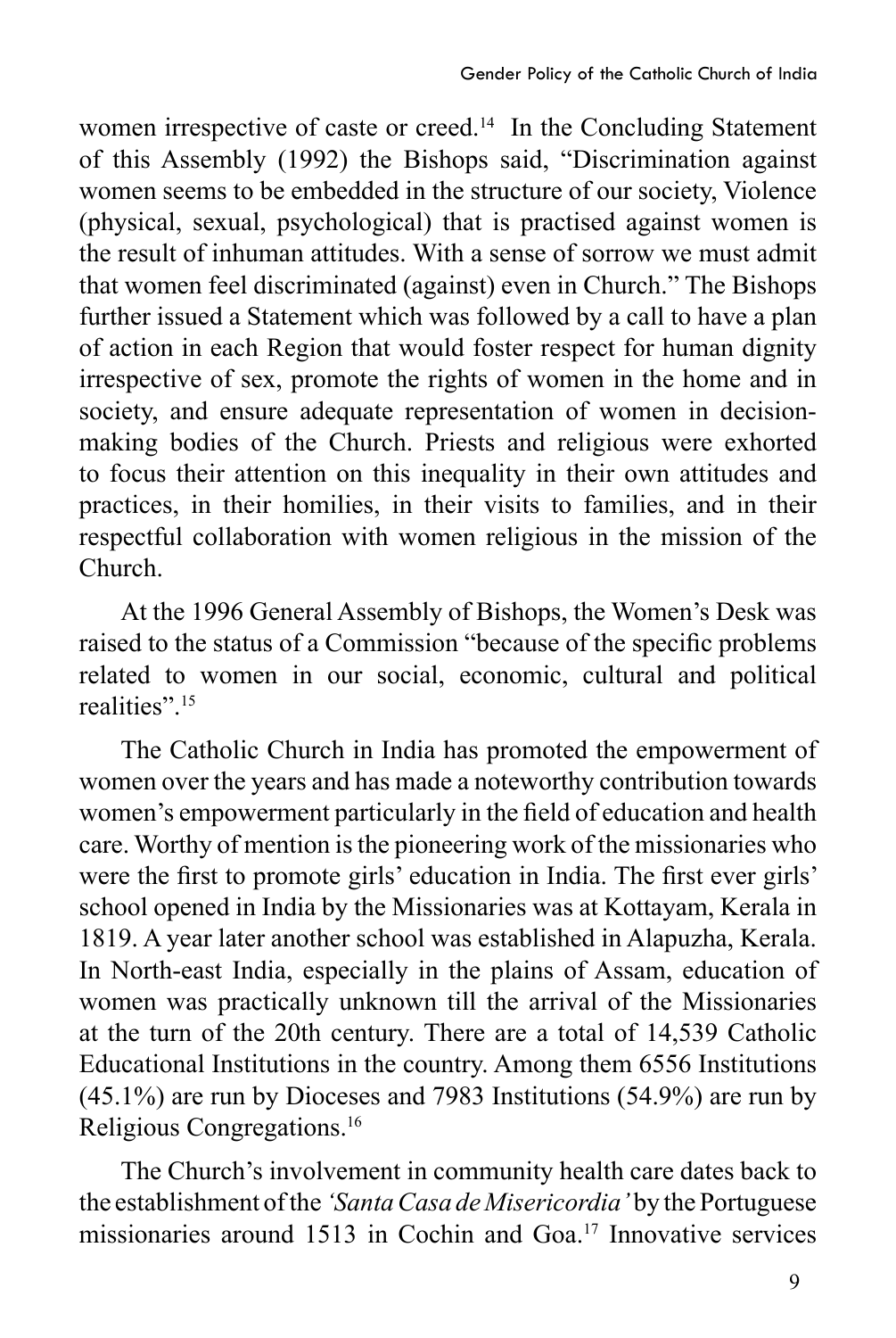initiated and sustained by the Church, especially by the religious and secular women's groups, for the welfare, development and promotion of health care among women have received public recognition both locally and globally. The Heath Policy of Church in India, also clearly admits that women should be given special consideration in the matters of health.

In the Education Policy of the Church in India enunciated at the 27th CBCI General Body Meeting in the year 2006 it was stated that special preference should be shown for girl students particularly those from the marginalised sector.

Developmental interventions conducted by Church bodies have focused on promoting the organization of marginalized women and have facilitated their visibility and active role in tackling issues related to their economic deprivation and social marginalization. Church initiatives in various parts of India have contributed to active participation of marginalized women in local self-governance. Church leaders, both religious and lay (women and men), have also taken a stand against violation of human rights inclusive of women's rights, and have inspired many others to join this process.<sup>18</sup>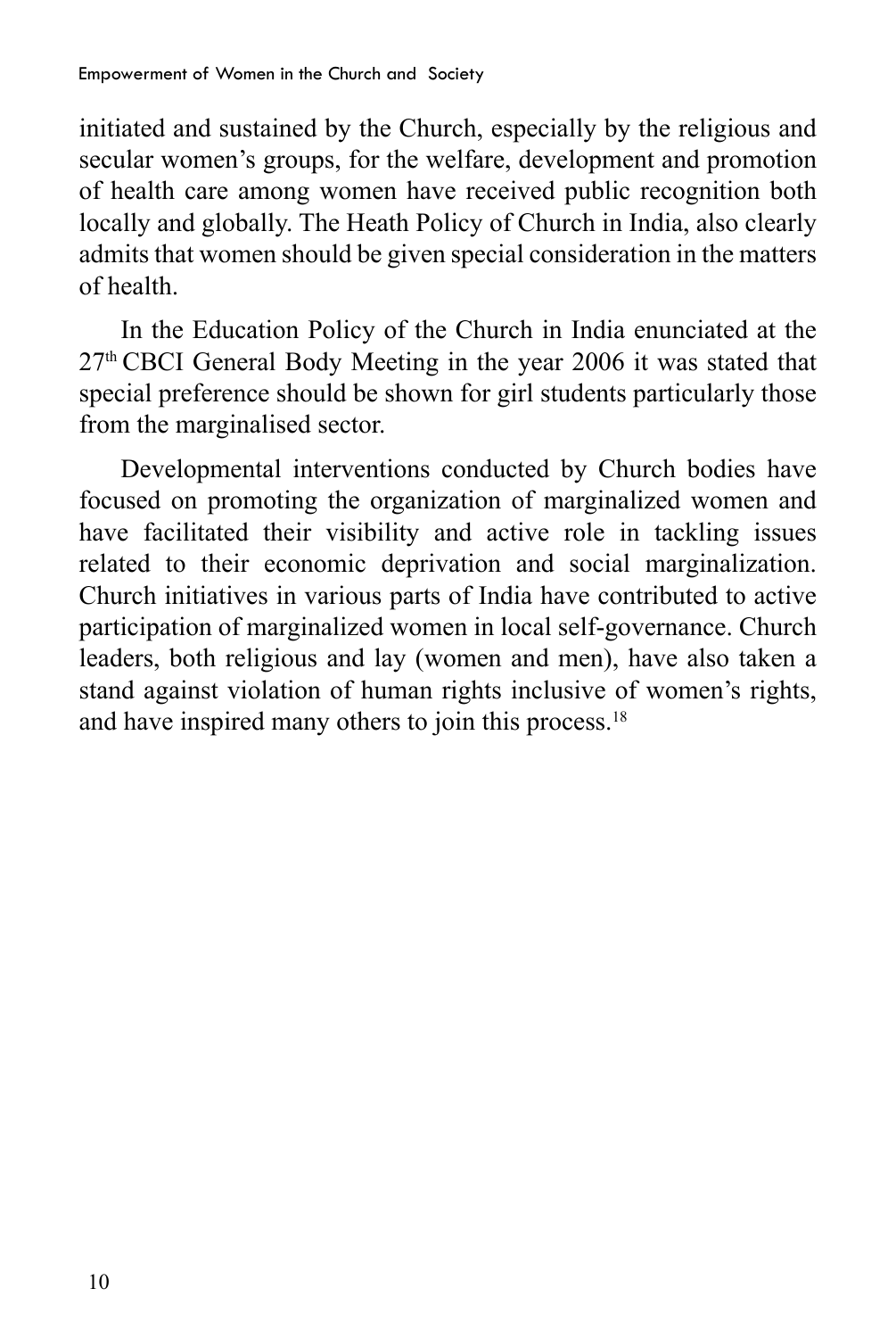# **Part lI**

## **VII. VISION**

Flowing from the vision of Jesus Christ, the Champion of the *anawim,* the oppressed, exploited and marginalized of society, and inspired by His love that makes no distinction between male and female, the Catholic Church in India is committed to building a world where all human persons are free to grow in the image and likeness of God.

# **VIII. MISSION**

- 1. To deepen among women and men a sense of their dignity as human beings created in the image and likeness of God. (Gen 1: 26-27)
- 2. To stimulate reflection in the Church on its mission to form a discipleship of equals. (Luke 22:26-27)
- 3. To contribute to the process of creating a gender just Church and society with a special focus on the marginalised. (Luke 4:18-19)
- 4. To make space for a spirituality that is shaped by women's life experiences and creative expression. (Mark 14: 3-9)

# **IX. OBJECTIVES**

- 1. To facilitate change in the mindsets of women and men so that they relate to each other with respect and dignity.
- 2. To ensure fulfilment of the human rights of women especially of the marginalized groups.
- 3. To ensure that all Church ministries, policies, structures, procedures and programs are gender sensitive and gender balanced.
- 4. To make provisions for adequate human and material resources to achieve the objectives.

# **X. GUIDING PRINCIPLES**

The CBCI Gender Policy is rooted in the following principles which also provide direction for its implementation: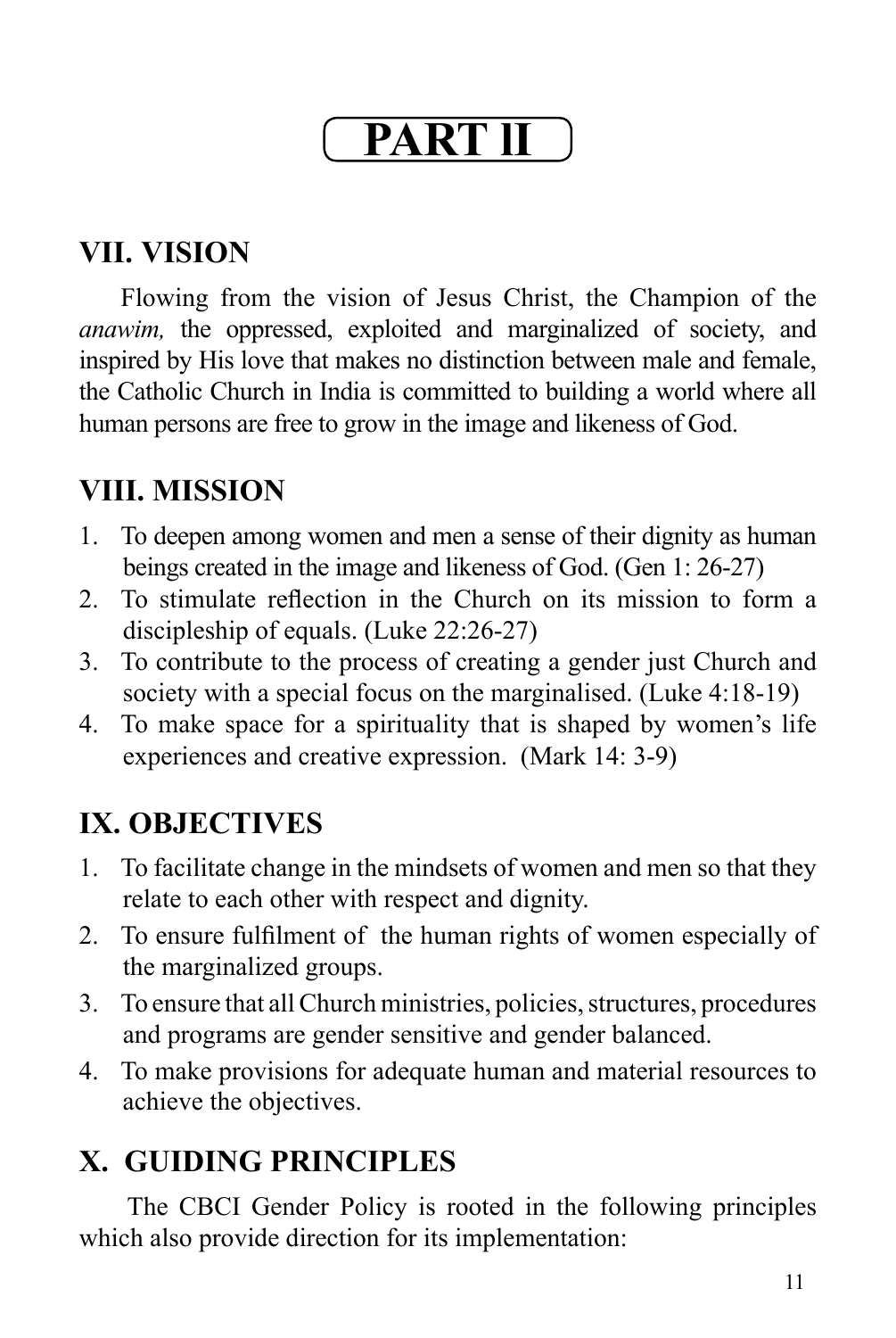- 1. **Equality and dignity of all human persons form the basis of a just and humane society.** Women's issues are social concerns that impact society at large. Commitment to and solidarity with the marginalized sections of society, especially women, is therefore essential.
- 2**. Human persons have the innate potential to transform themselves and their environment.** Such transformation, however, begins with a change in beliefs, attitudes, practices and patterns of relating to one another.
- 3. **Women's empowerment is central to achieving gender equality.**  Through empowerment women become aware of unequal power relations, gain control over their lives and resources, as well as acquire a greater voice to overcome inequality in their homes, workplaces, community, church and society. The desired transformation will take place only when women are at the forefront for the cause of dignity and a rightful place for themselves in the Church and society.
- 4**. Gender equality is a cross-cutting issue that needs to be integrated in all the Commissions, Church bodies, institutions, policies and programs of the Church.** It pertains to women in education, social development, health, peace and justice, interreligious dialogue, youth, SC/ST, labour, communication and media, liturgy (doctrine) and ecumenism.
- 5. **The experiences and wisdom of women are conducive for the growth and transformation of the Church and society.** Women's unique experiences and insights enrich deliberations and must influence agendas, policies and action programs.
- 6**. Achieving gender equality requires the recognition that every policy, program and project affects women and men differently.** This necessitates effectively designing and managing action plans that result in equality of outcome and impact.
- 7**. Gender just structures are imperative to facilitate the equality of opportunities and justice for all.** This requires the establishment of women inclusive, participatory, accountable, transparent,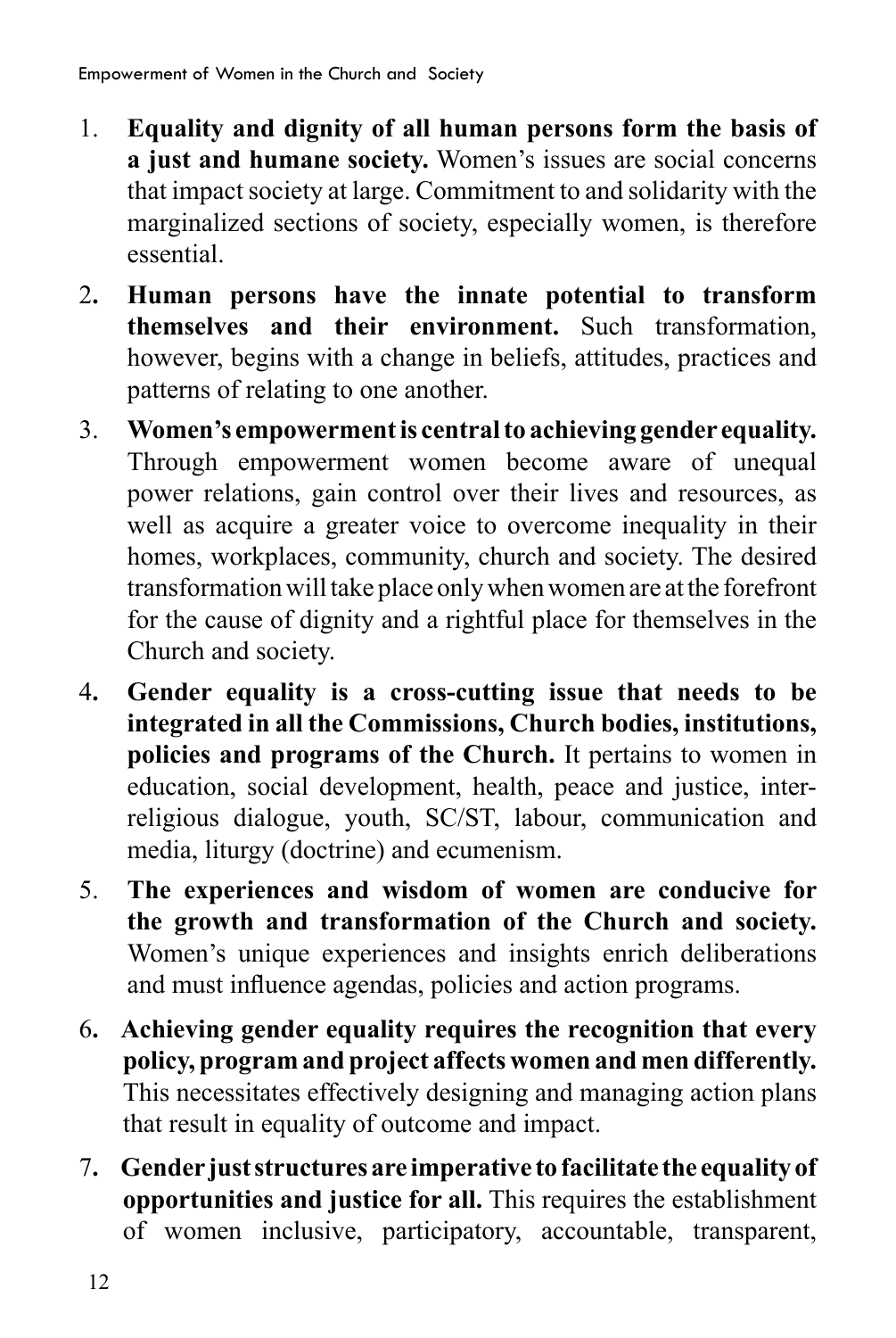efficient and sustainable structural mechanisms within the Church and society. Women must be a part of decision making and their contribution within the Church and society must be formally recognized. Women's skills and needs must be taken into account so as to promote familial, economic, social, political and religious equality.

- 8. **Gender equality can only be achieved through equal partnership among and between women and men.** Equal partnership goes beyond numbers. It involves women's equal right to articulate their needs and interests as well as their vision of society and the Church and to shape the decisions that affect their lives.19
- 9**. Networking and collaboration are crucial processes to mobilize collective action for social transformation.** Partnership with women's organizations and other groups working for gender equality is necessary to assist this process.20

*"We the Bishops of India seek to join hands with the Central and State governments, civil society organizations, and other religious groups to safeguard the rights and freedom of all, especially women, irrespective of caste, creed, and vocation. We desire to strengthen institutional mechanisms with adequate personnel and finances at all levels of the Church to inspire, motivate, coordinate and monitor the process and results of execution of the gender policy." (Statement of the 28th CBCI Plenary Assembly 2008)*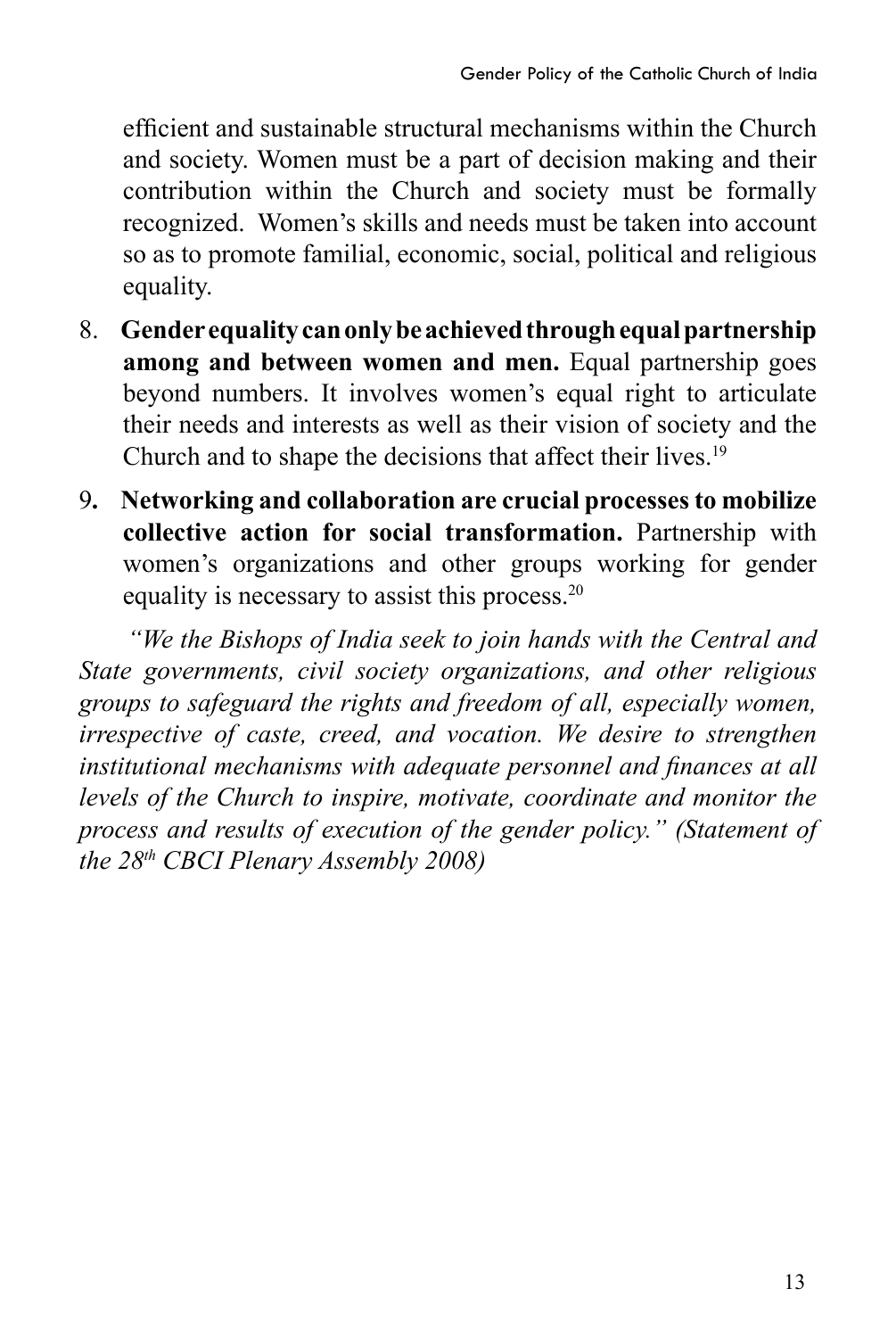# **Part lII**

## **XI. AREAS OF IMPLEMENTATION**

## **1. Women and Family**

The family is the most precious human institution and every couple has the important responsibility to safeguard it against the numerous forces that seek to destroy or weaken it. As the "domestic Church" forms the foundation of the Church, the family needs to be supported and nurtured.

### **Policy**

Aware that the well-being of society and her own good are intimately tied to the well being of the family, the Church is committed to reinforcing the sanctity of the marriage covenant and the mutual self-giving of husband and wife.<sup>21</sup> It acknowledges and supports the pivotal position of the mother as the heart of the family and her role in the moulding of the future generations and the faith formation of the family.

- Organise orientation programs to build mutual respect and equal partnership in the marriage relationship.
- Impart skills for effective parenting through family education programs and marriage preparation courses, keeping in mind the need to overcome the cultural bias against the girl child and sexual stereotypes.
- Actively advocate the equal rights of the daughter and the son over family property and strongly discourage demanding and offering of dowry. Discourage lavish wedding ceremonies and persuade the rich to offer financial support for the marriage of the poor.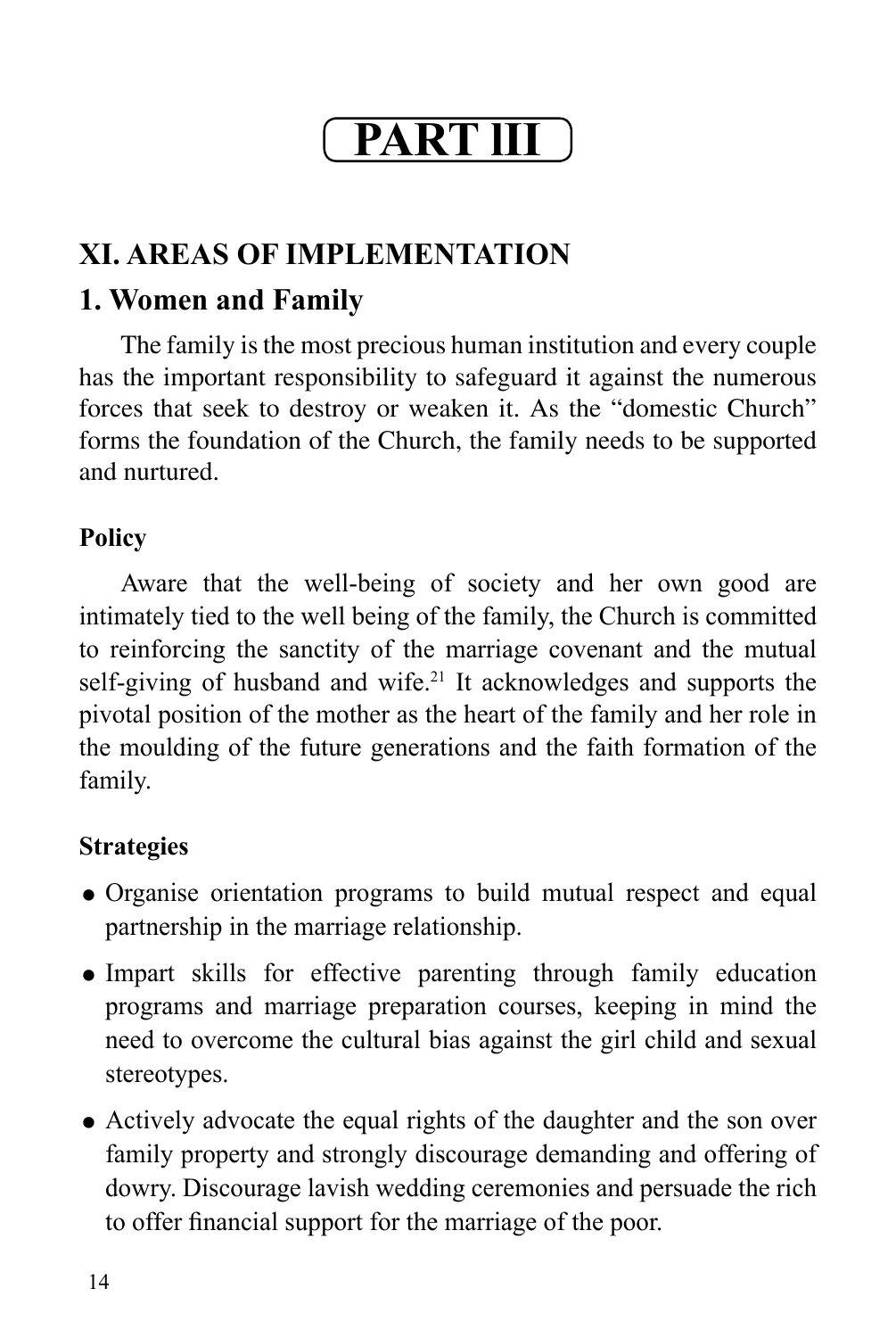- Promote a spirituality of sexual relationship perceived as an expression of mutual love and self-gift rather than an exercise of conjugal right (of the man) and duty (of the wife). Emphasise the sacramental nature of marriage to ensure the fidelity of both partners.
- Foster a culture of sharing in household chores among all the members of the family overcoming gender division of labour.
- Encourage family-oriented movements like 'Marriage Encounter', 'Teams of Our Lady', and 'Couples for Christ' to promote the fundamental equality of husband and wife as both a gift and a right deriving from God, the Creator.
- Accompany women, emotionally, financially and legally, through the painful processes of canonical annulment and civil divorce.
- Include in marriage preparation courses, education for a healthy, loving and reciprocal relationship in marriage with special emphasis on educating men in power sharing. Promote mutual responsibility, accountability and transparency in all decision-making processes.
- Advocate strongly and publicly zero tolerance to all forms of domestic violence (physical, verbal, emotional, sexual and economic).
- Promote stability in married life through effective ways of conflict resolution.
- Nurture a culture of respect and care for the elderly.
- Support a culture that promotes life at all stages and address the cultural and economic factors that lead to abortion, foeticide, suicide and homicide.
- Design faith-formation programs for catechists, children, youth, those in marriage preparation, couples and families to reorient them towards gender equity and mutuality in relationships, in their prayers, language, attitudes and actions. Church teachings on interpersonal dynamics across gender should be grounded in the gospel values of truth, love and justice.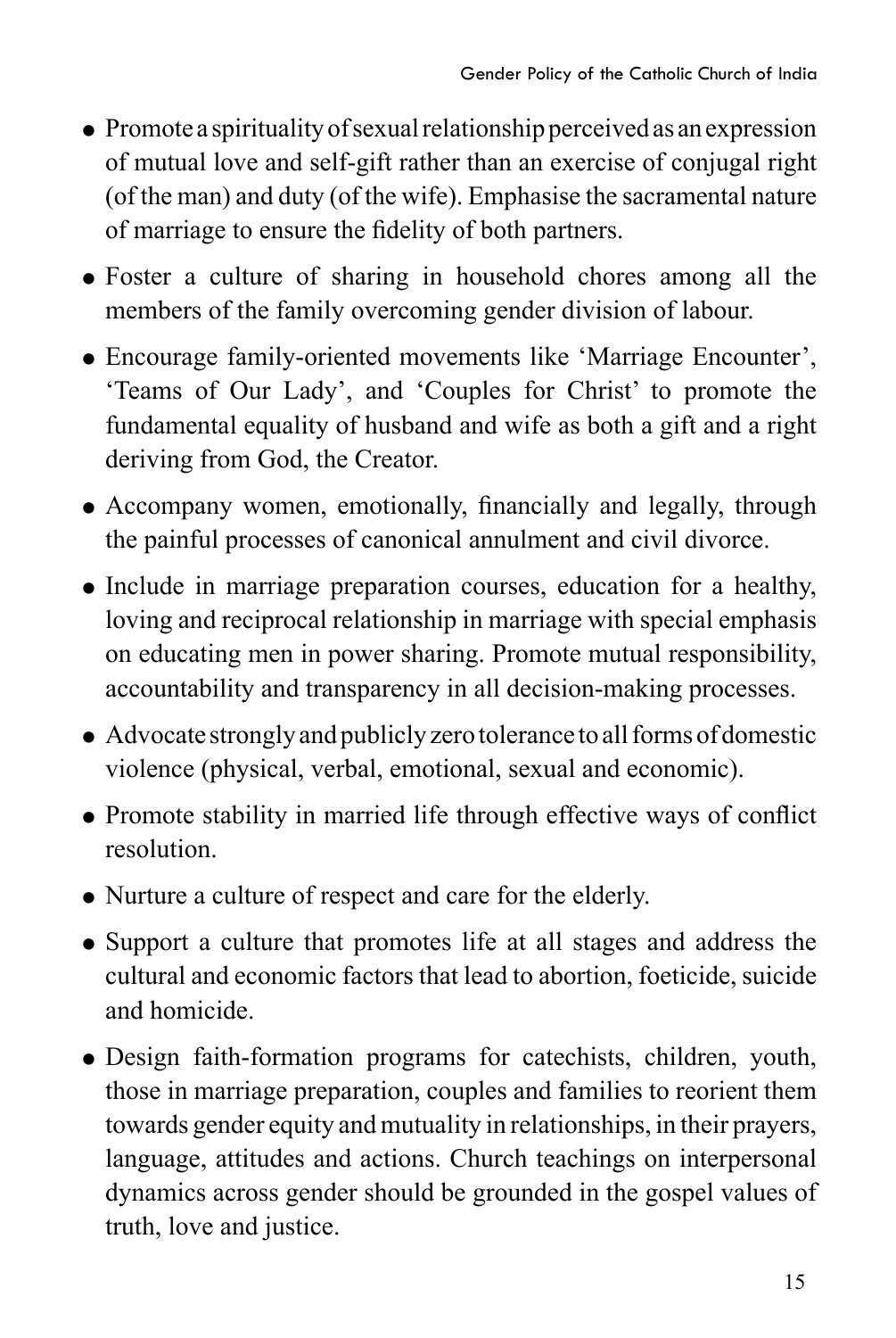### **2. Women and Education**

The Catholic Church recognises the fact that education can be a double-edged instrument which can be used to reinforce gender role stereotypes or to facilitate critical questioning of discriminatory forms of behaviour and practices. Hence, specifically designed educational interventions are required to facilitate change in mindset, behaviour and practices which will contribute to eliminating unjust gender relations.

### **Policy**

The Church commits herself to incorporate gender awareness as a cross-cutting issue in inputs in formal educational institutions and nonformal educational interventions. This will enable all members and leaders of the Church as well as those that the Church caters to through its various services (i.e. welfare, education, health, development, advocacy) to adopt forms of behaviour and practices that are gender sensitive. It also recognises the need to enhance the capabilities of women and men of the marginalised groups by providing them access on a priority basis, to all educational opportunities equitably at all levels.

- Help in the implementation of the CBCI Education Policy with a special focus on women and girls.
- Allot at least 25% of seats in all Church run and Church related institutions to the first generation learners, especially women from SC and ST and backward communities.
- Prioritise compulsory and free education of girl children in Catholic schools, with special emphasis on reducing the gender gap in secondary and higher education.
- Accept co-education as a norm for all Church run institutions as this is necessary to provide a conducive environment for the healthy development of girls and boys.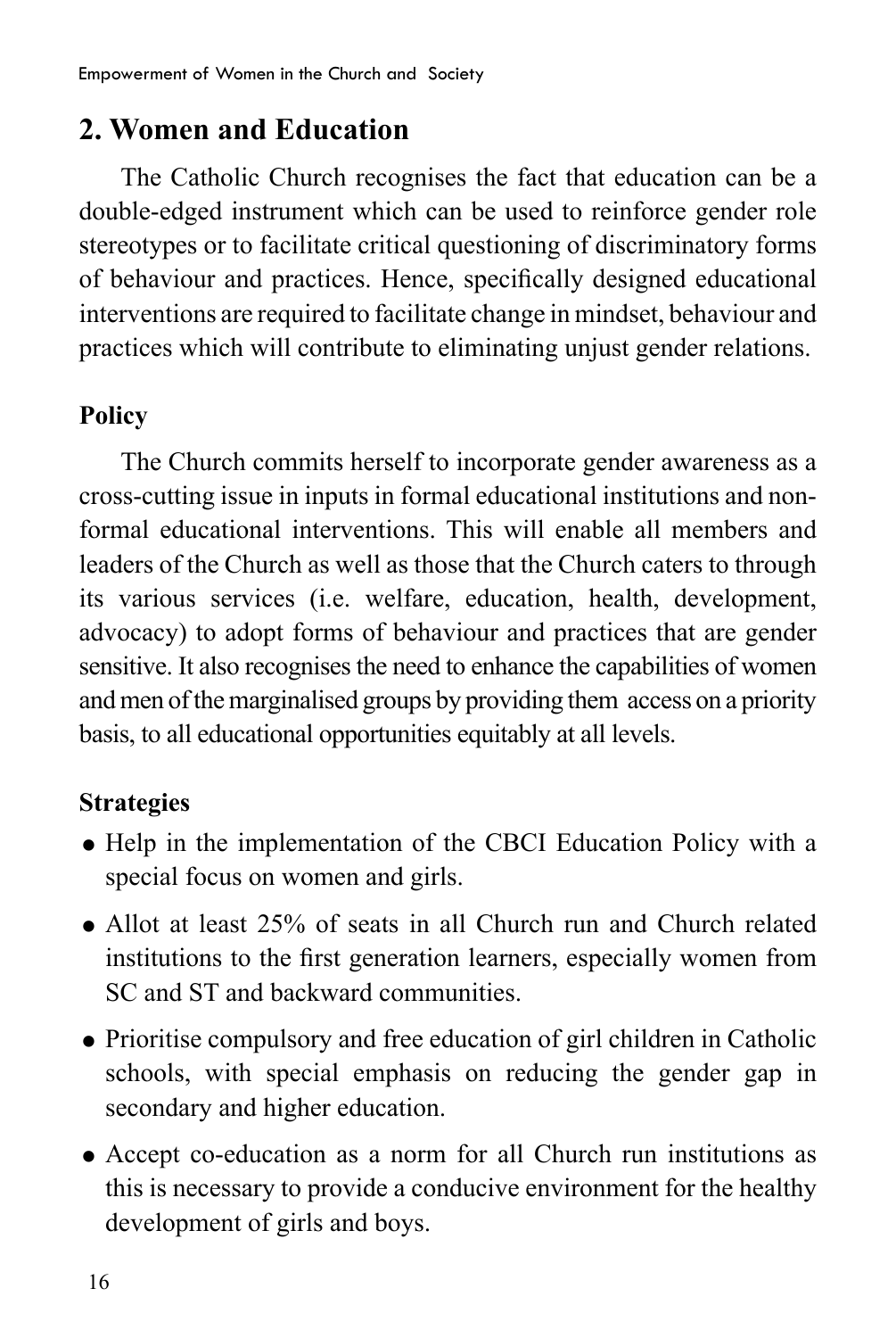- Oppose child labour.
- Motivate girls to take up science and technology for higher education and take up special measures for their training in areas where they have special skills like communication and information technology.
- Produce, disseminate and use appropriate educational modules and materials to facilitate gender awareness among all members and partners of the church.
- Build a team of women and men animators in every diocese (lay and religious) to facilitate gender awareness programs. Such teams must include women & men scholars and feminist theologians.
- Establish a Gender Studies/Resource Centre in every Region of India and network with similar established secular Resource Centres on the subject (Universities, Government Agencies & NGOs).
- Make the pulpit available to appropriately trained lay and religious, women and men to share their knowledge, experiences, insights and interpretations.
- Educate clergy against the imposition of gender biased practices (i.e. covering the head with veil by women, while receiving Holy Communion, reading the gospel and at the time of adoration).
- Enable women to have wider career/job choices and promote sustainable livelihoods by organising capacity-building<sup>22</sup> programmes for women at the village, parish and diocesan levels. Make available the required infrastructural facilities in Church based institutions such as schools, colleges, vocational, technical, engineering, health and development centres.
- Educate women, and men especially the more disadvantaged, about their constitutional and legal rights.
- Actively partner with Govt ministries and agencies for various educational programs.( e.g. Service Support Analyst (SSA), National Council for Educational Reserch and Training (NCERT), Integrated Child Development Services (ICDS)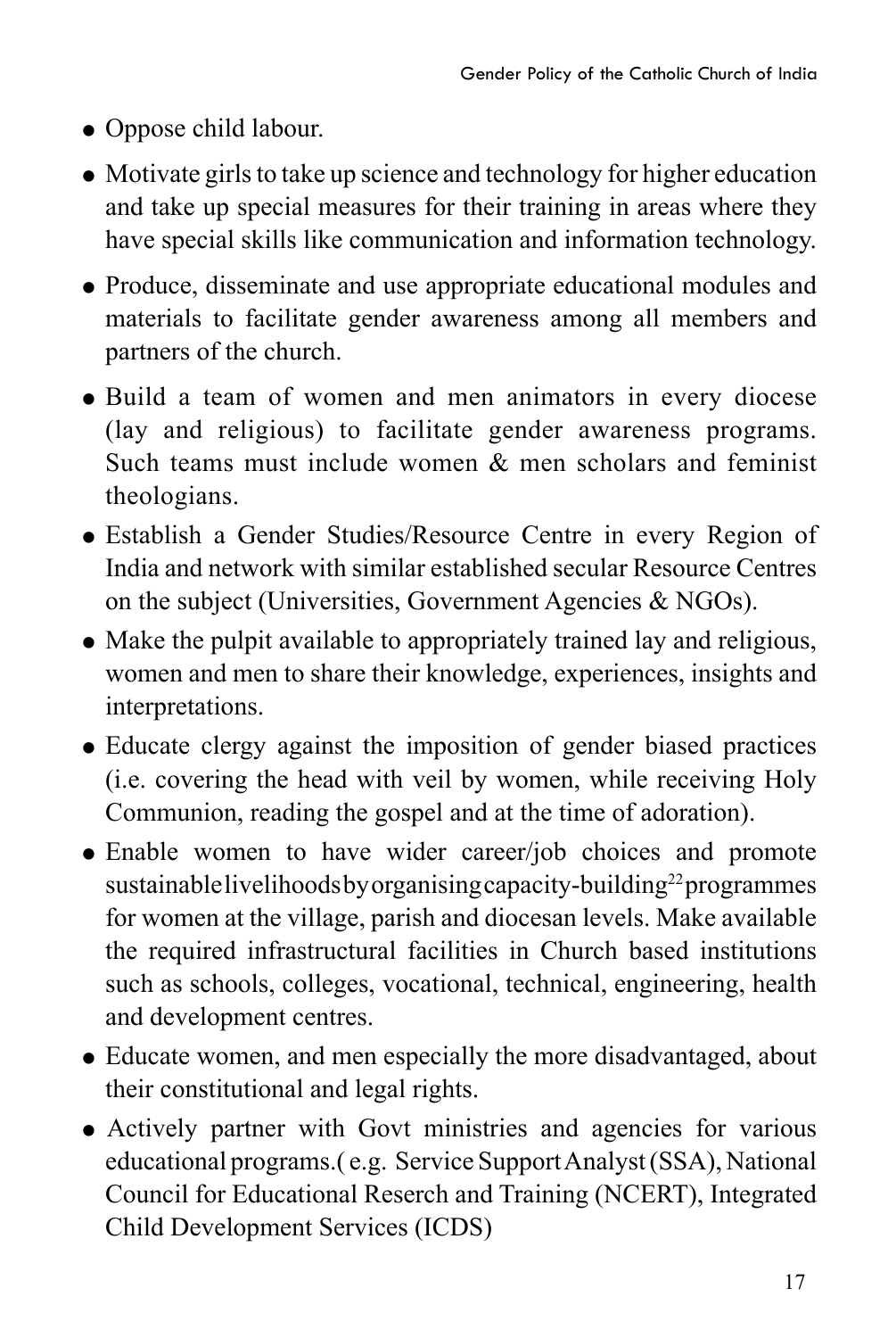### **3. Women and Health**

The alarming statistics relating to survival, nutrition and morbidity of women in India make it imperative for the church and all civil society organisations to directly intervene in the health care delivery systems especially for the marginalised in the poorly served areas. The Church will endeavour to work with government agencies and NGOs to ensure effective implementation of the health and nutrition related programs.

### **Policy**

The Church recognises its responsibility to study, analyse and address the root causes (such as violence) responsible for the serious physical and mental health concerns of women and men. It will launch community based interventions to meet the emerging challenges against the right to life and give priority to prevention over curative health care. It will give special attention to girls and women in health concerns related to their mental health, reproductive health, STDs, HIV/AIDS including rehabilitation of victims.

- Implement the CBCI Health Policy and CBCI HIV/AIDS Policy with special focus on women and girl children.
- Allot at least 25% hospital beds in church based health institutions for patients from poor and disadvantaged groups at highly subsidised rates.
- Create and promote health awareness through all our Social Service Societies, educational and health institutions, Basic/Small Christian Communities and community-based groups.
- Build women-friendly, child-friendly, and differently abled-friendly facilities within the church premises and institutions (e.g. drinking water, toilets, ramps and personal space for breast-feeding).
- Ensure mass education to address the issues of intra-household imbalances in nutrition and the special needs of pregnant and lactating women.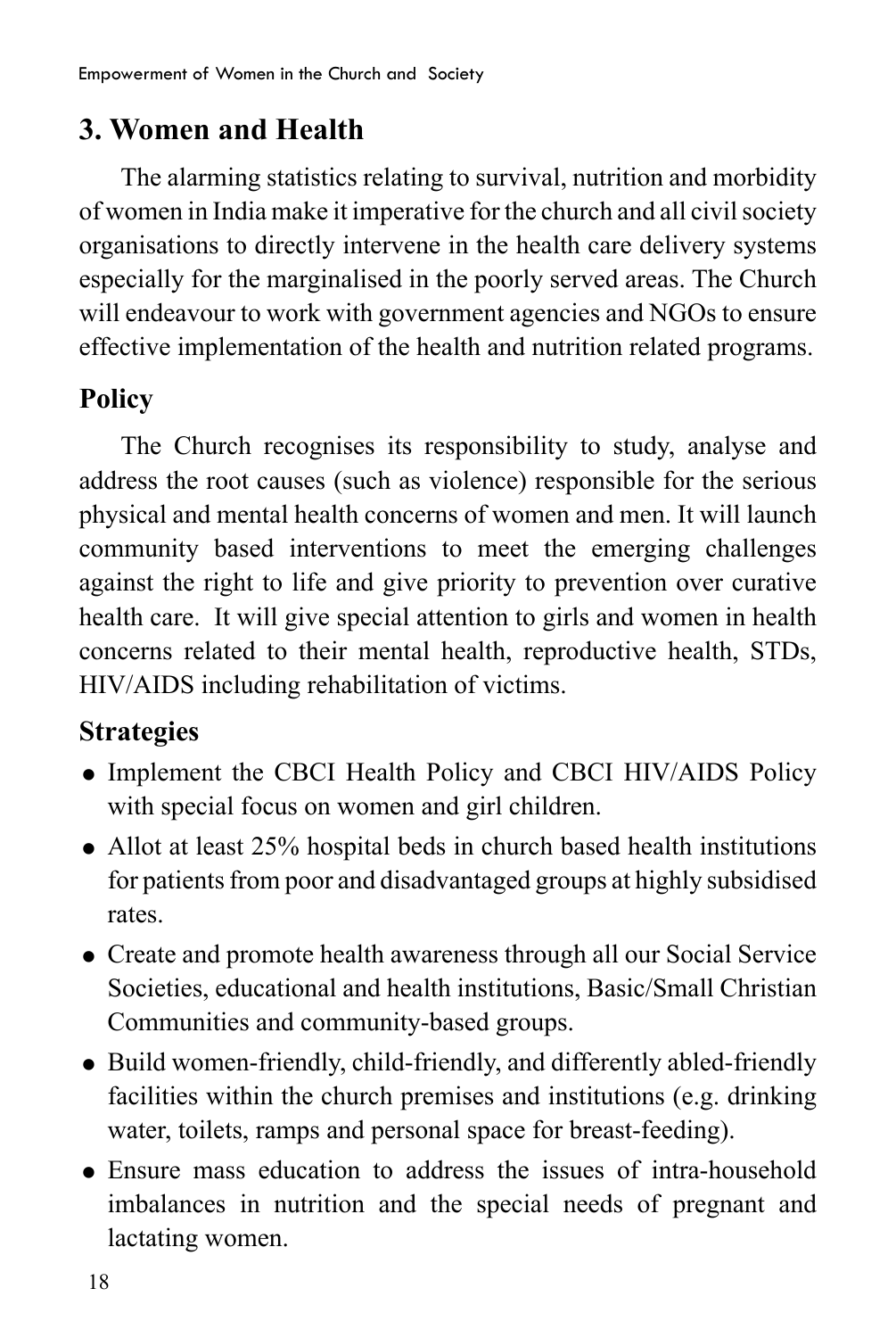- Promote maternity and paternity leave in all our institutions.
- Collaborate with government departments and agencies for effective and transparent preventive and curative health care delivery services.
- Develop capacities of women and men in community groups to ensure the health, security and violence-free life for women and the family.

### **4. Women and Social Involvement**

### **(i ) Women and Social Awareness**

The Catholic Church acknowledges the fact that for the women to enjoy the fullness of life (Jn10:10) in the family and in the wider society, the active presence and interventions of gender sensitised women and men are required in the public spaces. Women have the social responsibility to reform and uplift society thereby contributing to its progress. The entry of women into the public sphere requires that they be equipped with the necessary capabilities and capacities.

### **Policy**

The Church recognises the right of the woman to work, to enter fully in the public spaces and society's progress, as well as her right to access the services provided in the public space. Her rights in the public and private spheres have to be preserved and protected and safety and security ensured at all times.

- To educate women and men regarding the need and relevance of social engagement of women.
- To facilitate women's social engagement by training and equipping them and also by ensuring the cooperation of family members especially men.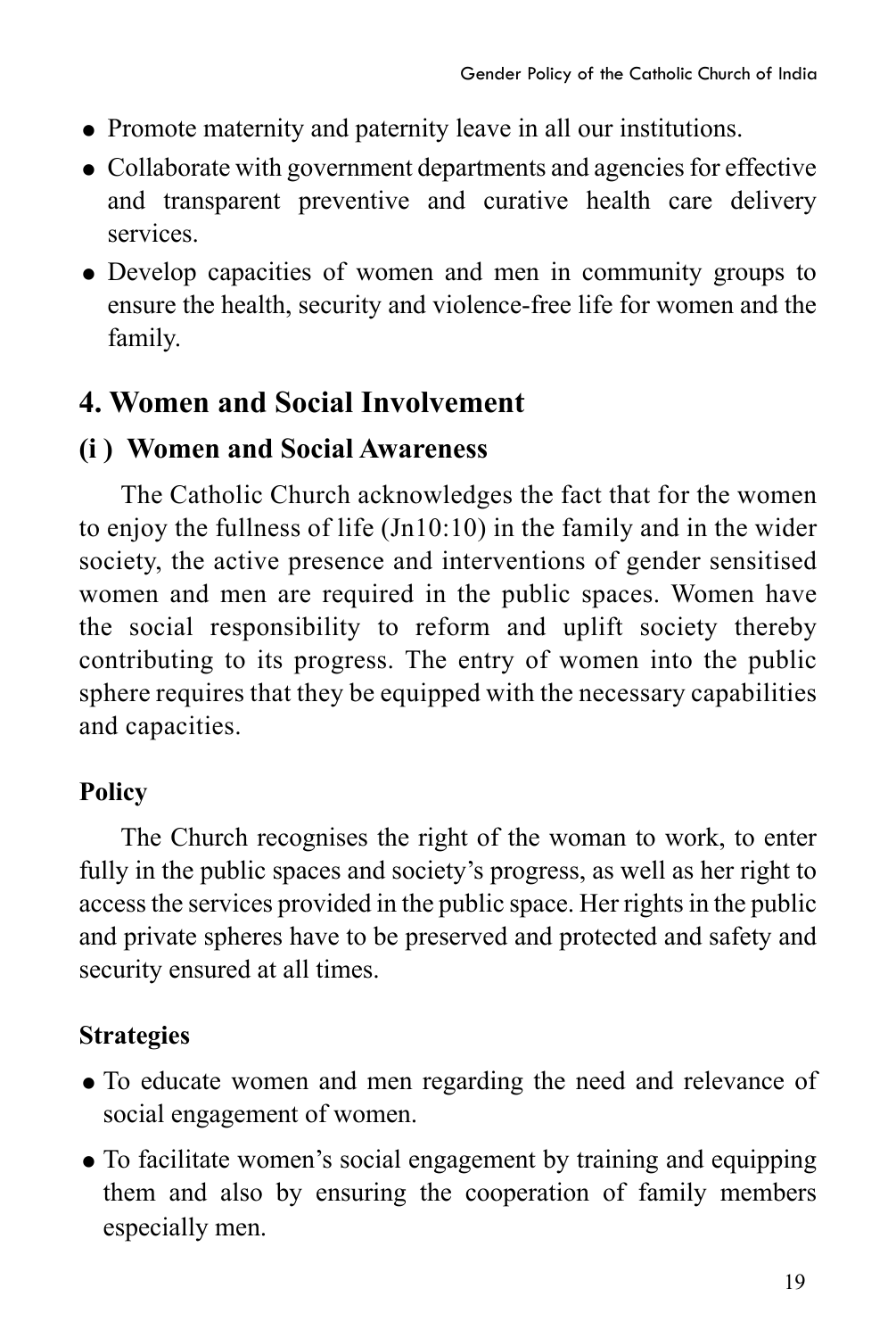- Create an environment through positive, economic and social awareness for the overall development of women to enable them to realize their full potential.
- Change societal attitudes and community practices by encouraging the active participation and involvement of both men and women.
- Support women-friendly structures for working mothers.

### **(ii) Promotion of Women's Participation in Public Life/State Political Structures**

Women constitute slightly more than half of the world population. Their contribution to social and economic development of societies is also more than half as compared to that of men by virtue of their dual roles in the productive and reproductive spheres. Yet women's participation in formal political structures and processes, where decisions regarding use of societal resources generated by both men and women are made, remains insignificant. Presently women's representation in legislatures around the world is hardly 18%.

### **Policy**

Equipping women with the knowledge, attitudes and skills necessary to qualitatively participate as members and leaders in governance structures is a must. Further, structures, rules and processes must be re-engineered to enable women to participate.

- Build knowledge, skills and attitudes of women to effectively participate in legislative, executive, judicial, corporate, statutory bodies, as also advisory Commissions, Committees, Boards and Trusts.
- Promote participation of women in the Governance structures of Public Life/State and Political structures as spelt out in the social teachings of the Church and the spirit of the international and national laws and policies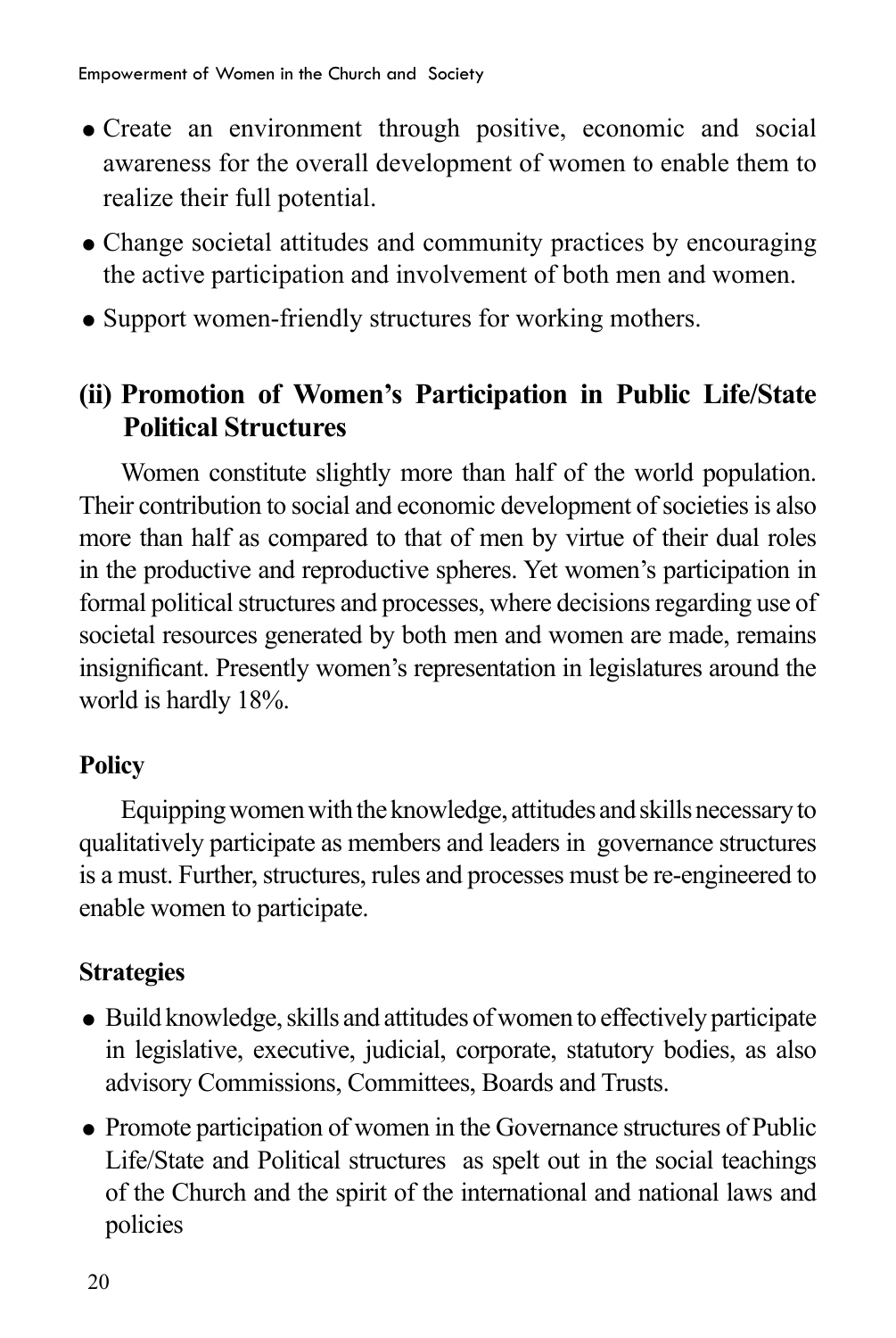- Making governance structures and processes women friendly.
- Support the Bill for 33% reservation for women in Parliament and the State Assemblies.
- Facilitate political awareness among women at grassroots level enhancing women's participation in political institutions like *Panchayati Raj*, (Local Self Goverment) State Assemblies and both Houses of Parliament.
- Promote spirituality in political participation.

### **(iii) Women and Economic Independence**

Though women contribute substantially to the socio-economic fabric of life, much of their work remains invisible and unrecognised. Women's work outside the home very often constitutes the major source of income for the family. The level of work participation of women is very low, coupled with discriminatory low wages and reduction of employment opportunities even in agriculture. This has adversely affected the economic situation of women and their families. The impact of globalisation has badly dented their earnings and their standard of living.

### **Policy**

The Church recognises the contribution of women to the socioeconomic development of society. Attempts will be made to render visible and acknowledge the contribution of women as a nurturer of life as also a provider in the family. The economic independence of women is vital for upholding the rights of women and maintaining their dignity. The adverse impacts caused by the migration of women in search of employment overseas, especially the impact on the family they leave behind must be identified and dealt with.

### **Strategies**

 Address the needs and problems of poverty-stricken women, given the harsh realities of intra-household and social discrimination, through macroeconomic policies and poverty-eradication programs.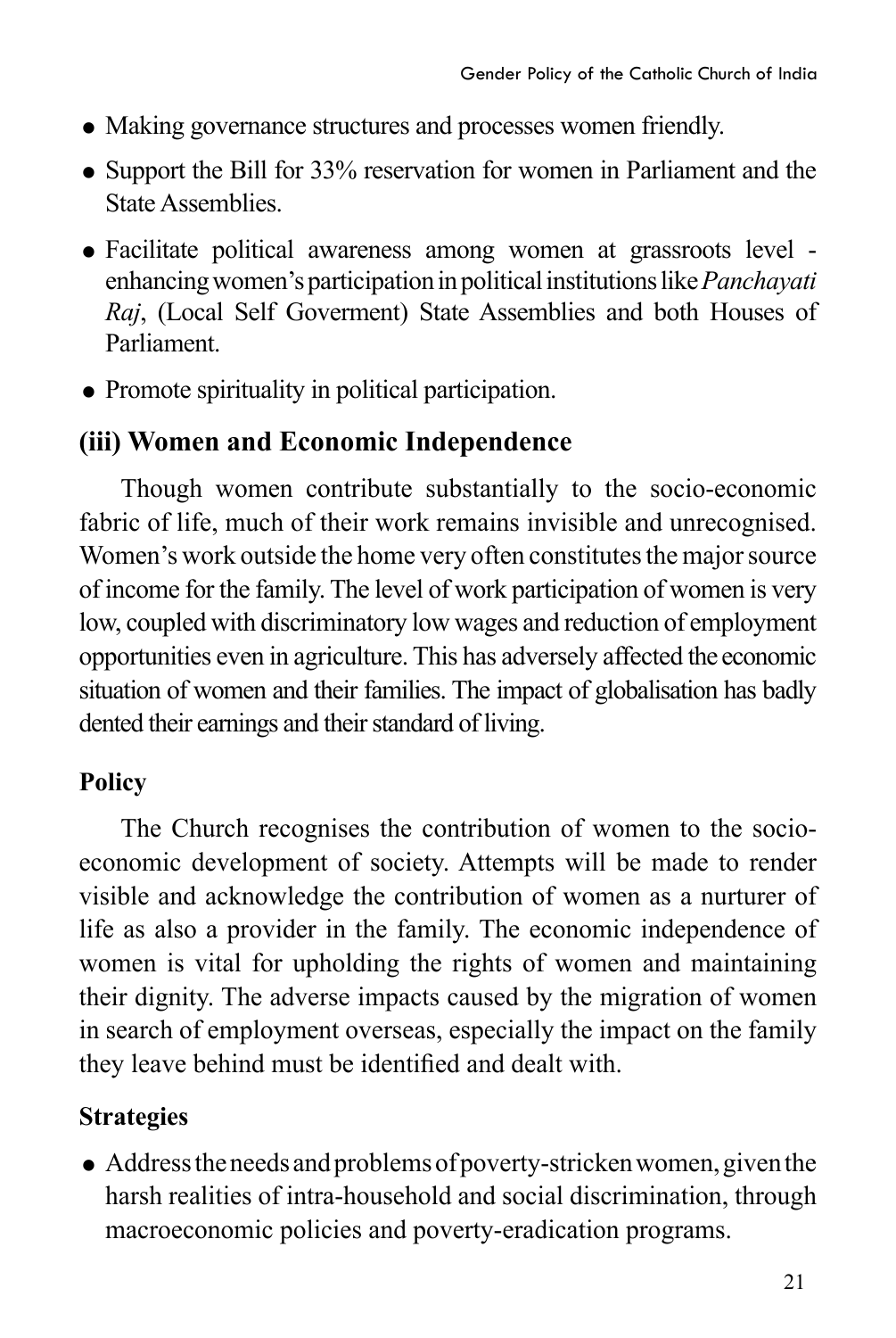- Establish new and strengthen existing micro-credit mechanisms and micro-finance institutions to enhance women's access to credit for consumption and production.
- Promote just wages for women, including women religious and domestic workers, employed in Church institutions.
- Support equal pay for equal work.
- Advocate equal rights for women in family-owned land and property.
- Impart skill-based training for women using facilities in church based technical institutions.
- Encourage income-generation programs for women (e.g., through Self-Help Groups) and spread awareness of government schemes.
- Train women on agricultural-sector-related technology and create support systems for women to take up night shifts in the industrial and service sectors.
- Promote joint ownership and decision-making, amoung couples and equal access and control of income, as well as role sharing in family life.
- Promote and start gender budgeting in all health, educational and social institutions of the Church in India.

# **(iv) Women for Peace**

Women are called to nurture peace as a way of life for nonviolent social change. Practising peace does not indicate tolerance and acceptance of injustice and inequalities. To educate in the ways of peace means to open minds and hearts to embrace the values which Pope John XXIII indicates in *Pacem in Terris* as essential to a peaceful society where there is truth, justice, love and freedom. This calls for an educational peace program which involves every aspect of life and should be a continuous process. Women should be enabled to share their gift of peace with the whole community and also prepare the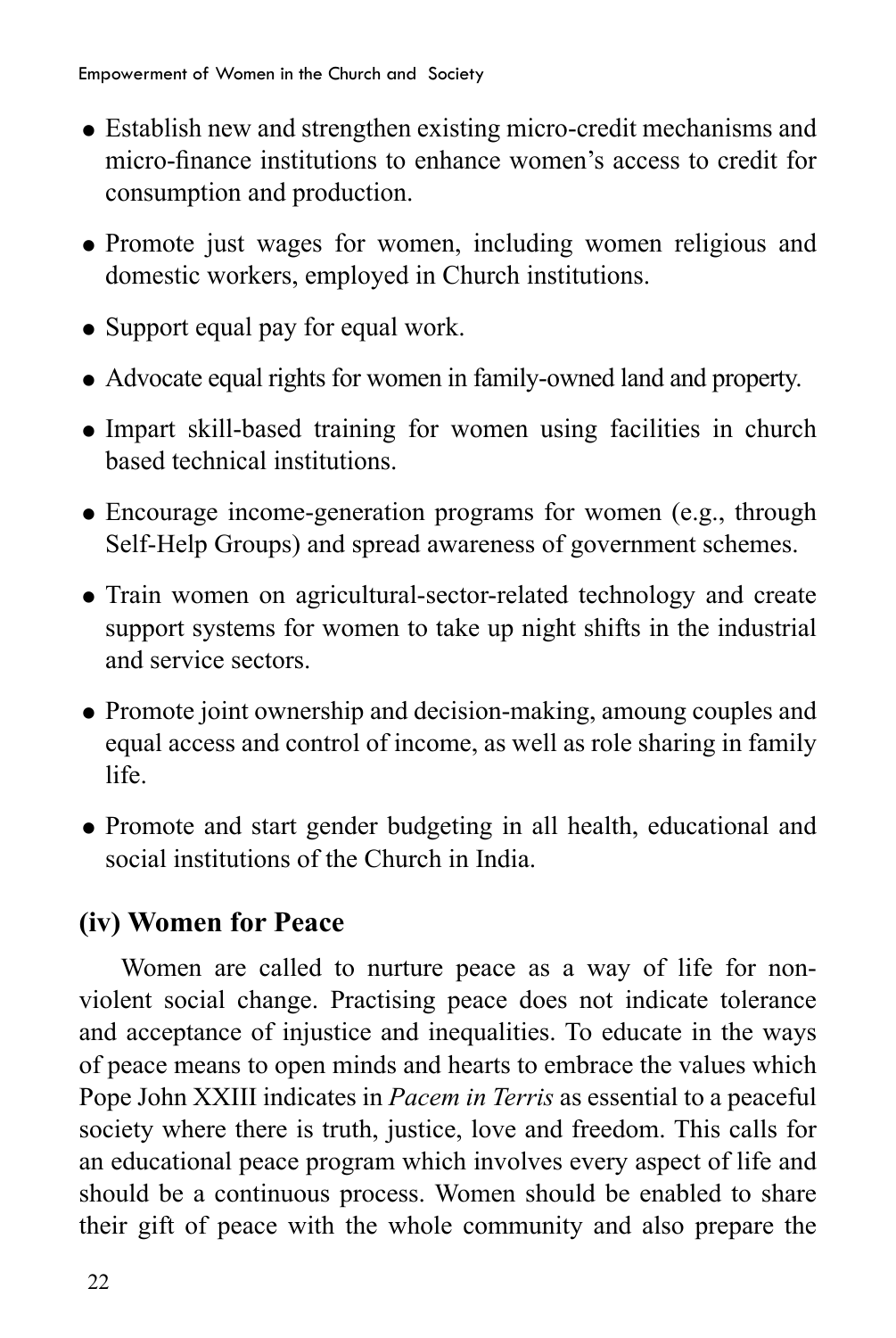younger generation to be promoters of peace and justice. **Policy**

The Church recognizes that women have the unique quality of bringing in peace which is essential for families and communities to develop and flourish. Women's role in conflict resolution will be acknowledged and supported.

### **Strategies**

- Develop capacities and skills in women to become peace-makers in disputes within the family, neighbourhood and in the larger community
- Promote non-violent means of conflict-resolution and mediation skills among men and women.
- Equip the Church bodies, institutions and organizations to promote a culture of peace and non-violence.
- Set up Peace Clubs in schools and other institutions of the Church.
- Encourage and supportwomen financially to take up peace education programs.
- Celebrate  $2<sup>nd</sup> October as the National Day of Peace (Ahimsa Day)$

# **(v) Women and Religious Harmony**

The richness of Indian society lies in its different religious communities which are complementary to one another other. The cultural values and traditions of the religious groups comprising of various languages and customs have to be respected. Efforts should be made to promote a culture of understanding and harmony between the religious groups by acknowledging their different identities and perspectives.

The Church has a duty to promote inter-faith dialogue and discussions to ensure harmony among religious communities as a counter to the growing forces of fundamentalism. Women who are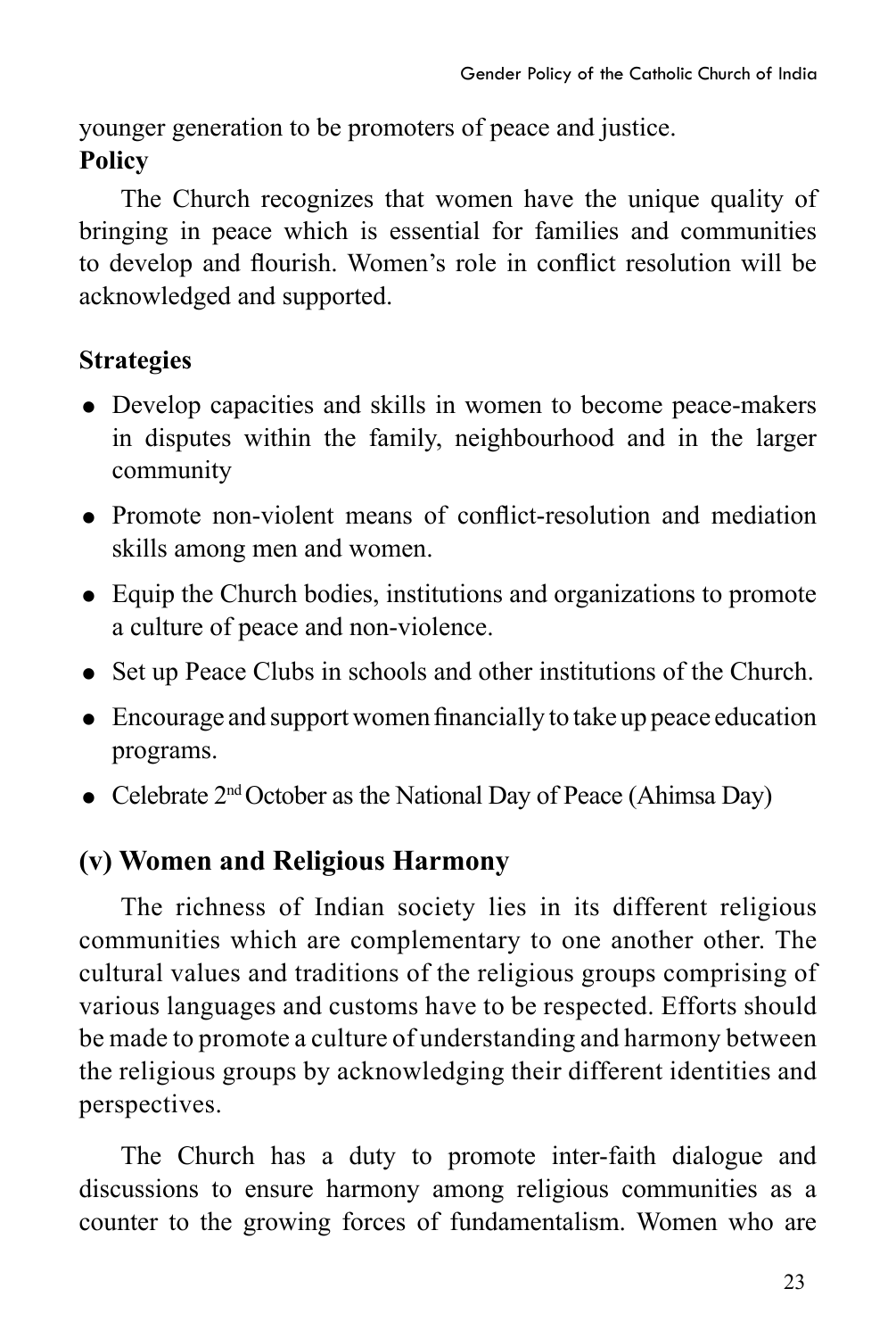the worse sufferers in incidents of religious and communal conflicts should take the lead in educating their families to live in harmony with other religious communities and to resolve tensions and conflicts in the Indian society.

## **Policy**

Drawing from Christ's words "May they all be one, as you Father are in me, I am in you" (John 17:21) the Church seeks to express the divine nature of God where there is communion in diversities. It seeks to respect the cultural values and traditions of all religious groups and promote a culture of understanding and harmony among all. Women as educators in the family must be encouraged to be active and committed agents of "harmony of faith" in society.

# **Strategies**

- Promote inter-faith dialogue and discussions in all the Church community and capacity building programmes.
- Make harmony and peace-initiatives an all-out campaign geared towards humane ways of life.
- Teach the laity the principles of inter-religious dialogue.
- Engage different cultural and religious groups in initiatives of justice and peace.
- Facilitate mutual enrichment between cultures and religions through inter-religious discourses.
- Evolve and/or join network of secular forces to counter religious fundamentalism

# **(vi) Women and Environment**

Women are considered the primary users of natural resources (land, forest, and water), because they are the ones responsible for gathering food, fuel, and fodder. Hence they are directly affected by environmental degradation caused by deforestation, wanton destruction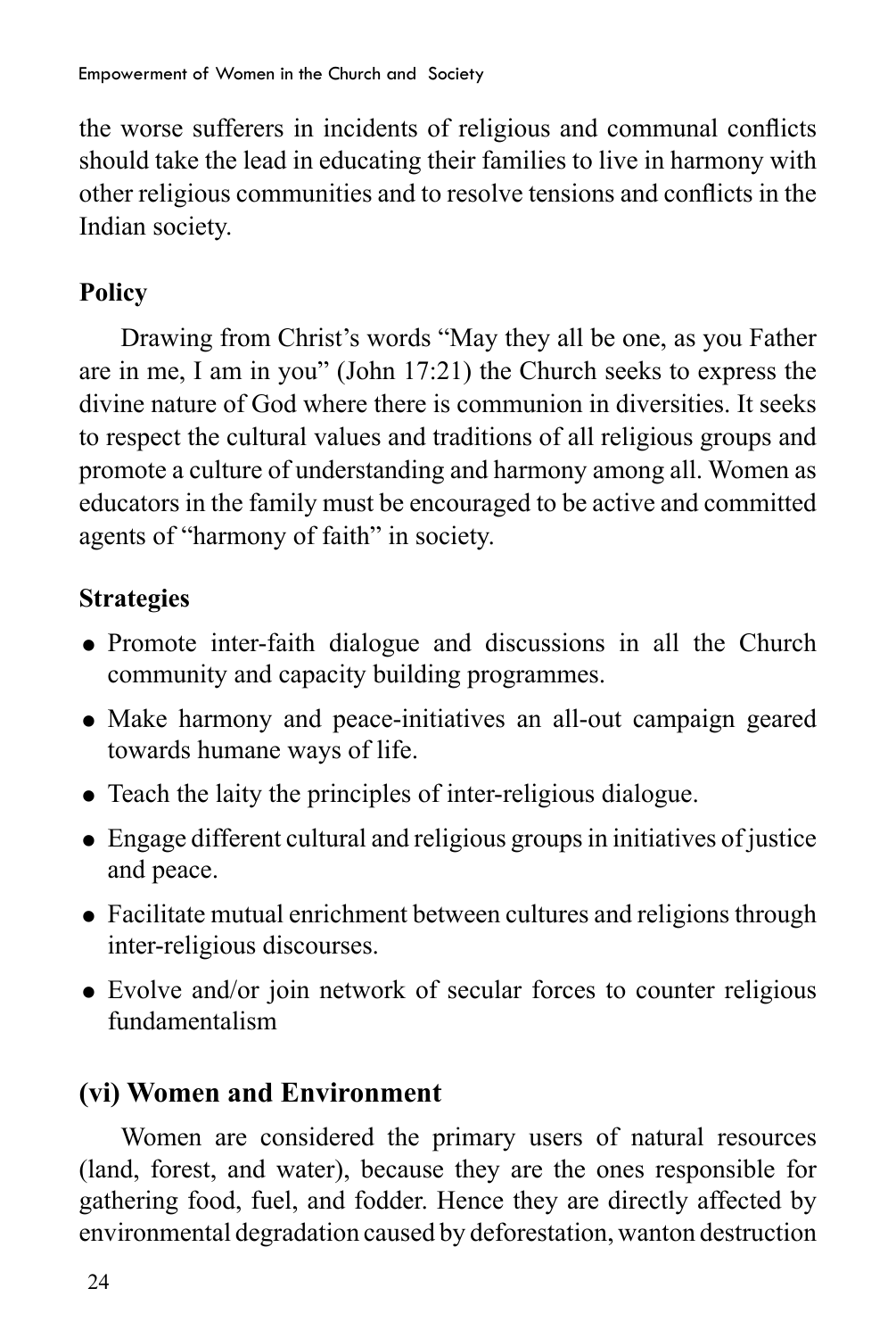of natural resources for industrialisation, construction of hydro-electric plants, depletion of water, mining and excessive use of toxic chemicals and pesticides in agriculture.

### **Policy**

The Church acknowledges women as the primary users of natural resources and recognizes the adverse impact on women caused by the exploitation of these resources in the name of development. It will therefore uphold and champion the cause of women's participation in environment-related matters. It will lobby and advocate for protection of women's rights in the context of environmental degradation.

# **Strategies**

- Involve women and integrate their perspectives and indigenous knowledge in the policies and programs of environmental conservation and restoration.
- Impart education on the impact of environmental factors on women's livelihoods in our institutions and local government bodies by networking with community based organisations and NGOs
- Train women particularly SC/ST and Dalit women in taking up leadership roles for campaigning against displacement and inadequate and delayed rehabilitation packages
- Ensure preservation and protection of the eco-system including bio-diversity and facilitate the formation of water-users' groups to regulate and conserve water sources and water bodies.
- Promote the use of non-conventional and non-commercial sources of energy such as solar energy, bio-gas, smokeless *chullahs*, (Stoves) animal dung, crop waste and fuel wood.

# **5. Special Areas of Concern**

# **(i) Rights of the Girl Child**

According to the Economic Survey 2001, the worrying problem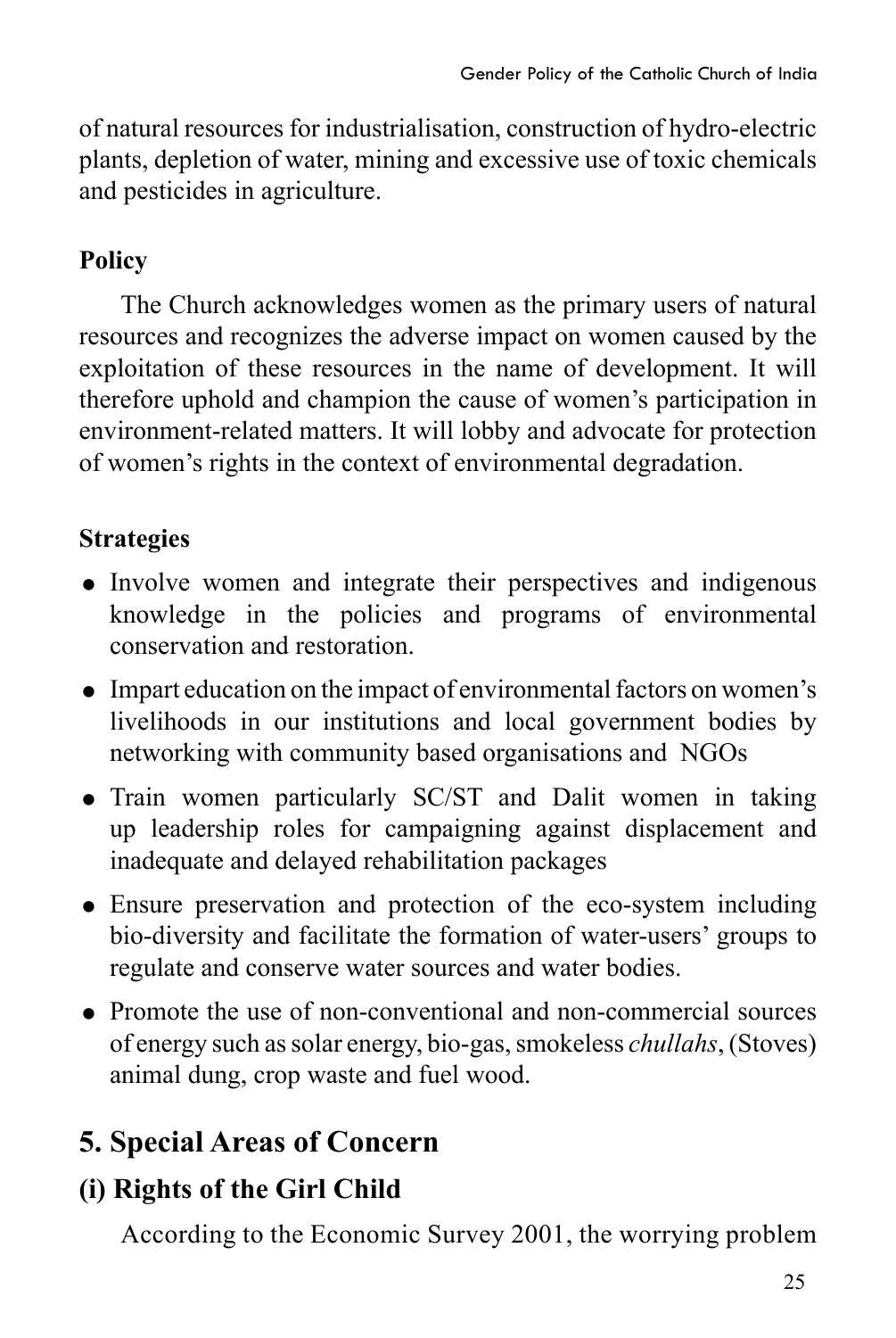in India is the missing women of the country. These missing millions of females were either never born or died of chronic malnutrition or because of lack of medical attention. Other indicators of neglect and discrimination against the girl child include lack of attention lack of education and less share of food.

# **Policy**

The Church's love for children stems from Christ's teachings and example. Children hold the hope for the future and must be nurtured. They form one of the largest vulnerable groups in society and hence the Constitution of India has laid special emphasis on their well being and protection.

Among children, the girl child is particularly vulnerable. In recognition of this, international and national communities have special provisions for the development of the girl child and adolescent girls, particularly with regard to their survival, health, nutrition, education, protection and participation in family and society. The Church supports and commits herself to these ideals.

- All forms of discrimination and violation of the rights of the girl child need to be eliminated, within and outside the family.
- Strictly enforce laws against prenatal sex selection, female foeticide, female infanticide, child marriage, child abuse, child prostitution, child trafficking and child labour.
- Promote girl child's right to life, education, nutrition, health and development.
- Protect the girl child from discriminatory neglect and all forms of abuse including sexual abuse.
- Project a positive image of the girl child among girls themselves, boys, parents, teachers and society at large.
- Church institution should avoid gender stereotyping in extra-curricular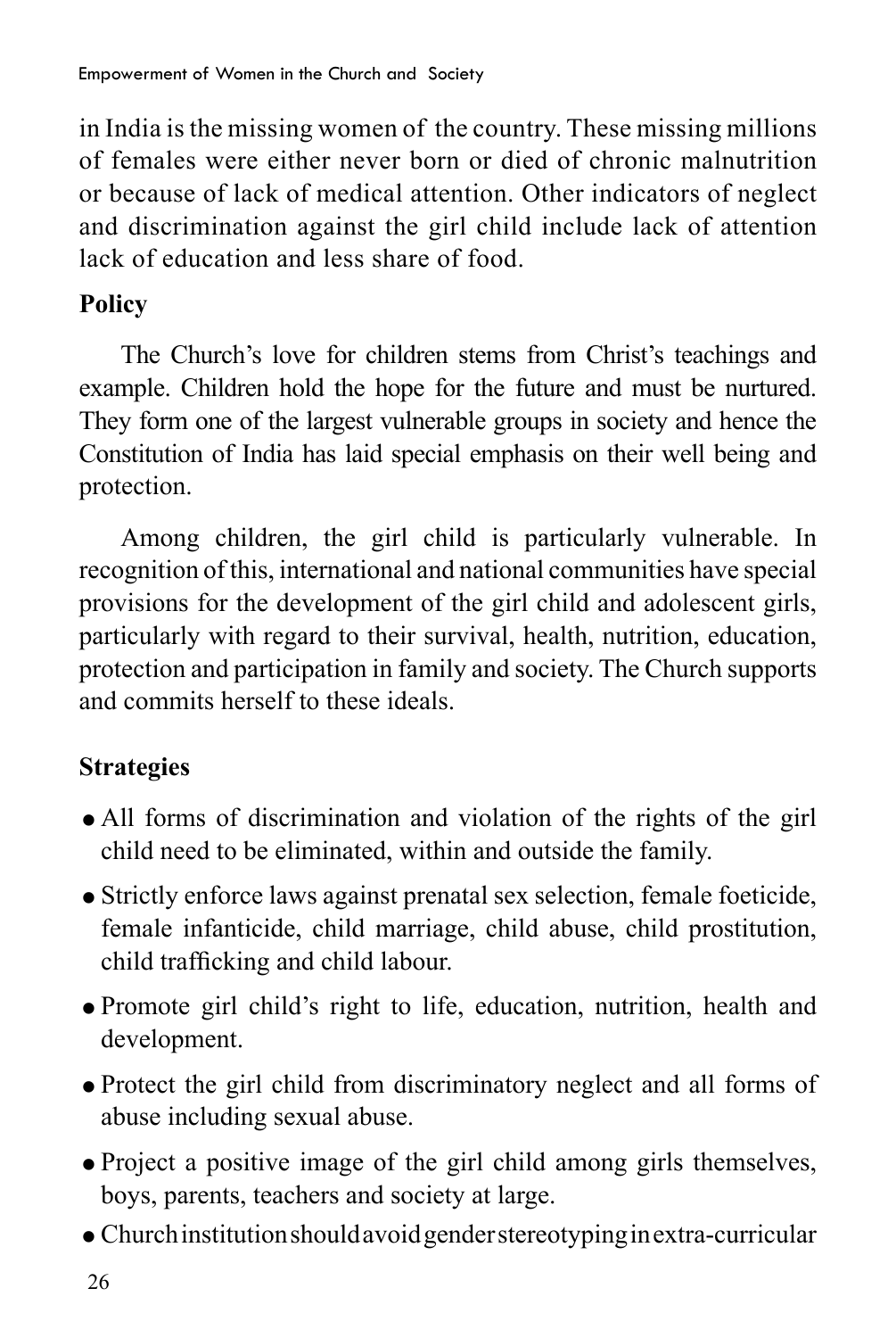activities, and provide training in skills, use of playgrounds, choice of optional subjects, handling of sexual harassment/abuse issues, gender profile of decision-making bodies including parent-teacher associations.

Promote awareness about the government schemes for the girl child through homilies, dispensaries, hospitals, health centers, grass-root social and educational institutions and catechism classes.

## **(ii) Tribal and Dalit Women**

Historically *dalits* and tribals have been and continue to be the most oppressed and exploited sections of society in various regions of India. Mega projects and forces of economic liberalization and privatization have taken control over their natural resources displacing/alienating them from their lands and traditional sources of livelihoods and distinctive cultures. *Dalit* women are thrice oppressed by caste/class/ gender forcing many of them into sex abuse/prostitution and slavery. Christian *dalit* and tribal women are vulnerable in the present context of communal resurgence.

### **Policy**

The Church recognises its responsibility to opt to work in solidarity with the *dalits* and tribals especially women in their struggle for liberation from all forms of dehumanisation.

The Church commits itself to understand and honour the diversity of the social and cultural heritage of the *dalits* and tribals and use their life situations to spread the message of Christ's love and liberation.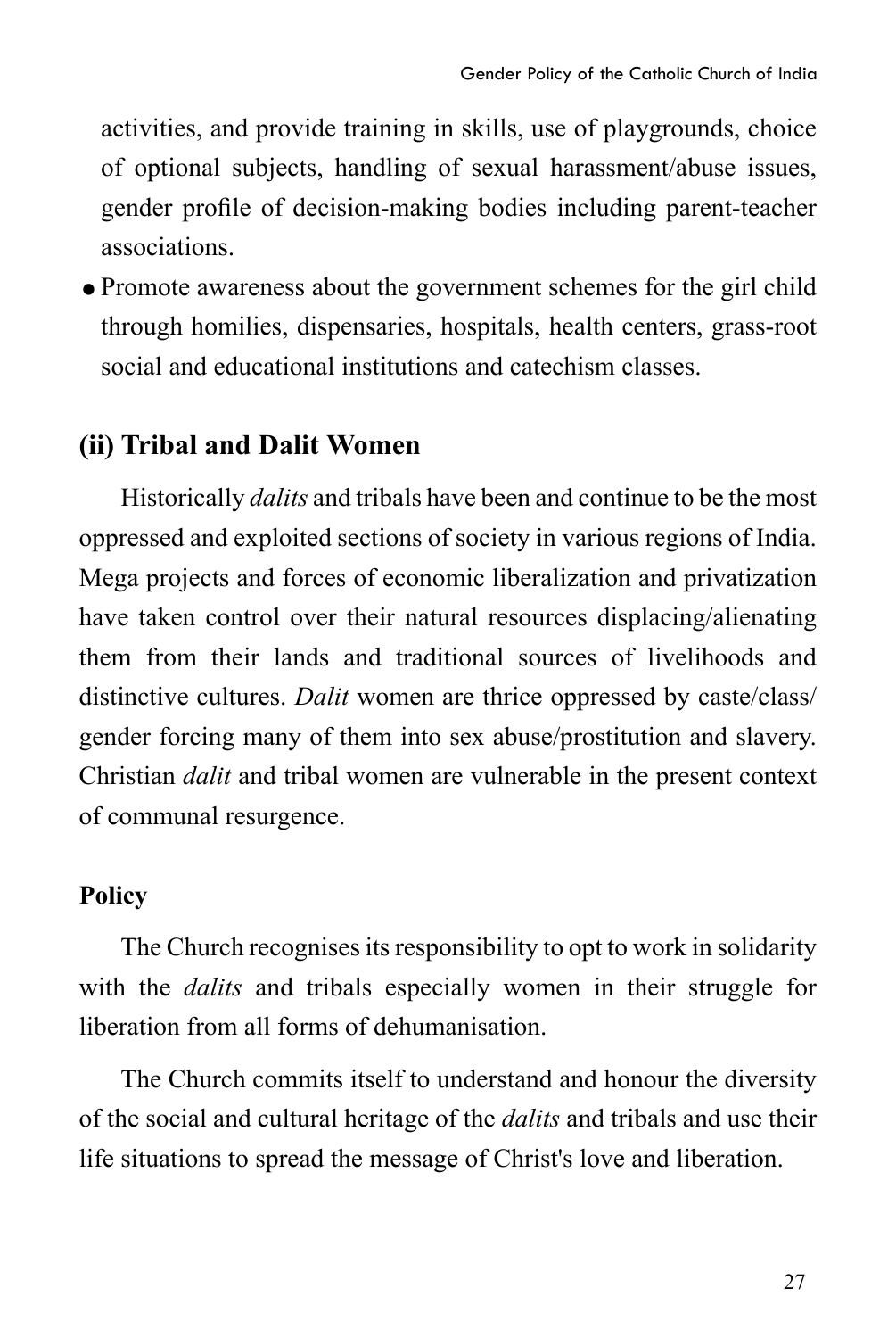### **Strategies**

- Work towards the development of tribal, *dalit* and disadvantaged women, with respect to their education and opportunities for employment especially through Church institutions.
- The language and imagery used by the clergy and the religious in their discourses with the tribal and *dalits* should be laced with respect and sensitivity to their unique cultures, and care should be taken to avoid derogatory words and phrases.
- Establish Resource Centres for women; design development programs involving tribal and *dalit* women. Tribal customary laws and rights must be studied and incorporated in these programs.
- Strengthen the Gender Study Centres at national and regional levels in order to function as guiding forces for planning, designing and implementing specific programs for tribal women.
- Network and train tribal/*dalit* women leaders to fight for social justice and dignity.
- Sensitize the clergy/religious and laity by commissioning a situational study and analysis of tribal/*dalit* women and their families. The study reports should be made available in all vernacular languages.
- Develop an integrated development program for tribal/ *dalit* women, in order to eradicate poverty by allocating a special budget to social service centres.
- The *dalit* and tribal women should be made aware of the various welfare schemes provided by the government.
- The Church will partner with government and NGOs to effectively implement developmental schemes and also be involved in the monitoring and lobbying for more productive programs for their benefit.

# **(iii) Violence against Women**

The right of women to live in security and in dignity is enshrined in the Constitution of India and the Directive Principles of the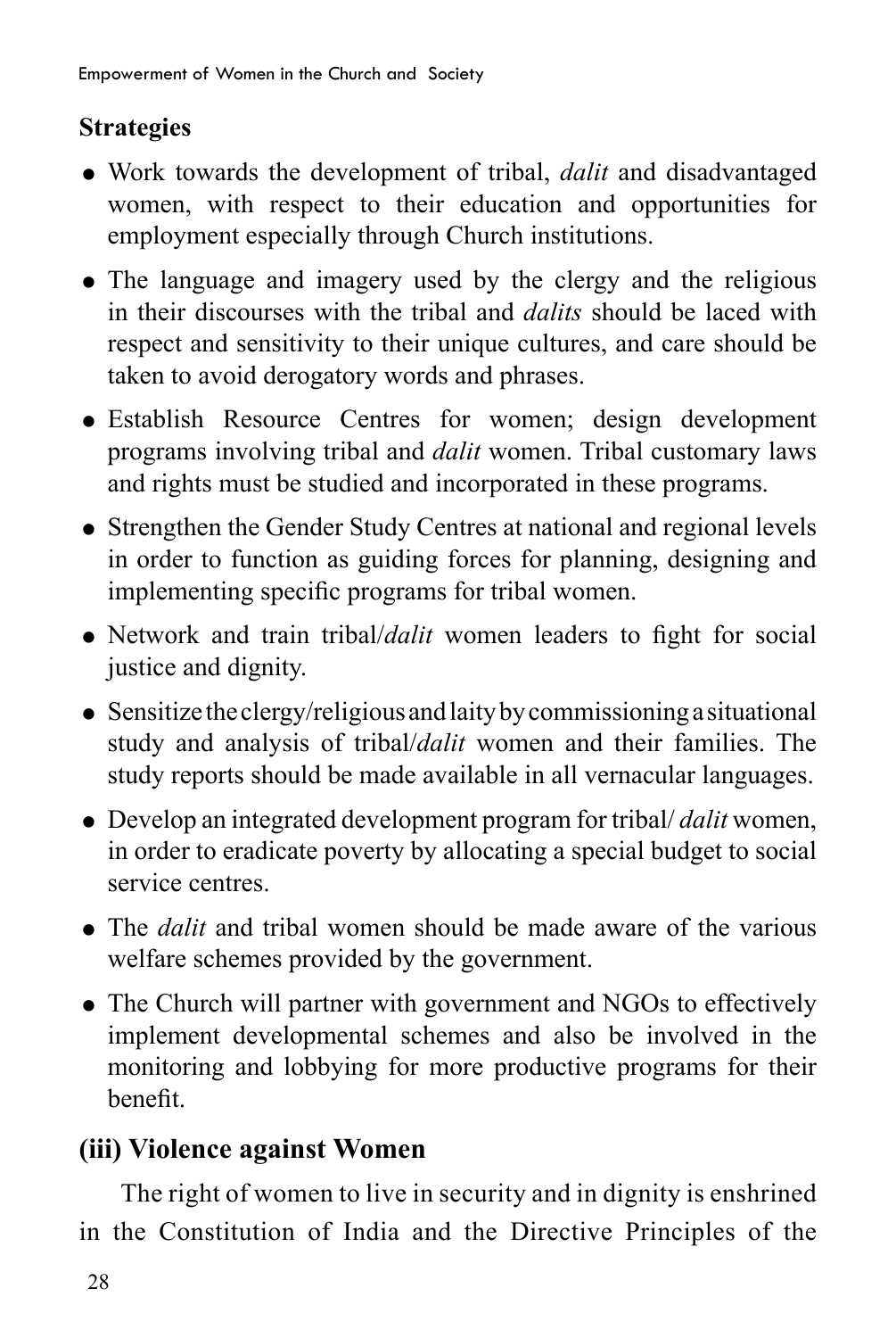State policy and related legislation like the Protection of Women from Domestic Violence Act 2005. The various Conventions under the aegis of United Nations, such as CEDAW, also require all governments to work towards removing all forms of violence and discrimination against women.

### **Policy**

The Church will work towards elimination of all forms of violence against women and advocate zero tolerance to any act of violence against women and children. The Church will establish institutionalised mechanisms to end gender related violence in all arenas of social and religious life.

- Spread awareness about the provisions of the Protection of Women from Domestic Violence Act 2005 and actively work for their implementation.
- Set up structures and evolve mechanisms for effectively combating violence and sexual harassment against women in families, workplaces and Church Institutions.
- Condemn domestic violence through church documents, pastoral letters and homilies and formulate vigilance and grievance cells in Church institutions especially in rural areas.
- Build and strengthen partnerships with civil society, particularly women's organizations to enhance women's perceptions about their role and worth in society.
- Uphold the dignity of women through mass media and censor the negative projection of women's image.
- Portray the positive image of women through the use of print and electronic media through write-ups, films, documentaries and articles.
- Create mechanisms to increase women's access to media and communication technology and support the training of media personnel to eliminate gender bias in reporting.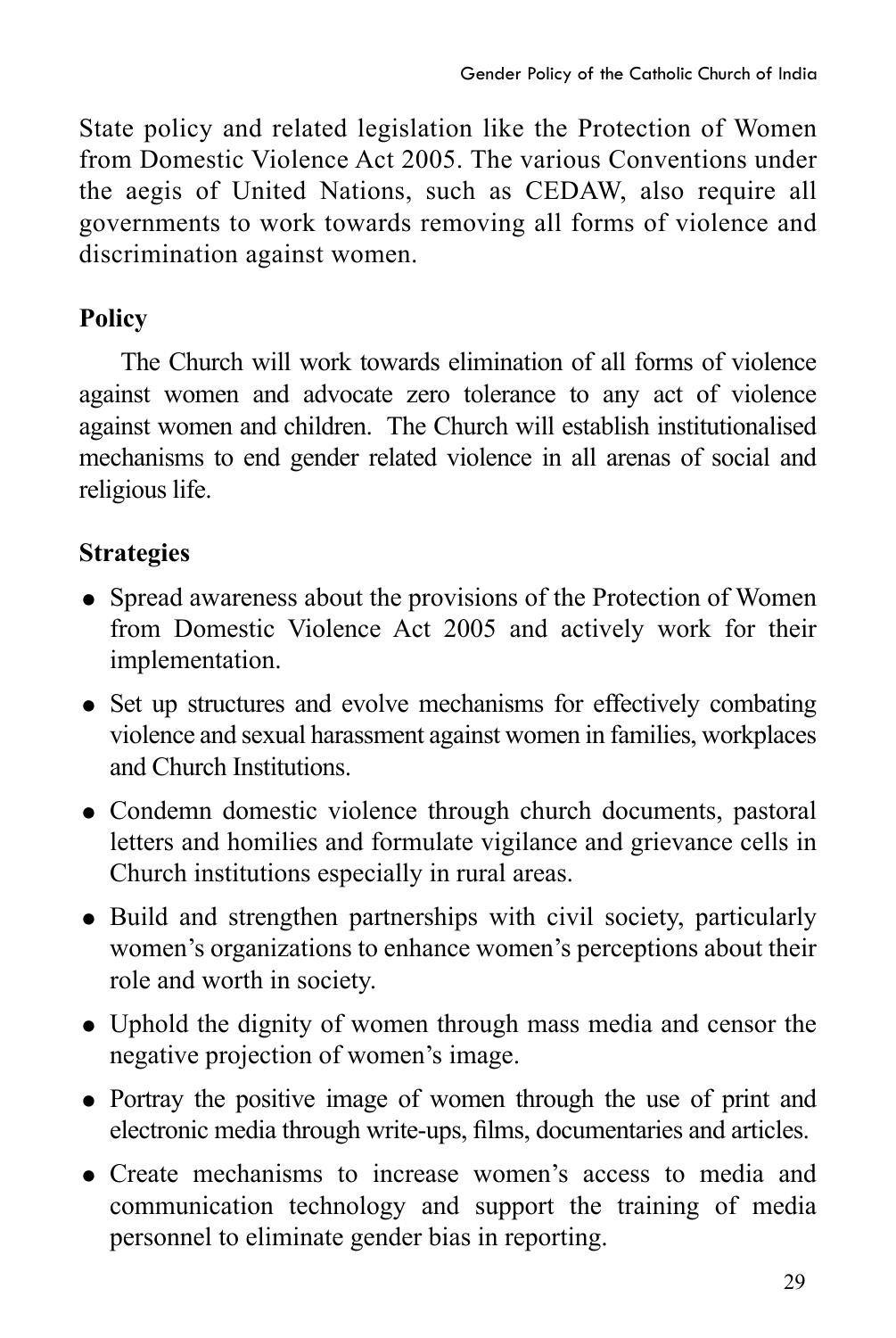# **(iv) Women in Difficult Circumstances**

Women across the country, face discrimination on the basis of their religion, region and socio-economic conditions, and are placed in situations that are discriminatory, difficult and inhuman.

## **Policy**

The Catholic Church recognises the circumstances of women's situation in India and their vulnerability to physical, sexual and mental abuse, and aims to work towards restoring woman's dignity and safeguarding her human rights.

- Recognize and acknowledge the agony of women in difficult circumstances. These include, women afflicted by destitution, women affected by natural calamities, women with disabilities, unwed mothers, widows, dependent single women, women heads of marginalised households, women displaced from employment, migrants, victims of marital/domestic violence, trafficked women, HIV/AIDS victims, sexually abused women and prostitutes.
- Establish residential and non-residential facilities and services, such as counselling centres, grievance redressal cells, short-stay homes and rehabilitation and training centres for women in difficult circumstances.
- Motivate and support women and men, both religious and lay, for canonical and legal studies so as to assist women in difficult circumstances and to fight injustice against women.
- Provide training and guidance for employment to widows in need and facilitate their remarriage wherever possible.
- Organise support groups for various categories of women in difficult circumstances and network with governmental and nongovernmental agencies for facilitating grants, loans, stipends and pensions etc.
- Ensure just wages and promote upward mobility to domestic workers.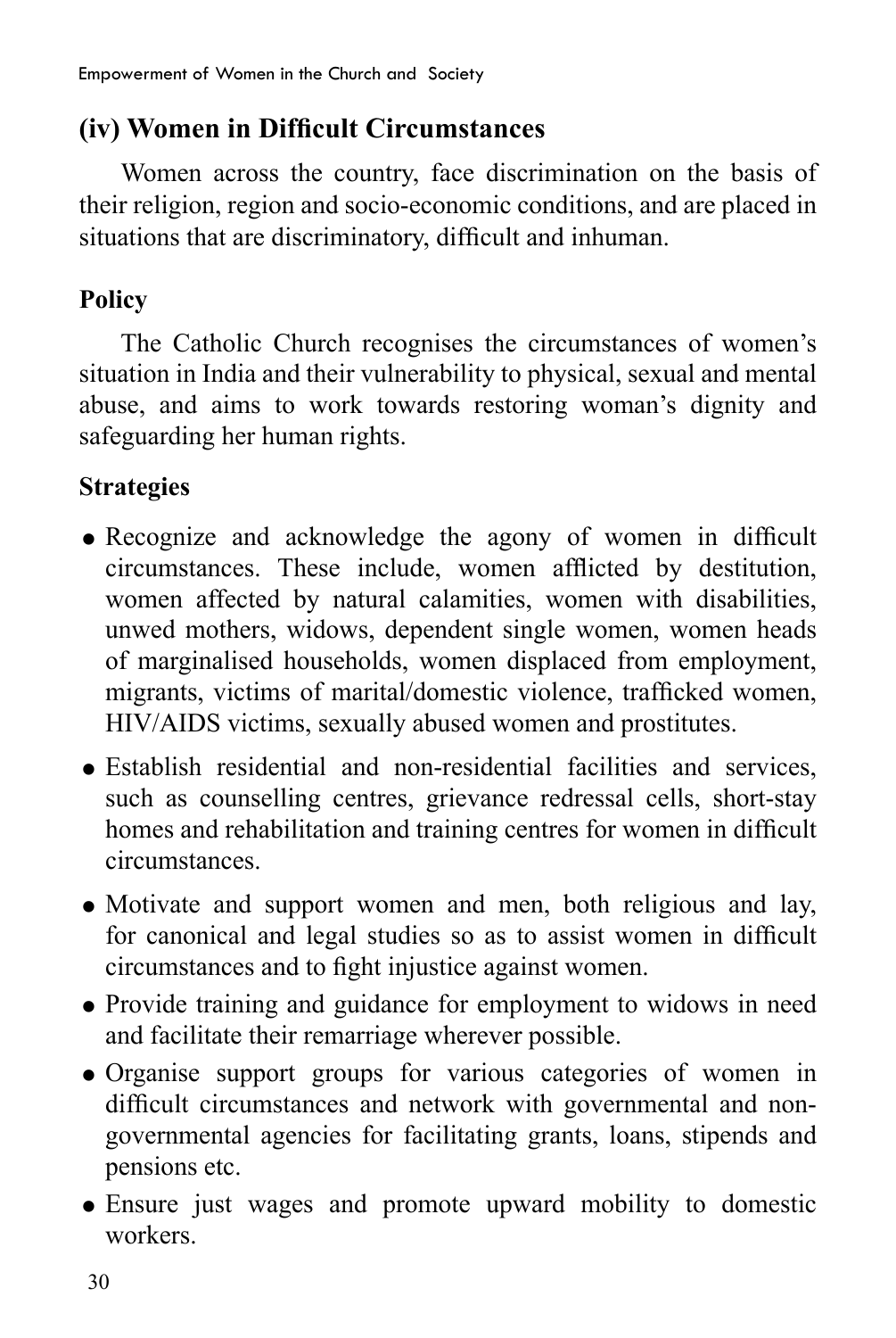- Assist domestic workers in attaining dignity and justice through awareness campaigns and advocacy.
- Impart awareness to domestic workers on the existing service systems in society such as education, health centres, civil supplies and legal systems.

# **(v) Trafficking and Sexual Abuse**

 The deplorable practice of trafficking of women, girls and boys in several regions of our country is a terrible blot on the social structures. Large numbers of victims from poor and deprived families and tribal areas are lured or forcibly transported to cities and towns for exploitation called as 'sex work' and 'cheap labour'. The Church as a symbol of human liberation has a definite role and responsibility to take strong measures to end these extreme forms of violence against women and children.

# **Policy**

The Church is committed to making concerted efforts against human trafficking and sexual abuse of women and children through awareness building, prevention measures and institutionalized rehabilitation programme. It will actively partner with government and non governmental agencies to stop human trafficking.

- Condemn sexual abuse of women and children through Church documents, pastoral letters and homilies.
- Take concrete steps to address the needs of migrants and domestic workers and keep addressing the issue of trafficking of women and children through various forums available.
- Combat human trafficking in source areas, destination areas and disturbed areas through prevention, protection, rescue, rehabilitation, reintegration and repatriation.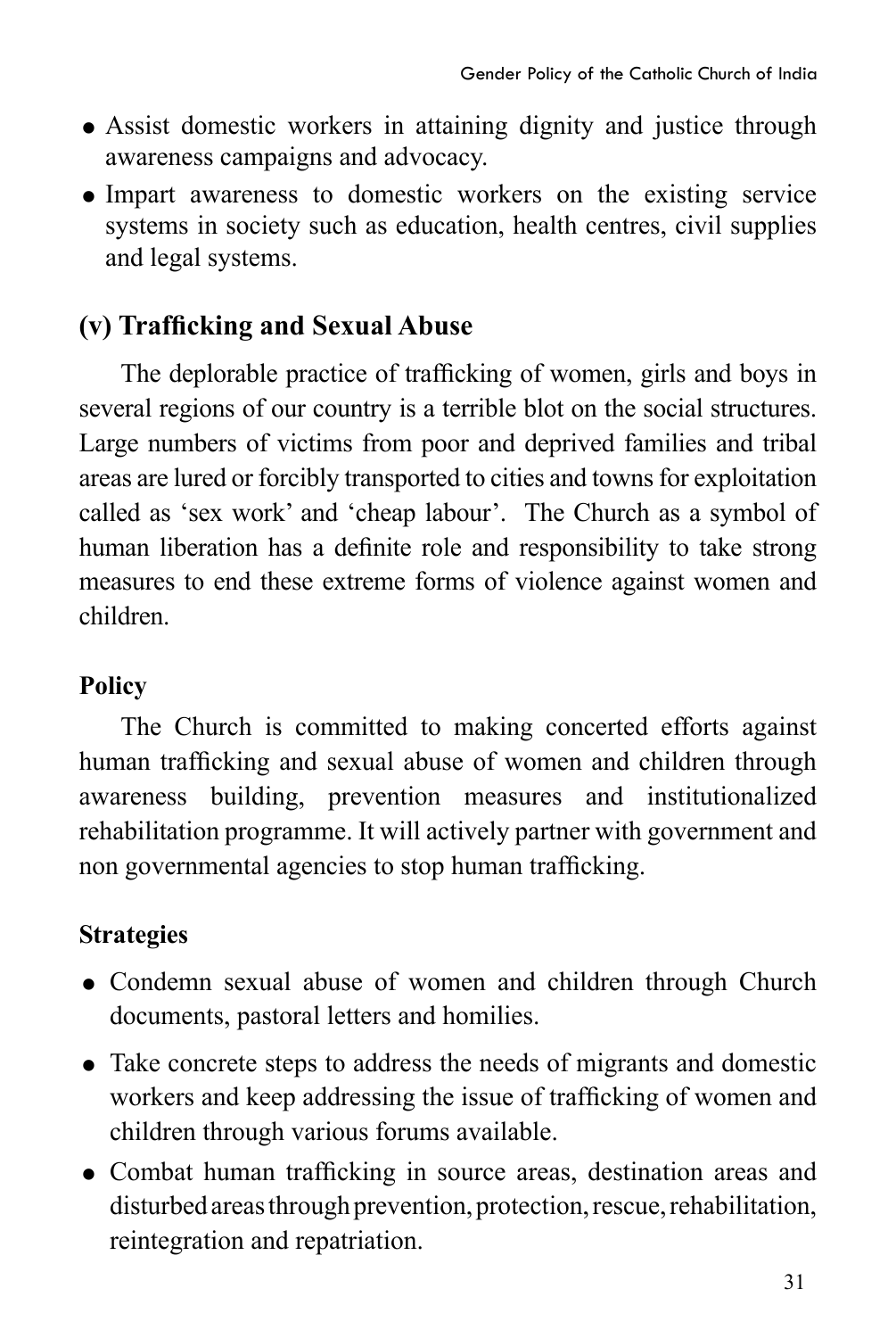- Establish institutions for secure stay, training, counseling, rehabilitation and employment of victims and those vulnerable to human trafficking.
- Partner with government, NGOs and civil society organisations in working with and for vulnerable groups.

# **6. Within the Church**

# **(i) Women and CBCI**

Aware of the "feminine genius" of women, every effort will be made to ensure that women regain full respect for their dignity and role. Such respect must first and foremost be won through effective and intelligent campaign for the promotion of women. The CBCI will promote the work in their field of apostolate, to inspire existing agencies and to stimulate the whole Church in India to render to the modern world the service of sound orientation, discernment, encouragement and critical evaluation.

# **Policy**

According to the Guidelines approved by the Standing Committee in May 1987, the CBCI Commissions are the chief organs for the CBCI in the attainment of its objectives. They are required to inspire and animate the Dioceses and the whole Christian Community towards a deeper Christian commitment and more effective society.23 Gender mainstreaming should form an integral part of the structure and functioning of all CBCI Commissions.

- Secretaries of various Commissions should be drawn from religious and lay, men and women with the required talents and qualifications. Adequate representation of men and women should be ensured.
- Institute a gender cell/gender advisory committee to incorporate gender perspectives in all CBCI Commissions.
- Institutionalise gender auditing and gender budgeting in the Commissions.
- Make gender sensitisation an imperative in all the CBCI Commissions.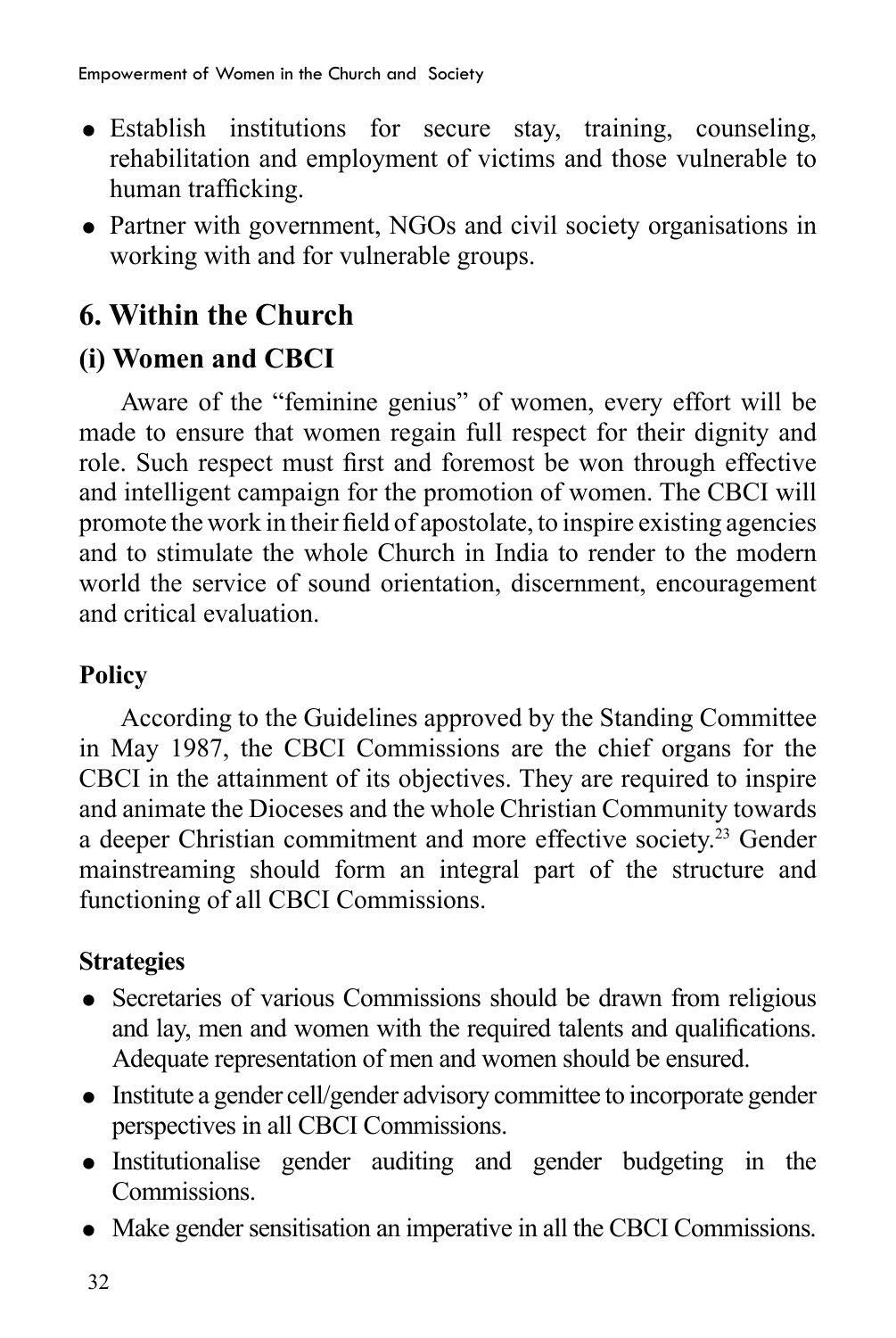Have representation from CBCI Women's Commission in all the CBCI Commissions to ensure collaboration on cross-cutting issues.

# **(ii) Women and Diocesan Social Service Societies (DSSS)**

The Diocesan Social Service Society takes care of the social concerns of the Diocese. It could deal with the concerns of women especially the marginalised women. To ensure inclusiveness of women and men and facilitate gender mainstreaming, the Directors of these societies could also be women.

### **Policy**

The Diocesan Social Service Societies need to be reorganized to include women adequately in policy formulation and decision-making. The social services provided must prioritize women's concerns, include women's perspectives of issues through gender mainstreaming, <sup>24</sup> gender auditing<sup>25</sup> and gender budgeting<sup>26</sup>.

# **Strategies**

- Identify and train women to assume leadership roles in the social service societies within the Church and society.
- Take affirmative action and reserve leadership positions for women. The Directors and/or Secretaries should include religious and lay women.
- Build Gender auditing and gender budgeting into the structures, processes and programmes of DSSS.
- Identify and address effectively gender issues and problems.
- Make gender sensitisation an imperative for all members of DSSS.

# **(iii) Women's Representation and Participation in Church Bodies**

The Code (1983) of Canon Law has framed many areas where women together with laymen can participate in the life of the Church. The new ecclesiastical understanding perceives women as equal in dignity with men, redeemed by Christ as those who enjoy competence to take initiatives and responsibilities for social and ecclesiastical endeavours along with men.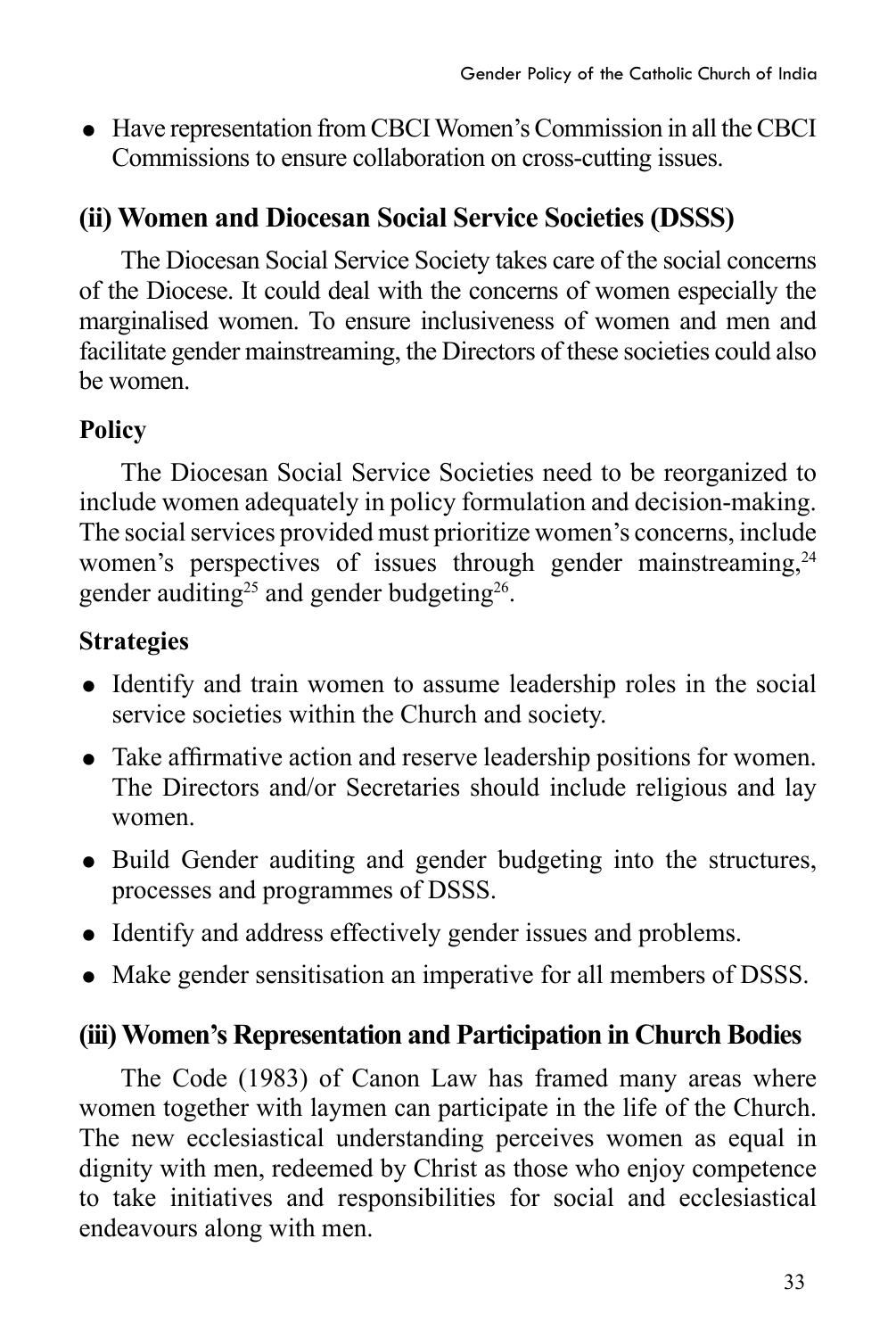## **Policy**

The integration of the voices of women is imperative to ensure the wholeness of the Church. Non-representation of women will result in the exclusion of the perspectives, experiences, strengths and needs of half the Church.

- The distinctive roles of women and men in the ministry should always be honoured.
- Doors should be open to women in governance and administration wherever it is suitable according to the norms of the Church.
- $\bullet$  In accordance with the special charisms of women, suitable openings and opportunities for ministry, governance and administration should be provided to them.
- Ensure adequate representation of women as office-bearers and members in Parish/Diocesan councils and financial committees, marriage tribunals, the Church's Commissions at all levels, and the Diocesan Social Service Societies and Regional Forums.
- Create avenues for women to participate in the decision-making processes of the Church at all levels.
- Provide adequate training to women to enable them to assume leadership roles in the Church.
- Generate positive attitudes and role sharing in the family that will promote and facilitate women's active participation in the Church.
- Use women-friendly timings, safe commuting and lodging arrangements and child care facilities to enable women's participation in governance systems.
- Foster positive attitudes among the clergy and the laity towards women's participation and leadership.
- Make gender sensitisation an imperative for all members of Church bodies.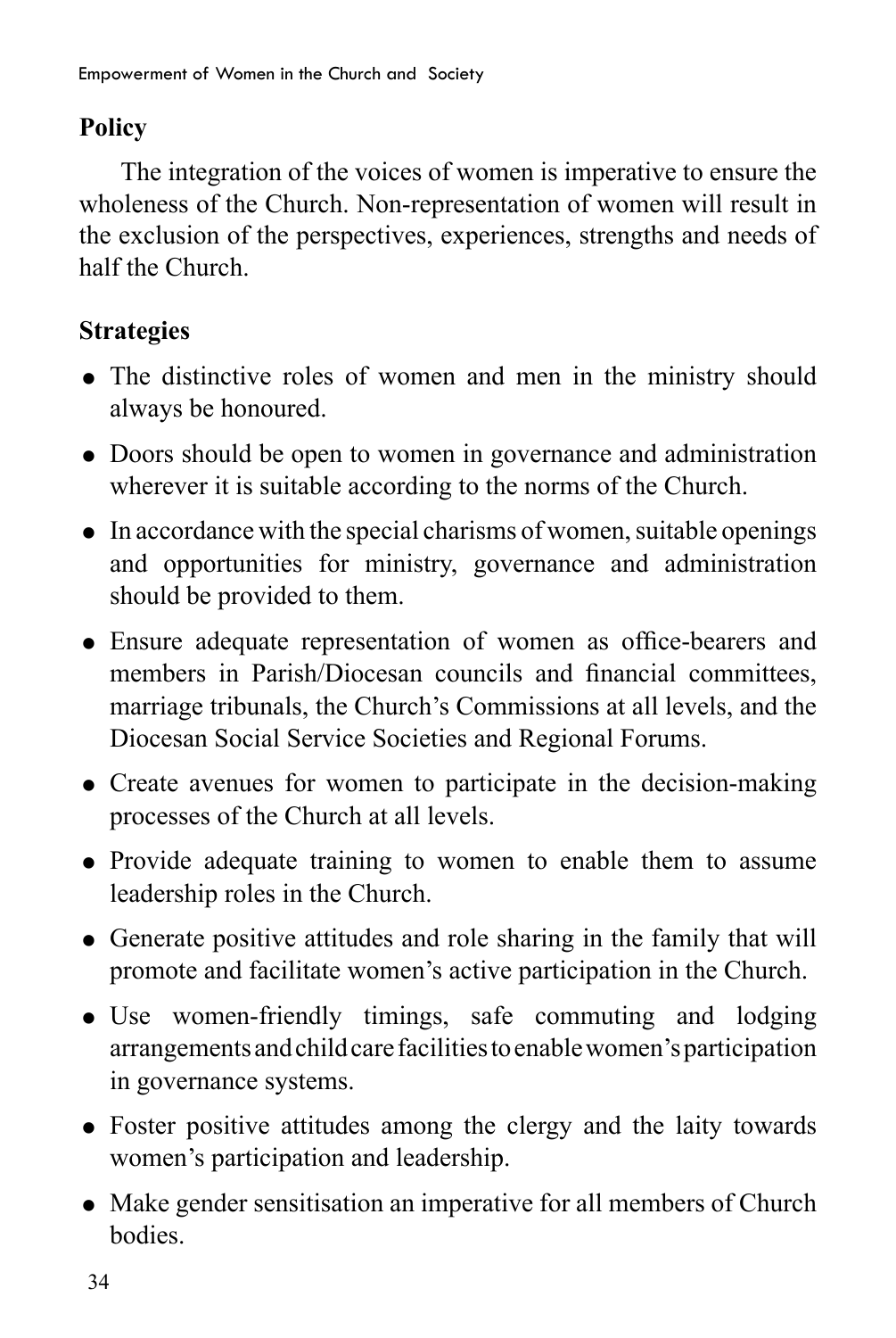### **(iv) Formation of Consecrated Women and Seminarians**

The consecrated life (Religious/Secular), deeply rooted in the example and teaching of Christ the Lord, is a gift of God the Father to His Church through the Holy Spirit. Consecrated Women (Religious/ Secular) and Seminarians could be formed and trained with gender perspective. A dignified position of women will be projected.

### **Policy**

Gender sensitivity is not a woman question; it is a human question and a spiritual question. The formation of consecrated women and seminarians must therefore work towards creating men and women who are committed to the establishment of a 'new heaven and a new earth' where women and men live and work with mutual respect and dignity.

- Include gender sensitivity courses and feminist theology among the main subjects in seminaries and as ongoing formation of bishops, major superiors, formators and priests.
- Provide scholarships, to lay and religious women for theological, biblical and canonical studies that promote gender justice and an ecclesiology of partnership.
- Affirm the pastoral work of women, lay and religious, as catechists, lectors, animators of Basic/Small Christian Communities, liturgists and community workers through the recognition of these as ministries.
- Recognise that by their own prophetic call, women religious have a special mission to make a significant contribution for the promotion of women in the Church and society with their special resources and potential. They can work for the dignity and rights of women in their own institutions.
- Religious are called to join hands with other women's movements to safeguard the rights and dignity of women in society.
- Articulate and express the *Feminine Genius* during SCC/BCC meetings, recollections, retreats, conventions, Para-liturgies and worship.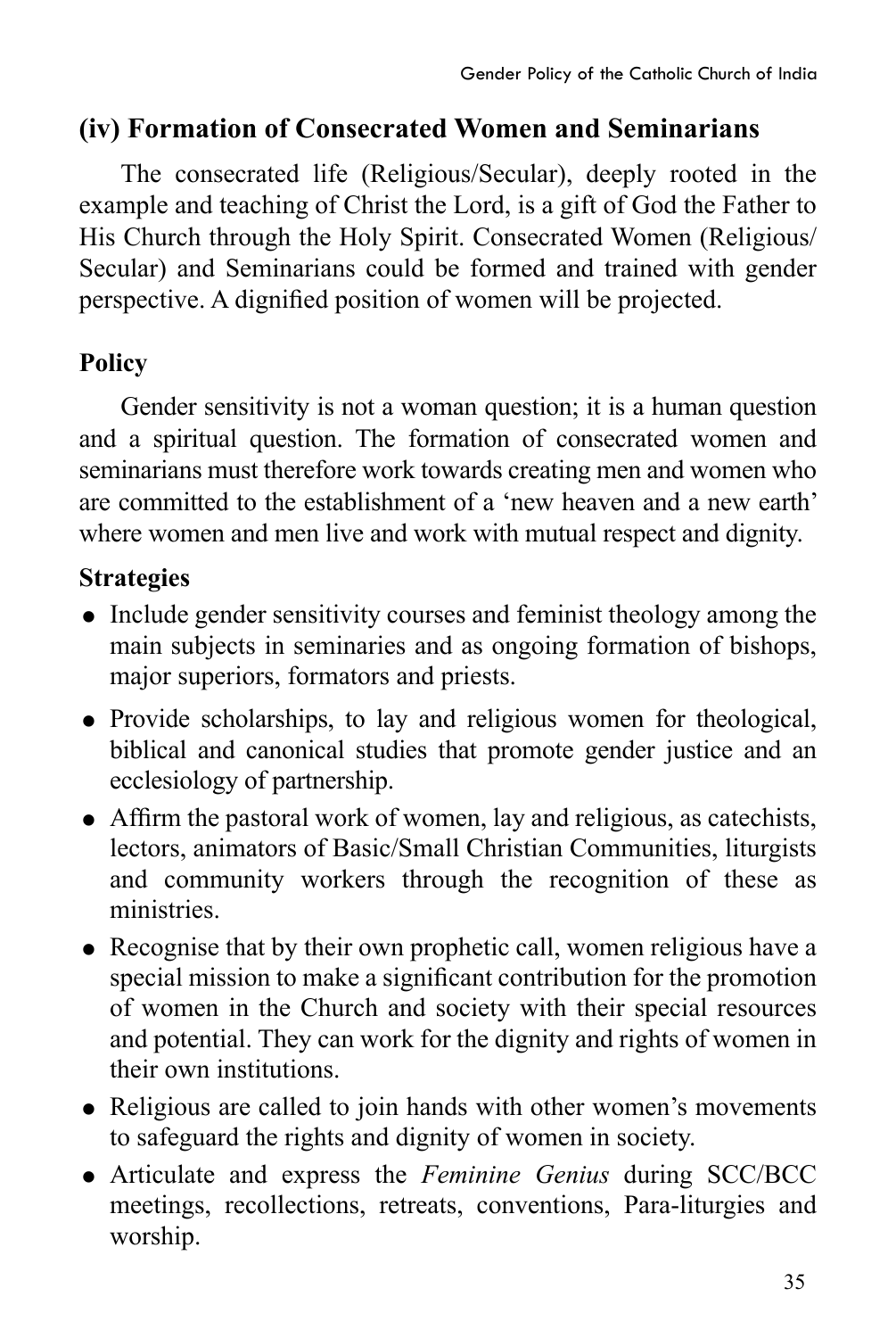# **7. Research, Documentation and Dissemination of Information**

Research facilitates deeper understanding of gender realities in various socio-political regions of India. It assists in prioritizing and developing relevant models and interventions that are area and issuesspecific. It will also contribute to the advancement of knowledge and promote practical application of such knowledge. Research findings will give a credible basis for policy formulation and change as well as for innovative programme design and implementation.

Documentation of the work undertaken in relation to gender is necessary for creation of data banks, continuous learning, upgrading standards of performance, evidence building and information dissemination.

### **Policy**

The Church shall encourage, support and establish necessary facilities for research, documentation and dissemination of information at all levels - national, regional and diocesan.

- Launch web-sites on Gender Studies.
- Incorporate research and documentation as a part of Gender Resource Centres at regional and national levels.
- Collect, prepare and disseminate gender sensitization resource materials through Gender Resource Centers
- CBCI Commission for Women to support and fund at least one Action Research study per year by each of the Regional Resource Centers
- Organise workshops/seminars to present and deliberate on research findings and develop action plans thereon.
- Translate and disseminate the social teachings of the Church on women and gender relations.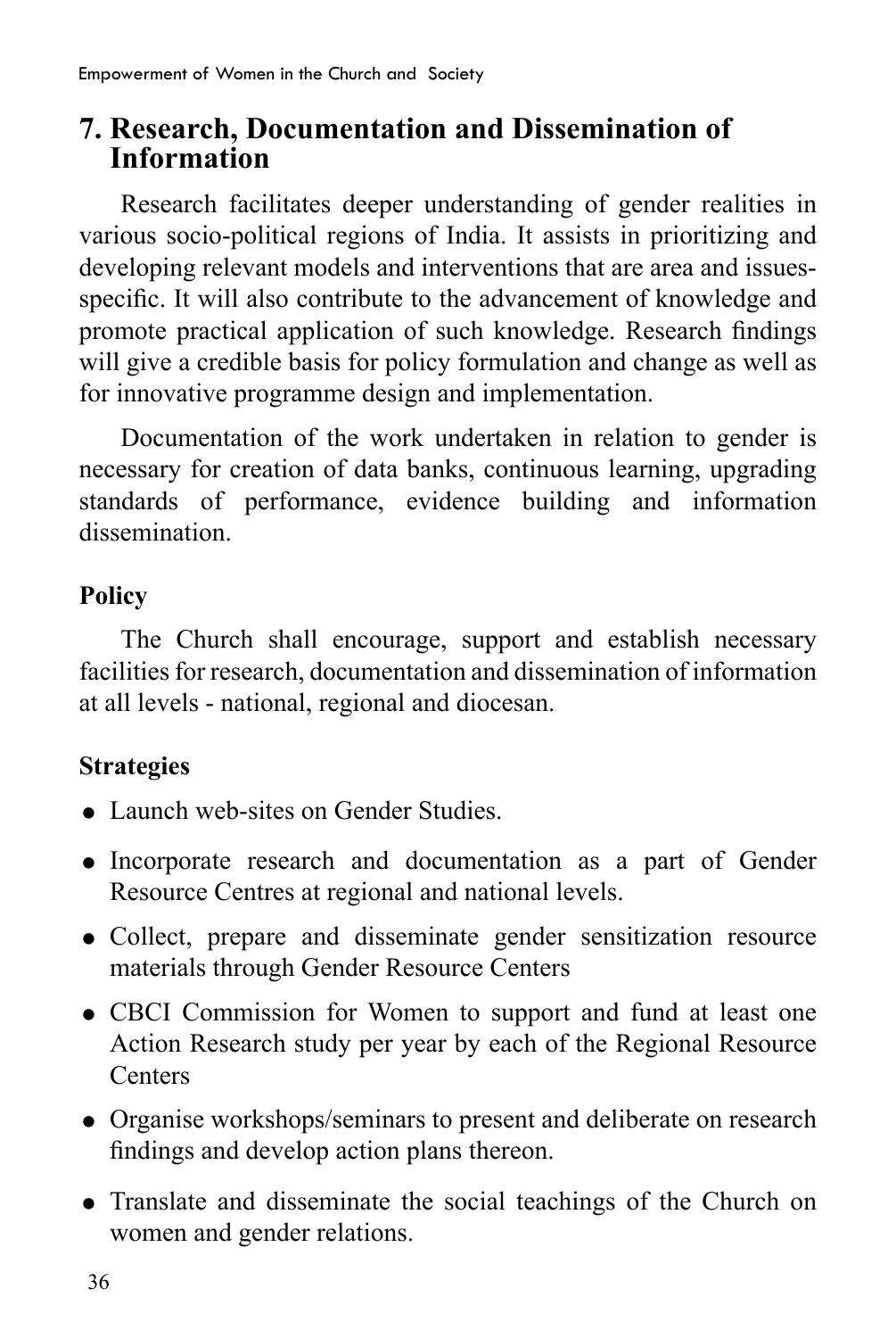# **8. Networking**

There are several movements at the local, national and global level to end gender discrimination. Models and best practices have emerged through deeper reflection and praxis on this subject. Immense knowledge and skills have been generated through these efforts and movements. Current communication/digital technologies are available to facilitate the sharing of experiences and the building of broad based networks essential for altering unjust relations based on gender.

# **Policy**

Altering deep rooted gender inequalities is a collaborative and sustained process requiring a social movement based approach. This has to be imbued with the spirit of communion and freedom upheld by the teachings of Jesus.

- Identify various Church based, Church related and other secular civil society groups and social movements engaged in promoting gender justice.
- Identify gender related issues which are connected to Church life and address the same through networking of women and likeminded men within the Church structures and institutions.
- Engage in identifying and tackling gender issues at the societal levels through collaborative and participatory approach at local, regional and national level.
- Promote movement-based lay leadership with required competencies for networking and advocacy.
- Collect, document, disseminate knowledge, best practices and case studies for reflection and learning from various sources (regions and countries)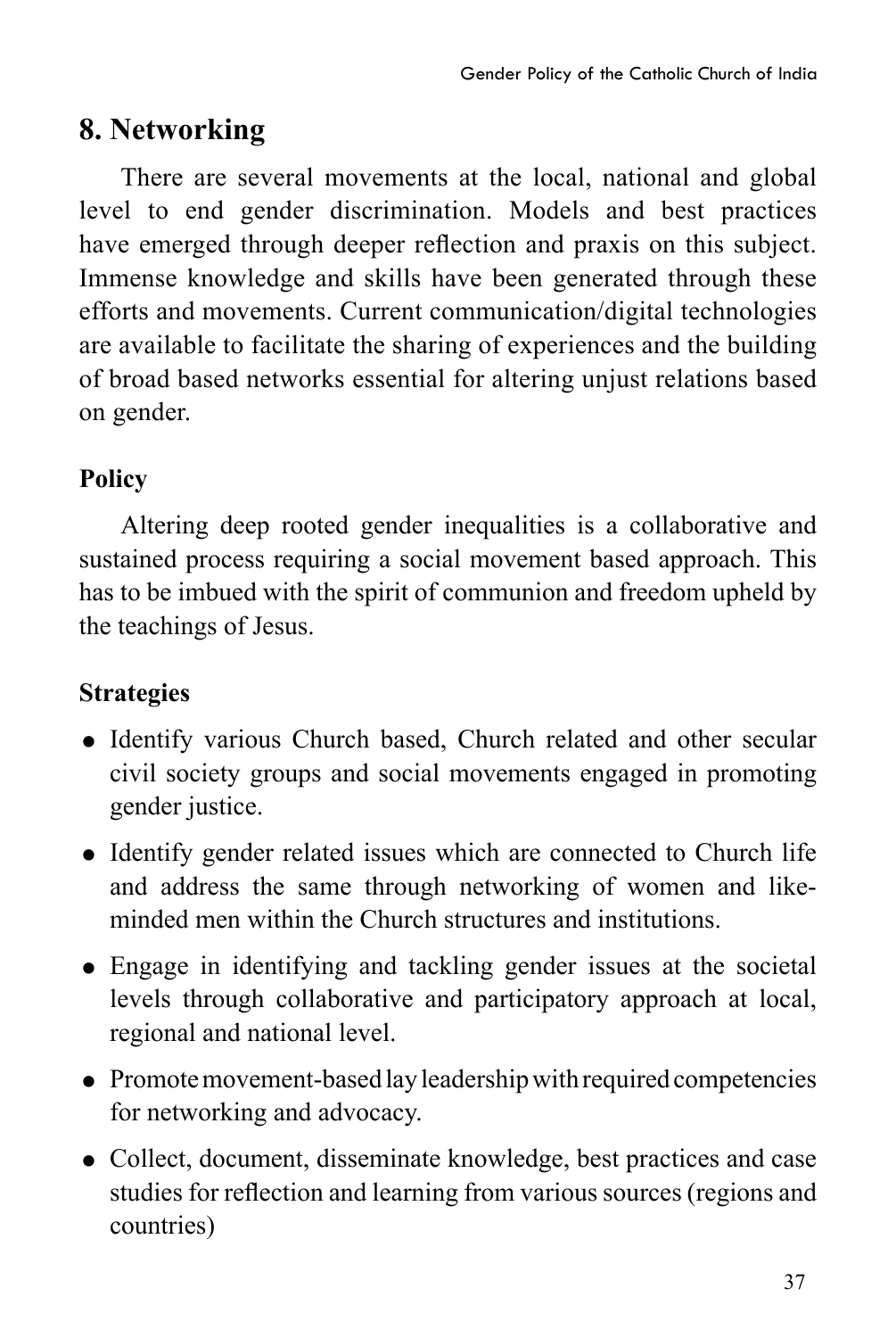# **XII. IMPLEMENTATION MECHANISM**

- Inter-sectoral collaboration between different Institutions and Commissions of CBCI such as National Biblical, Catechetical and Liturgical Centre, National Vocation Service Center, Caritas India, St. John's National Academy of Health Sciences, Clergy and Religious, Doctrine, Education and Culture, Health, Labour, Justice, Peace and Development, SC/ST/OBC, Social Communication, Media, Laity, Labour, Inter Religious Dialogue and Desk for Ecumenism, Women and Youth, will be ensured to implement this Gender Policy
- A budget for implementing the various action plans in the Gender Policy will be prepared and adequate resources set apart by CBCI to enable the Commission for Women to support and monitor the progress of implementation at the National and Regional levels.
- According to the directives of the CBCI, all Dioceses will establish and strengthen their respective Women's Commission. Regional Bishops' Councils will take the lead role in the dissemination and implementation of the Gender Policy with the support of Regional and Diocesan Women's Commissions, Diocesan Social Service Societies, Pastors in Parishes and Religious Congregations.
- Awareness and publicity regarding the Policy will be promoted at all levels from the parish upwards and Implementation Cells constituted for monitoring the progress of implementation.
- The CBCI Commission for Women will network with associations of women organizations such as Conference of Religious of India, Gender Department of Caritas India, various Catholic Women Associations/ Organizations and Women Centres across the country.
- Ecumenical networking with other Christian denominations and people of other faith-based organizations will be initiated and strengthened.
- The Women's Commission during its meetings will review the implementation process and progress periodically. A Committee will be formed that would visit Regions to review policy implementation. Report of the review will be published every six months.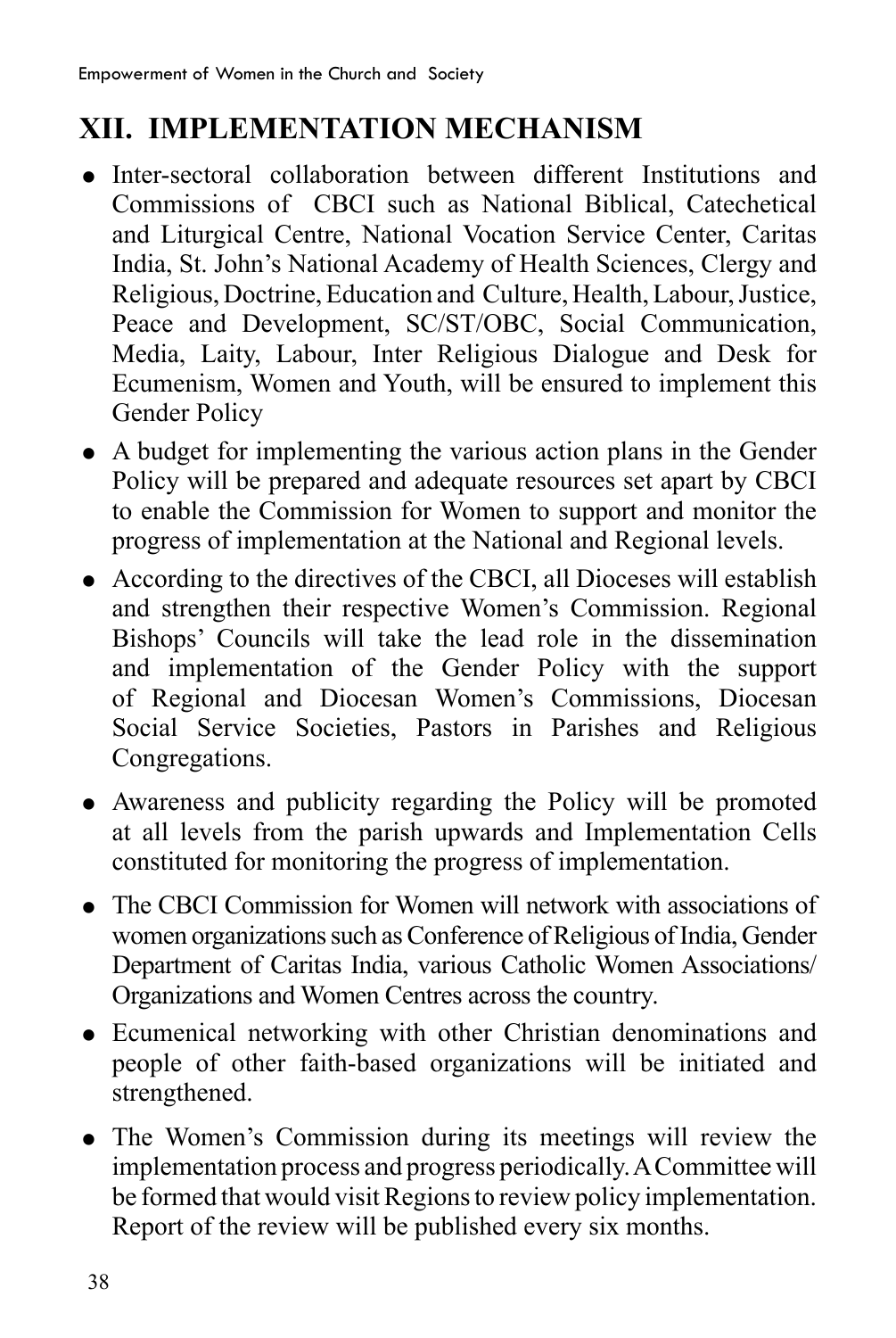#### **XIII. CONCLUSION**

The dignity and the vocation of women has been a subject of serious reflection in the Church in India in recent times. In the divine plan of salvation, women's contribution in the mission of the Church is of immense significance. We observe too the continuing rise in the self consciousness of women within the Church and society. Women are able to make a decisive contribution to the mission of the church in contemporary society. The wider society also stands to gain immensely by the rightful place of women in society However, we are also aware that despite this progress, both in the Church and in society much more needs to be done to foster mutual respect and the equal dignity of woman and man so as to restore the likeness of the God in whose image we are created. It has thus been a pastoral imperative and a social need to formulate the Gender Policy of the Catholic Church of India.

We are grateful to the CBCI Commission For Women and all their collaborators for the drafting of this Gender Policy. It was indeed the Holy Spirit that was guiding the entire process of the 28th CBCI Plenary Assembly with the theme, "Empowerment of Women in the Church and Society" which led to the preparation of the Gender Policy. We continue to invoke the grace of the Spirit in the implementation of this Policy and look forward to the collaboration and commitment of all in the Church and society to translate this Policy into reality.

We conclude with our thoughts centered on the Blessed Virgin Mary, Mother of God and Mother of the Church. The Church sees in her the highest expression of the "feminine genius" and finds in her a constant source of inspiration. In her we find the perfect realisation of the personal dignity of women. May Mary, our model and guide, lead us to be authentic disciples of her Son as we realize his mission of salvation in our beloved Motherland, India.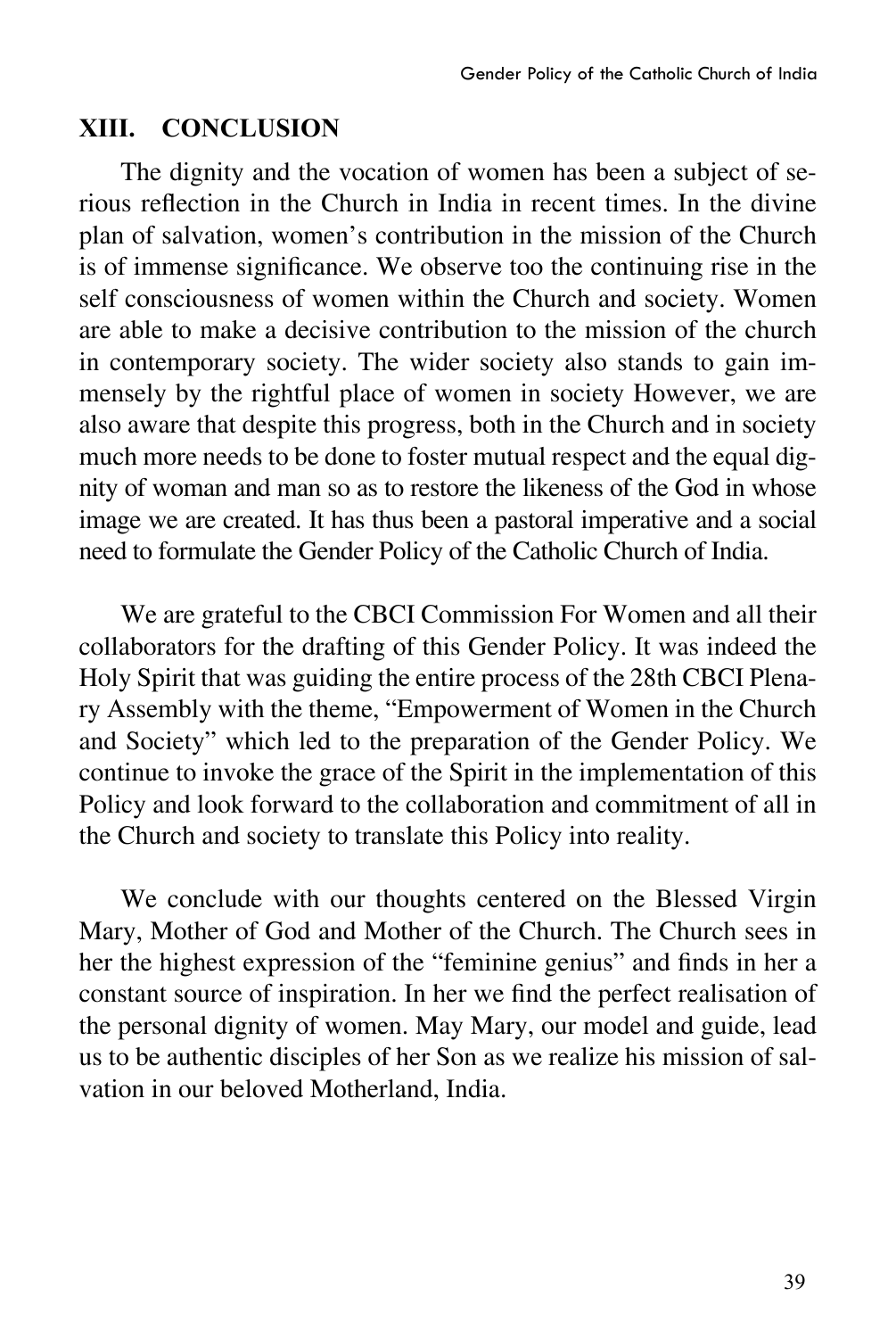# **BIBLIOGRAPHY**

- [1] *Mulieris Dignitatem,* No. 7
- [2] "Gender Mainstreaming: Strategy for promoting gender equality document"- August 2001, Office of Special Advisor on Gender Issues and Advancement of Women, UN
- [3] Caritas India Gender Policy
- [4] Report of the Economic and Social Council for 1997 (A/52/3, 18 September 1997, Chapter 4.) Special Session on Gender Mainstreaming.
- [5] Women of the World 2005 Population Reference Bureau.
- [6] Percent Literate in the ages of 15-24 for 2000/2004 as per "Women of the World - 2005 Population Reference Bureau."
- [7] Women's paid work in non-farm agricultural sector remained low at 17.5% in 2002 (World Development Indicator, 2005)
- [8] Women of the World 2005 Population Reference Bureau.
- [9] India with GDI value of 0.574 ranks 103rd in the World (UNDP Human Development Indicators 2003).
- [10] According to official crime statistics, 6822 women were killed in 2002 as a result of dowry related violence.
- [11] CBCI Commission For Women. Empowerment of Women in the Church and Society. 2008.
- [12] Final statements of the General Body Meetings of CBCI (1966-2002) ed. By Fr. Donald D'Souza. CBCI. Pg 61.
- [13] Ibid. pg. 91
- [14] Guidelines for the working of the Commission. 1997. pg 1
- [15] Report of the CBCI General Body Meeting. Trivandrum 13-21 February 1996. Pg.73
- [16] Survey conducted by CBCI Commission For Education and Culture in 2004-2006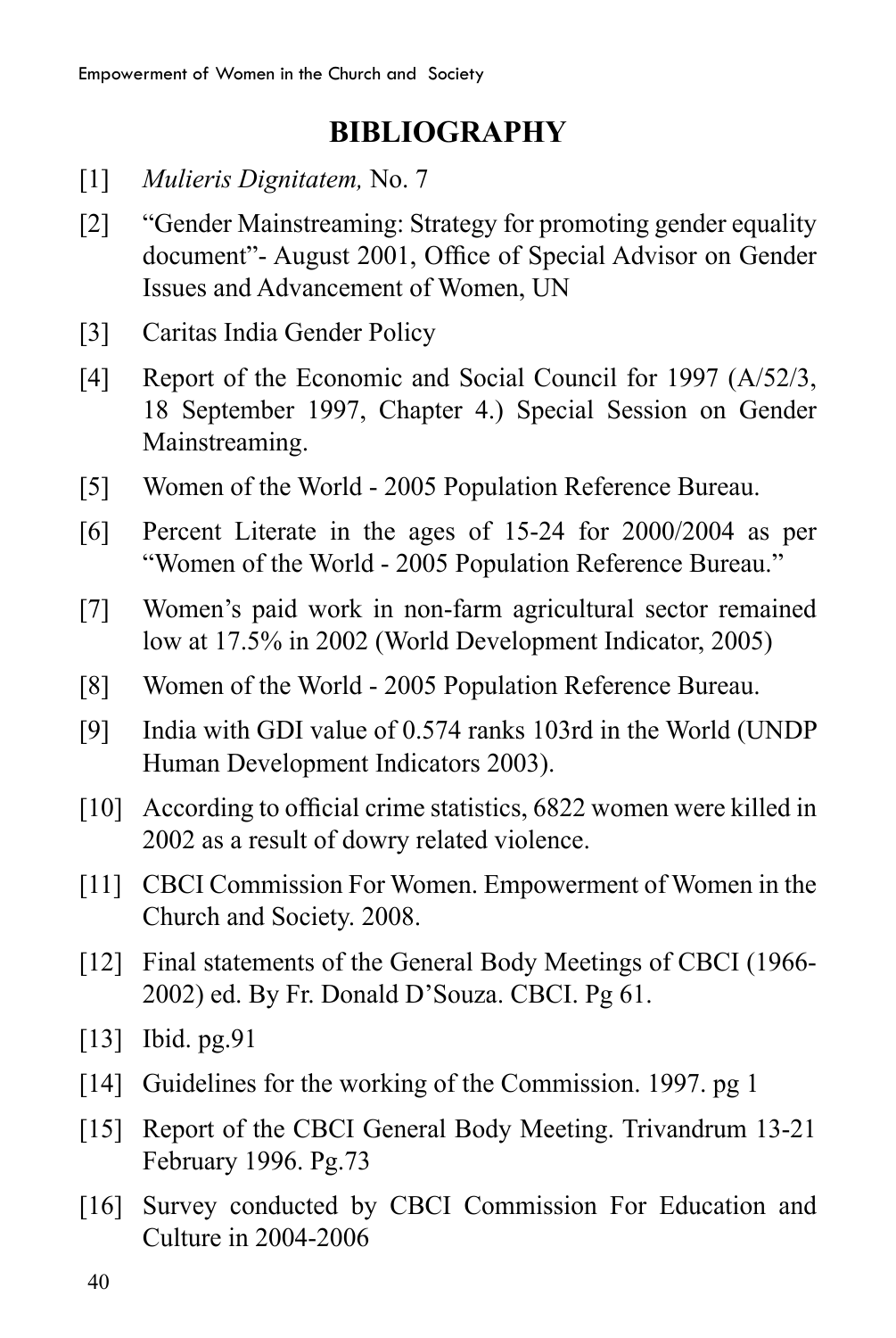- [17] Gasper Correa, Lendas da India, II, Lisbon, 1858-64, p.830, quoted by Dr. K V Suji, "Portuguese Miscericordia in India, in Dr. K J John (ed), 'Sahasra Pournami, A commemorative volume in honour of Msgr. Dr. Alexander Vadakumthala, CAC, Cochin, 1995, p.146-153
- [18] Working Paper 'Church and her Mission in relation to Empowerment of Women' for the 28<sup>th</sup> Plenary Assembly.
- [19] Canadian International Development Agency's : Policy on Gender Equality. March 1999. pages 8 -9.
- [20] Canadian International development Agency's : Policy on Gender Equality. March 1999. pages 8 -9.
- [21] Refer *Mulieris Dignitatem*
- [22] Job skills, raising self confidence, decision-making, problem solving etc.
- [23] The Catholic Directory of India 2005 2006
- [24] Keynote Address, 28<sup>th</sup> CBCI Plenary Assembly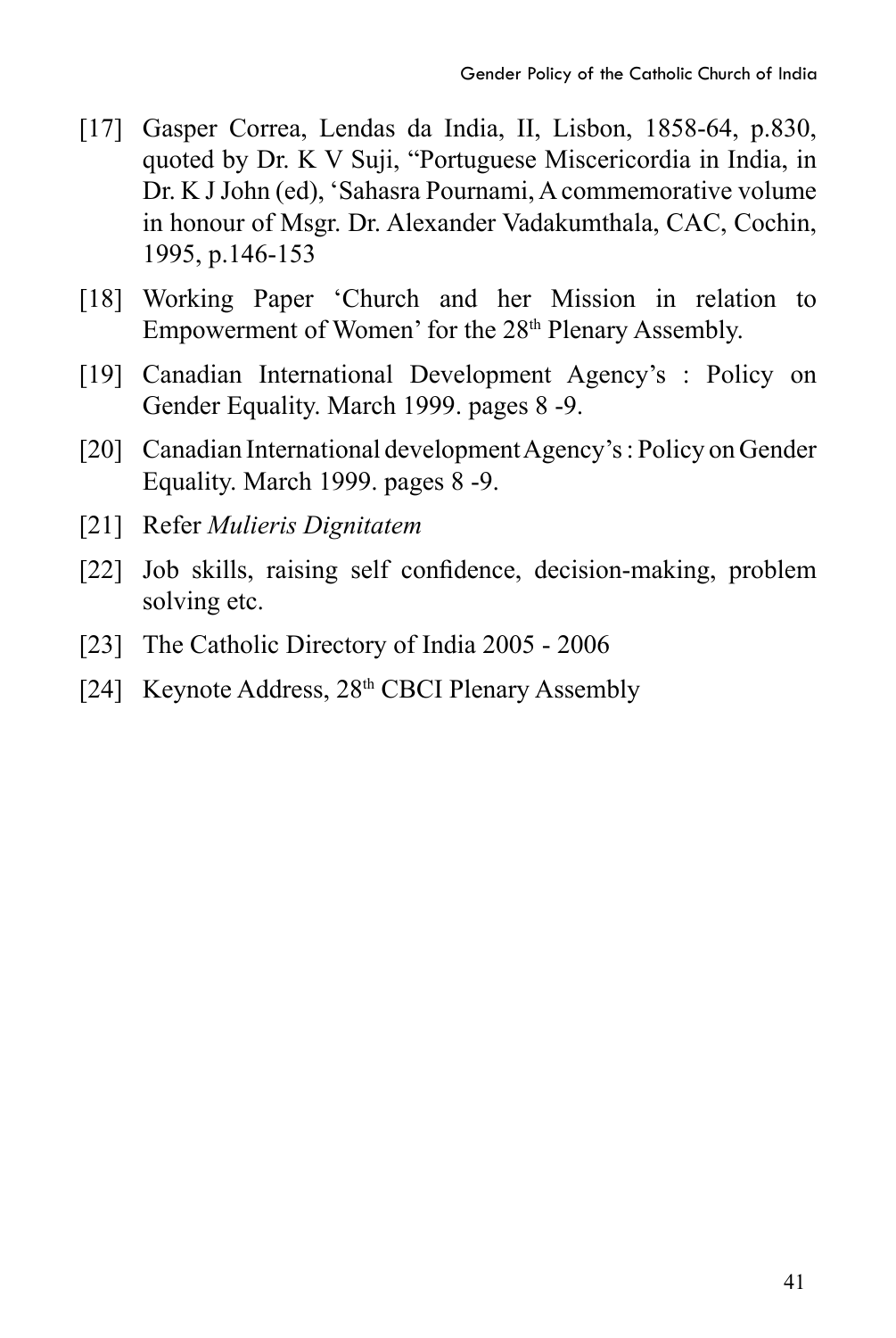# **ABBREVIATIONS**

| Acts.        | Acts of the Apostles, Holy Bible              |
|--------------|-----------------------------------------------|
| <b>AIDS</b>  | Acquired Immuno Deficiency Syndrome           |
| <b>BCC</b>   | <b>Basic Christian Communities</b>            |
| <b>CBCI</b>  | Catholic Bishops' Conference of India         |
| <b>CCI</b>   | Catholic Council of India                     |
| <b>CCWI</b>  | Council of Catholic Women of India            |
| <b>CEDAW</b> | Convention on the Elimination of All Forms of |
|              | Discrimination against Women                  |
| Col.         | St Paul's Letter to Colossians, Holy Bible.   |
| <b>CRI</b>   | Conference of Religious of India              |
| <b>CRS</b>   | <b>Catholic Relief Services</b>               |
| <b>DALIT</b> | <b>Scheduled Caste</b>                        |
| <b>DSSS</b>  | Diocesan Social Service Society               |
| Gal          | St Paul's Letter to Galatians, Holy Bible     |
| Gen.         | Genesis, Holy Bible                           |
| <b>GS</b>    | Gaudium et Spes                               |
| <b>HIV</b>   | Human Immunodeficiency Virus                  |
| <b>ICDS</b>  | <b>Integrated Child Development Service</b>   |
| Jn.          | St John's Gospel, Holy Bible                  |
| Lk.          | St Luke's Gospel, Holy Bible                  |
| <b>MD</b>    | Mulieris Dignitatem                           |
| Mk.          | St Mark' Gospel, Holy Bible                   |
| <b>NCERT</b> | National Council for Educational              |
|              | <b>Research and Training</b>                  |
| NGO          | Non Governmental Organization                 |
| OА           | Octagesima Advenins May 4,1971 (the eighth    |
|              | Anniversary of Rerum Novarum) Octagessimo     |
|              | Anno Adveniente                               |
| OBC          | <b>Other Backward Castes</b>                  |
| Phil.        | St Paul's Letter to Philippians, Holy Bible   |
| Phm.         | St Paul's Letter to Philemon, Holy Bible      |
| PT           | Pacem in Terris                               |
| Rom          | St Paul's Letter to Romans                    |
| <b>SC</b>    | <b>Scheduled Castes</b>                       |
| <b>SCC</b>   | <b>Small Christian Communities</b>            |
| <b>SSA</b>   | <b>Service Support Analyst</b>                |
| <b>ST</b>    | <b>Scheduled Tribes</b>                       |
| <b>STC</b>   | Social Teaching of the Church                 |
| <b>STD</b>   | <b>Sexually Transmitted Diseases</b>          |
|              |                                               |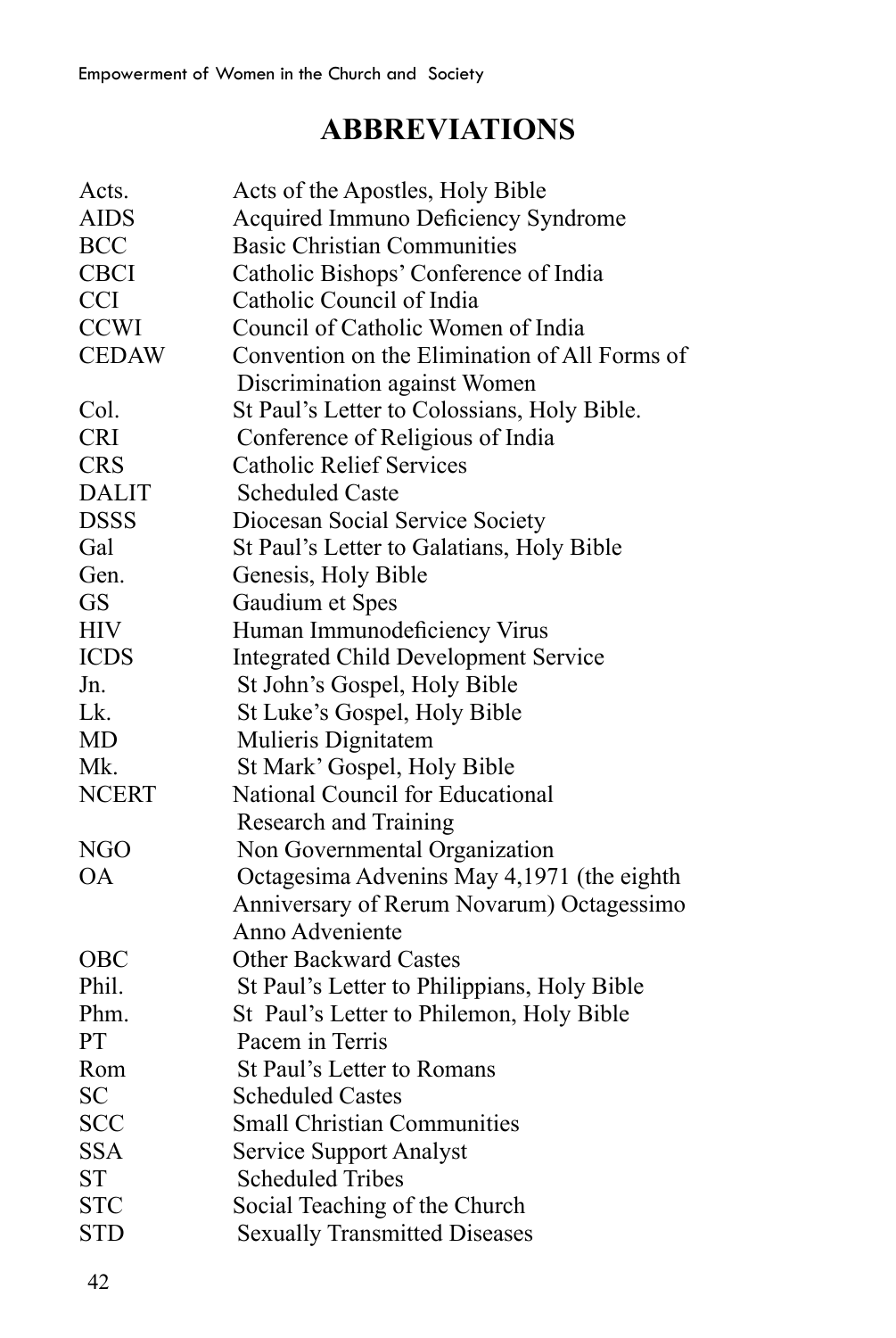# **APPENDIX - I**

### **STATEMENT OF 28TH CBCI PLENARY ASSEMBLY 'EMPOWERMENT OF WOMEN IN THE CHURCH AND SOCIETY' Venue: XLRI, Jamshedpur, Jharkhand State, India 13th -20th February, 2008**

#### **Preamble**

As the Universal Church celebrates the 20th anniversary of the Apostolic Letter of Pope John Paul II , *'Mulieris Dignitatem'*, on the Dignity of Women, we, 160 Bishops, belonging to the 3 Individual *sui juris* Churches of the Catholic Communion in India, are gathered at XLRI in Jamshedpur, from 13th to 20th February 2008, for the 28th Plenary Assembly of the Catholic Bishops' Conference of India. The theme was the *Empowerment of Women in the Church and Society.* There were 40 lay and religious women and 7 lay men representing all the 12 ecclesiastical regions of the country as invitees for the meeting.

Already in 1984, there was a CBCI initiated Consultation on Women held in Mumbai, on the "Role of Women in the Church and Society". In 1992, the concerns of women were taken up again at the Plenary Assembly of the CBCI in Pune and consequently a Women's Desk was instituted with the appointment of the first Woman Secretary to the Office of the CBCI. In 1996, the Women's Desk was raised to the status of a Commission. While the Church and society undergo rapid changes, women are being marginalised and continue to suffer and since their concerns are not adequately addressed both in the Church and in society the Bishops thought it opportune to discuss this theme.

### **1. Situation of Women in the Church and Society in India**

The socio-cultural situation of women should not be understood in the same way among all social classes and ethnic groups especially among the marginalised and the oppressed. It has its lights and its shadows. Though we have examples of empowered women in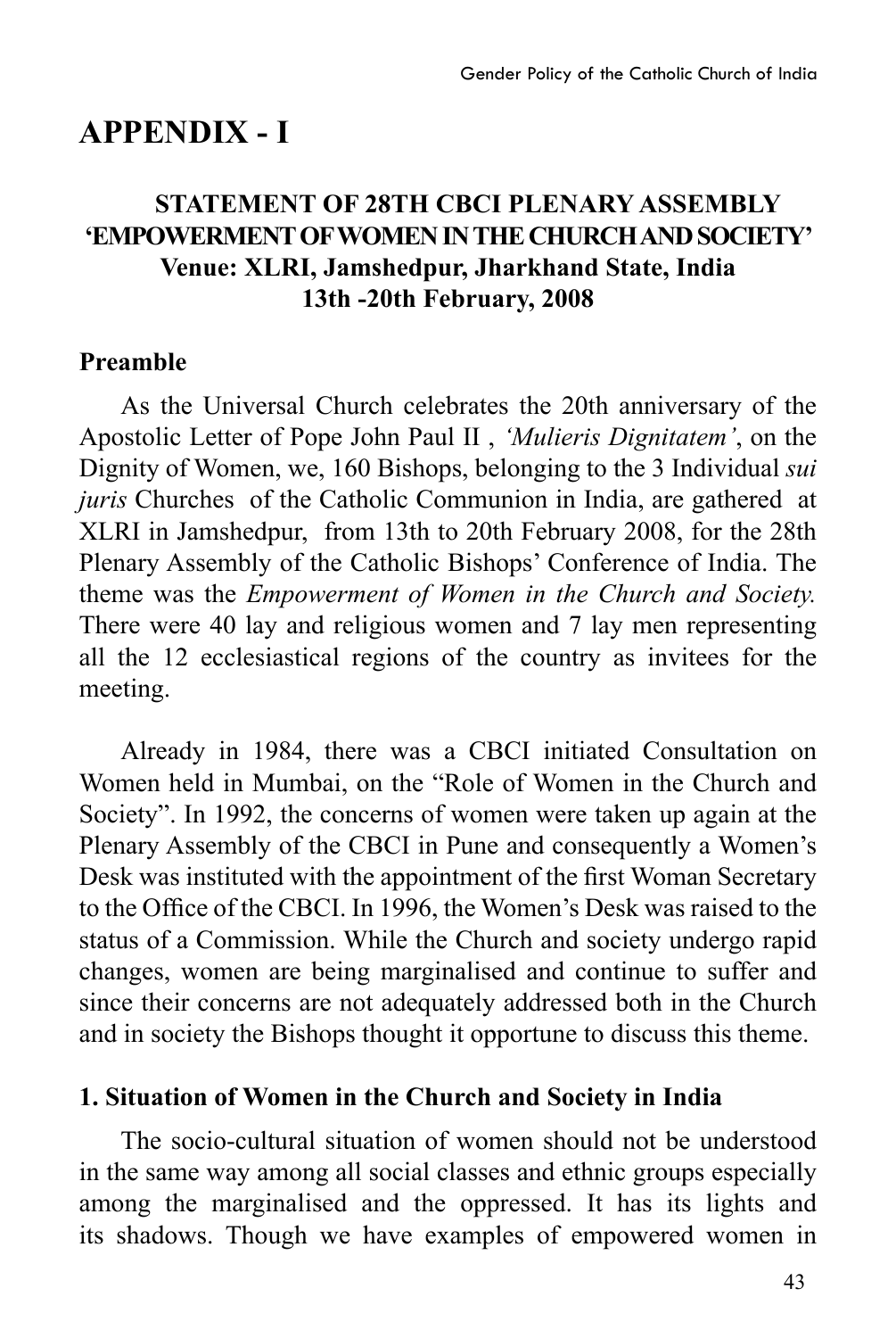leadership positions and role-models like Blessed Mother Theresa and Blessed Alphonsa, nevertheless the reality of women of all sections reveals instances of domestic and societal violence on young girls and women. Depending on the regions, female feticide, infanticide, rape, molestation, kidnapping, abduction, battering, dowry deaths, murdering, trafficking for sex and slavery exist even today.

Women of the marginalized groups such as dalits, tribals, backward castes and minorities suffer much due to poverty, ill-health, lack of access to literacy and appropriate knowledge and lack of hygiene and potable water. In addition, they are being displaced from their lands and livelihoods. They suffer systemic and structural violence that enslave them and dehumanize them economically, socio-politically and religio-culturally.

Gender discrimination has negative effects on boys and men as well. It damages their psyche and increases the incidence of morbidity and crime among them. Relations of distrust, conflict, competition and many forms of subtle abuse emerge instead of those rooted in values of caring, sharing, compassion, mutual respect, collaboration and partnership. Such discrimination thus has negative consequences on human relations.

It was noticed that the structures which facilitate collaborative partnership between women and men as well as clergy and laity needs improvement. In 1992, the CBCI General Assembly stated, "with a sense of sorrow we must admit that the women feel discriminated against, even in the Church". In the decision-making and the consultative structures like the Parish Pastoral Council, Diocesan Pastoral Council, Diocesan Finance Committee which are canonically advocated structures in the Church, the presence of women is inadequate.

In spite of the great contribution of lay women in spheres of education, health care, etc., their potentials are yet to be sufficiently tapped in the administrative and executive roles, as well as theological, liturgical, pastoral and missionary apostolates of the Church.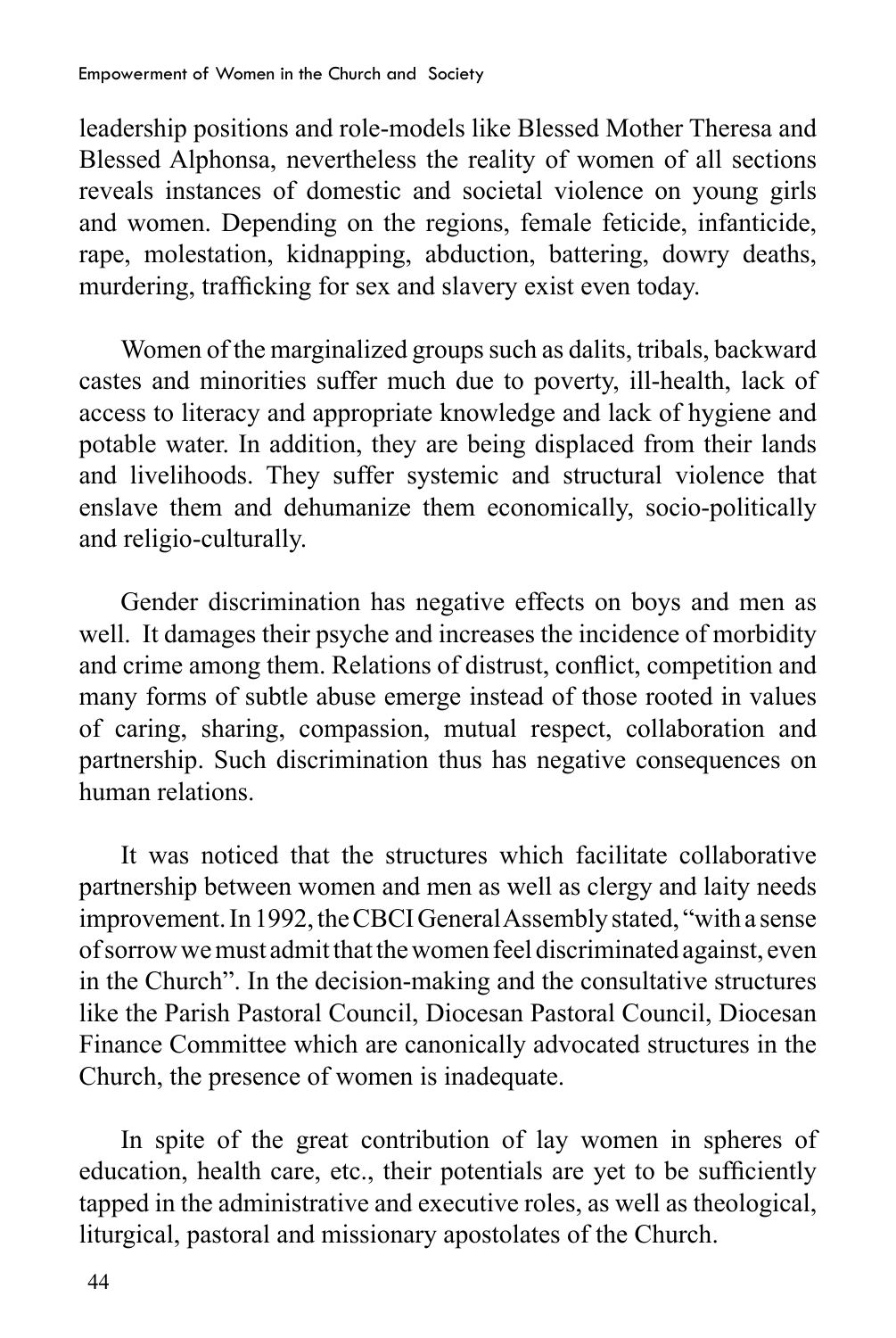#### **2. An Analysis of the Causes**

The culture of domination, marginalization and exclusion which embodies ideas, beliefs, values, traditions, rules, norms, perspectives (ideologies) that prefer males/sons has been styled the culture of patriarchy. Through dominating social structures men own, control and manage financial, intellectual and ideological resources as well as the labor, fertility and sexuality of women, and thus perpetuate gender discrimination. Such a culture produces stereotyped notions of how a woman or man should behave (in words and actions), whereby they themselves become transmitters of the above value system. Consequently women also become both victims and victimizers.

 The process of globalization which is market-centered and profitdriven, leads to further exploitation of women as cheap labour resulting in the increasing pauperization of women.

Fundamentalism and communalism reinforce the subjugation of women to men, suppress women's movements by dividing women along religious lines and intensify violence against women.

Lack of development and articulation of a spirituality rooted in women's experiences and insights into God, Mission, the Sacraments and the Scriptures have impoverished the Church. The interiority of women and the capacity to endure suffering are the areas that are not adequately capitalized in the building up of the Kingdom.*( Letter to Women by John Paul II, 29th June, 1995)* 

### **3. Signs of Hope**

In the midst of this distressing situation there are signs of hope. The Church has been spearheading several initiatives to bring about positive changes in the life situation of women and girls. From the time of the early Christian missionaries who placed emphasis on the education of both girls and boys, through its multiple interventions in the fields of welfare, education, health and the empowerment process to organize women, the Catholic Church has played a prominent role to improve the status of women.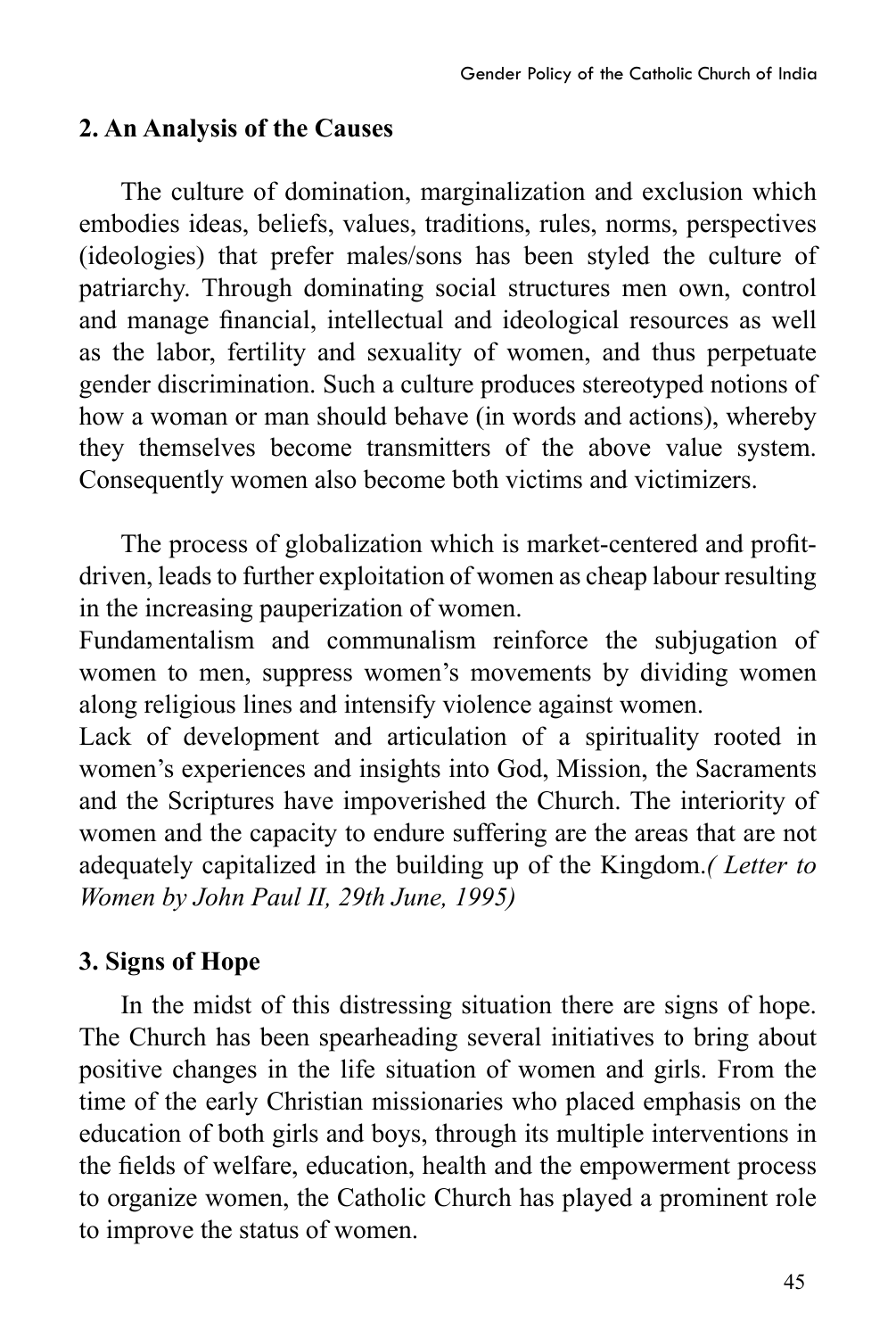Besides the Church and ecumenical bodies, government and nongovernmental organizations, trade unions and social movements have played a significant role in facilitating change. Through its policies, for example, the National Policy on the Empowerment of Women, and legislative measures, the Government has contributed to the cause of women. By signing international declarations and conventions such as Human Rights, Convention on Elimination of Discrimination against Women (CEDAW) and Violence against Women, the Government of India has taken a stand in favour of gender justice.

As a result, many women leaders both lay and religious are emerging in the public sphere such as local governance and political leadership. The process of generation of counter-cultural literature and media material, and the revival of subjugated memories of resistance by women against oppression and exploitation are influencing change in mindsets of people to a greater or lesser extent across space and culture. The promotion of appropriate ecclesiastical ministries among women in the Church is another sign of their participation in the mission of the Church.

### **4. Vision of Christ**

Situating the teachings and actions of Christ in the context of Palestinian Judaism, we see how the evangelists not only highlight Jesus' concern for women, but also his radical re-defining of their place and role in their society. In a culture where women were seen only in relation to men, Christ not only liberated them from their oppressive traditions but upheld their dignity e.g. the Samaritan woman (Jn.4:7- 42) and Mary and Martha (Jn.11:20-40 ). He used the life-experiences of women as a paradigm of God's love and Christian discipleship for all: woman and lost coin, woman and the dough and woman at birth pangs. Even at his death and burial, women were among those who bore testimony. Jesus entrusted to the women that they announce the Good News of Resurrection to his disciples.

St. Paul reiterates the equality of men and women (Gal.3:28) and continues to refer to many exemplary women. The early Christian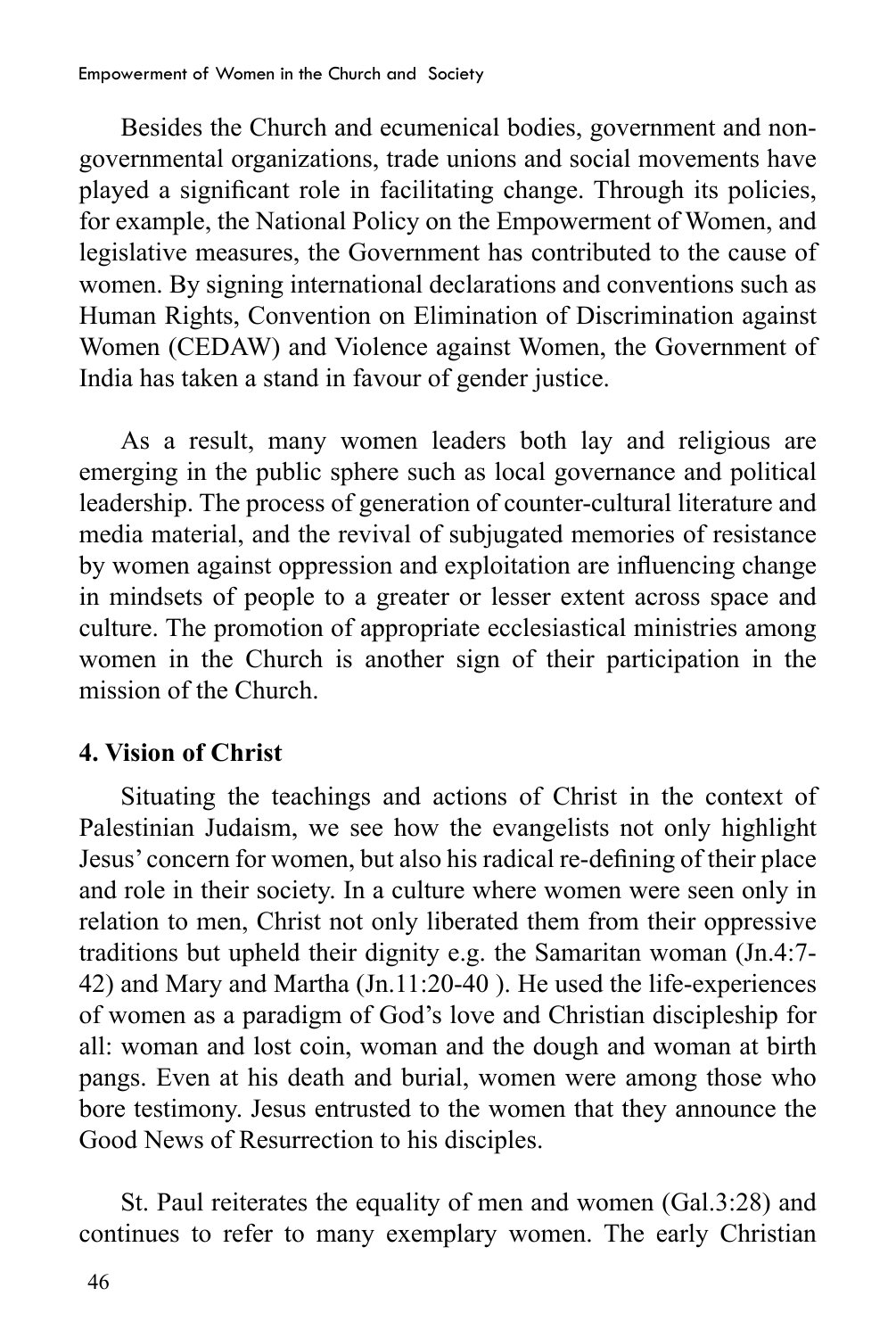Community was sustained by the deep faith of women who shared in the apostolic ministry e.g. Priscilla, Lydia, Phoebe, etc.

In her teaching, the Church continues to uphold the dignity of women, uniqueness of motherhood *(Letter to Women, 2)*, and the complementarity and reciprocity between men and women. To this day, the Church continues to witness the heroic character of women in their testimony to their faith even at the moment of persecution as in the cases of Sr. Rani Maria in Madhya Pradesh, Mrs. Graham Steins in Orissa, as well as the women and men of Rajasthan, Gujarat, Chattisgarh and now again in Orissa.

### **5. Commitment to Action**

Taking into consideration all the recommendations arrived at during the process of discussion at the Plenary Assembly, it is necessary to mobilise our collective efforts towards elimination of the root causes of discrimination against women. Accordingly we commit ourselves as a body to evolve within a period of one year from now, a gender policy developed by each Regional Bishops' Conference with time bound action plans for their region with monitoring mechanisms. Basing on these, the CBCI Gender Policy will emerge. The Women's Commission of CBCI will give general guidance and norms for developing such policy.

The following areas call for our immediate action:

- i. Impart skills for effective parenting through Family Education programmes and Marriage Preparation Courses, keeping in mind the need to overcome the cultural bias against the girl child and sexual stereotypes.
- ii. Encourage family-oriented movements like 'Marriage Encounter', 'Teams of Our Lady', and 'Couples for Christ' to promote the fundamental equality of husband and wife as both a gift and a right deriving from God, the Creator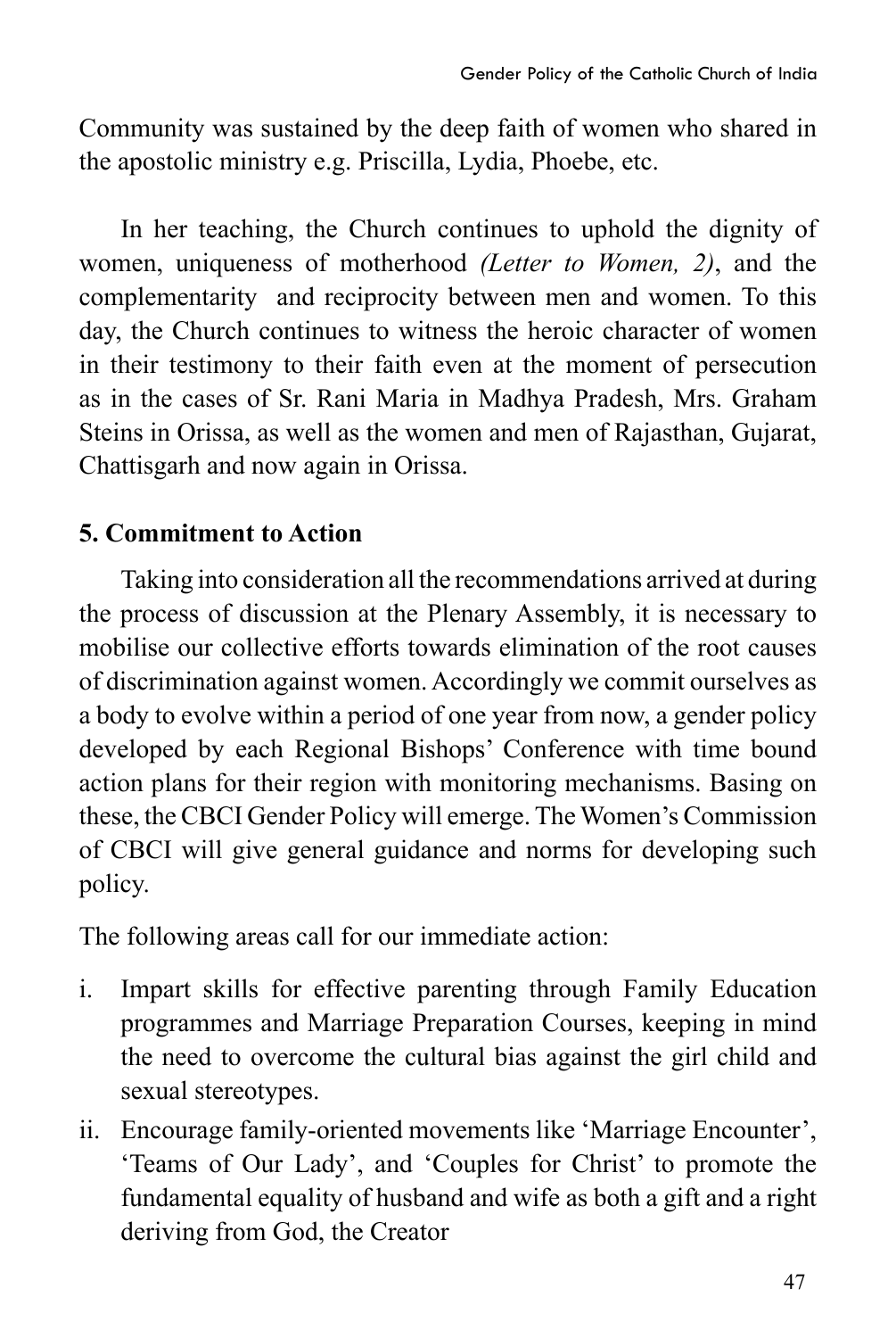- iii. Incorporate a gender perspective in all the Commissions of the Church and foster networking to further the goal of a gender-just Church and society;
- iv. Provide theological, biblical and canonical studies that promote gender justice and an ecclesiology of partnership;
- v. Provide scholarships and part-time courses for women for theological, biblical and canonical studies.
- vi. Provide opportunities for theologically-trained women to contribute as pastoral workers, researchers, faith formators, professors in theologates and spiritual counsellors.
- vii. Prepare audio- visual material as an effective tool for gender sensitisation.
- viii. Offer at least 35% (moving towards an ideal of 50%) representation of women as office-bearers and members on parish and diocesan pastoral councils, and finance committees and in the ecclesial bodies at the local and national levels.
- ix. Affirm the pastoral work of women-lay and religious- as catechists, lectors, and animators of Basic/Small Christian Communities, counsellors, liturgists and community workers through the recognition of these as ministries.
- x. Work towards a commitment for the uplift of the tribal, dalit and disadvantaged women, including their education and opportunities for employment in Church institutions.
- xi. Take concerted efforts to address the needs of migrants and domestic workers, and keep fighting against the trafficking of women and children.
- xii.Help women emotionally and legally through the canonical processes of separation of bed and board and annulment.
- xiii.Support women in their process of political leadership for Panchayat, Legislative Assembly and Parliament

Towards this end, we seek to join hands with the Central and State governments, civil society organizations, and other religious groups to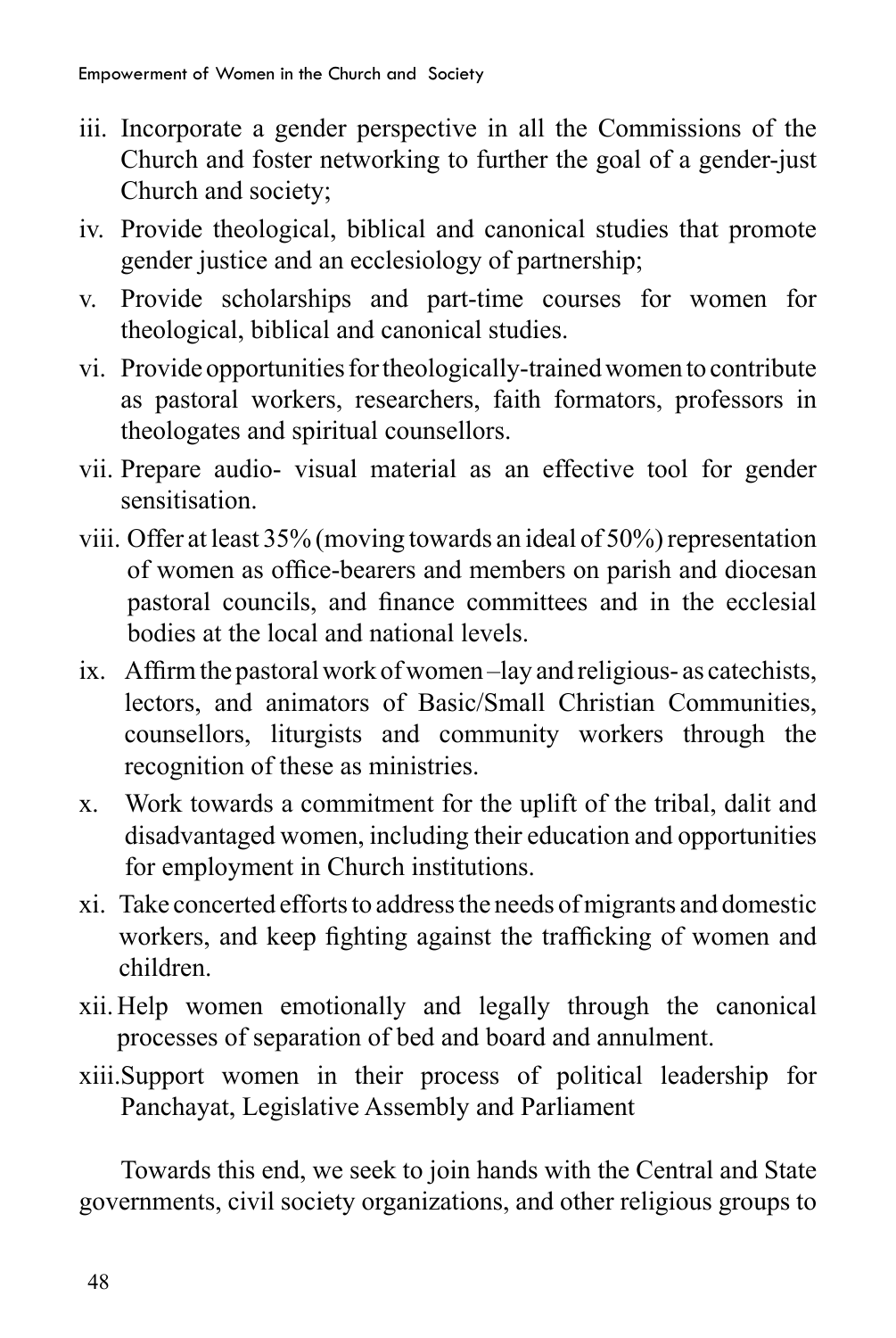safeguard the rights and freedom of all, especially women, irrespective of caste, creed, and vocation. We desire to strengthen institutional mechanisms with adequate personnel and finances at all levels of the Church to inspire, motivate, coordinate and monitor the process and results of execution of the gender policy.

### **6. Conclusion**

The Church, as the sacrament of Christ, has been entrusted with the mission of proclaiming the good news of the Kingdom of God. This she has consistently done in the face of the concrete challenges with which she has been confronted. One such challenge has been the issue of the dignity and role of women in the Church and society.

We conclude this Statement with our thoughts centred on the Blessed Virgin Mary, Mother of God and our mother; "therefore the fullness of grace that was granted, with a view to the fact that she would become Theotokos, also signifies the fullness of the perfection of 'what is characteristic of woman', of 'what is feminine'. Here we find ourselves, in a sense, at the culminating point, the archetype, of the personal dignity of women." (MD 5). May Mary, our Mother, model and guide, lead us to be authentic disciples of her Son, in realizing His Kingdom in the context of our beloved motherland India.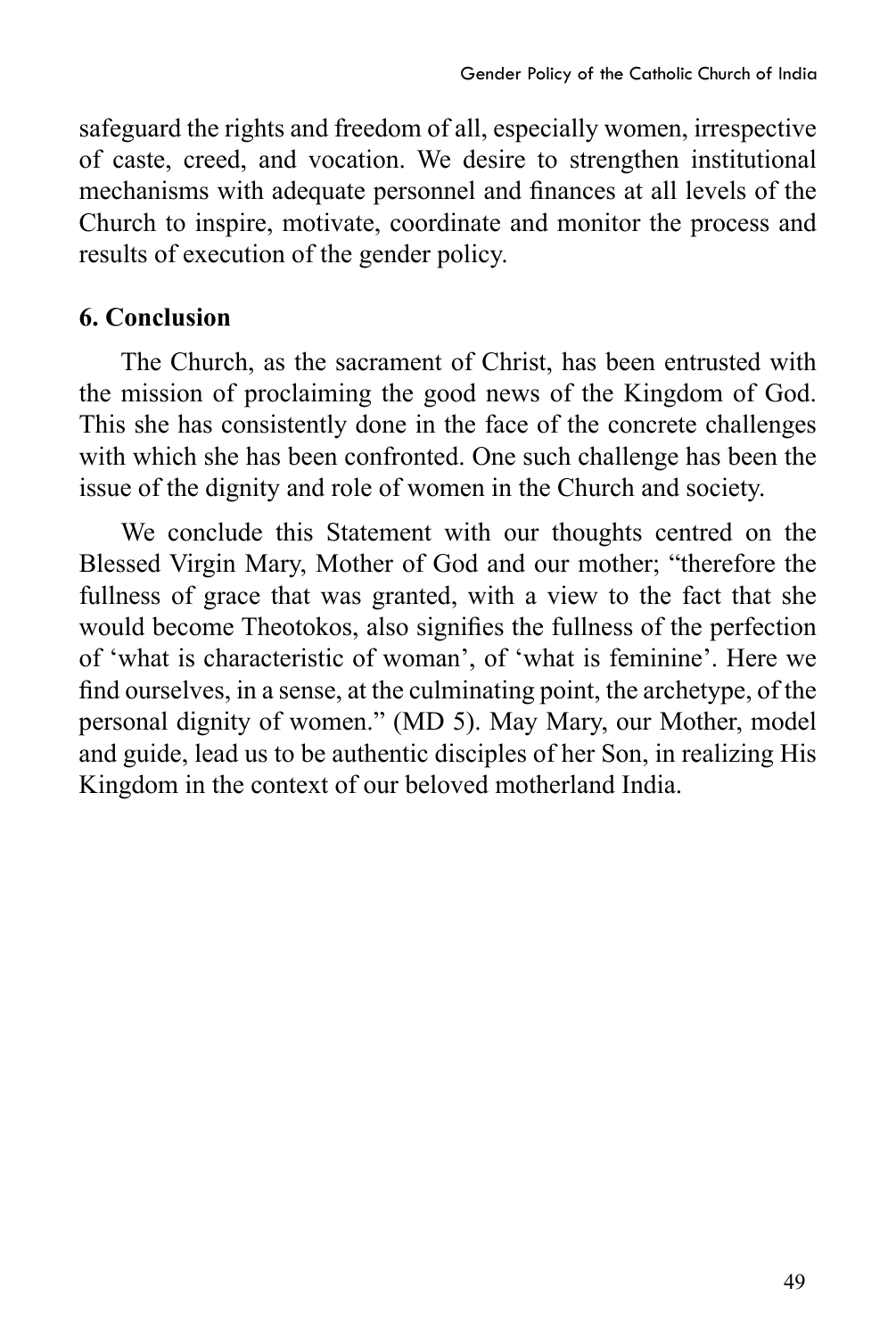# **APPENDIX - II**

### **The Process of the Evolution of the CBCI Gender Policy**

### **Phase 1 Selection of theme on 'WOMEN' for the 28th CBCI Plenary Assembly**

#### **April 2007**

At the CBCI Standing Committee meeting, Bishop John Baptist Thakur SJ, Chairperson, CBCI Commission For Women, proposed a theme on 'WOMEN' for their 28th Plenary Assembly. The Standing Committee approved the theme: "Empowerment of Women in the Church and Society" and appointed a committee of Bishops for the preparation of the Plenary Assembly. The Committee members consisted of Bishop John Baptist Thakur SJ as Coordinator, and Bishop Yvon Ambrose and Bishop Peter Remigius as members.

### **May - July 2007**

The Preparatory Committee requested the CBCI Commission For Women to draw up a road map leading to the 28th Plenary Assembly. The Commission put forward the following plan:- 1) Development of a Concept Paper 2) A National Consultation 3) 12 Regional Consultations with the Regional Bishops and women secretaries of the Commission For Women 4) Consolidation of the Regional Reports 5) Conduction of an all India Survey to assess the Church's impact on the empowerment of women and recommend a way forward 6) Publication of a book with articles written by bishops, women and men on the theme of 'Empowerment of Women' 7) Design a 'Logo' to be used at the 28th CBCI Plenary Assembly and its related activities and publications 8) Participation of lay and Religious women in the Plenary Assembly.

#### **18 July 2007**

The Preparatory Committee of the Bishops met with Secretaries of the CBCI Commissions, resource persons and the CRI Executives at CBCI Centre and studied the plan made by the Commission For Women.

#### **24 July 2007**

The Executive Secretaries of CBCI Commissions and the local Resource Team met at CBCI Centre for further study of the plan and conceptual clarity of the theme for the 28th CBCI Plenary Assembly.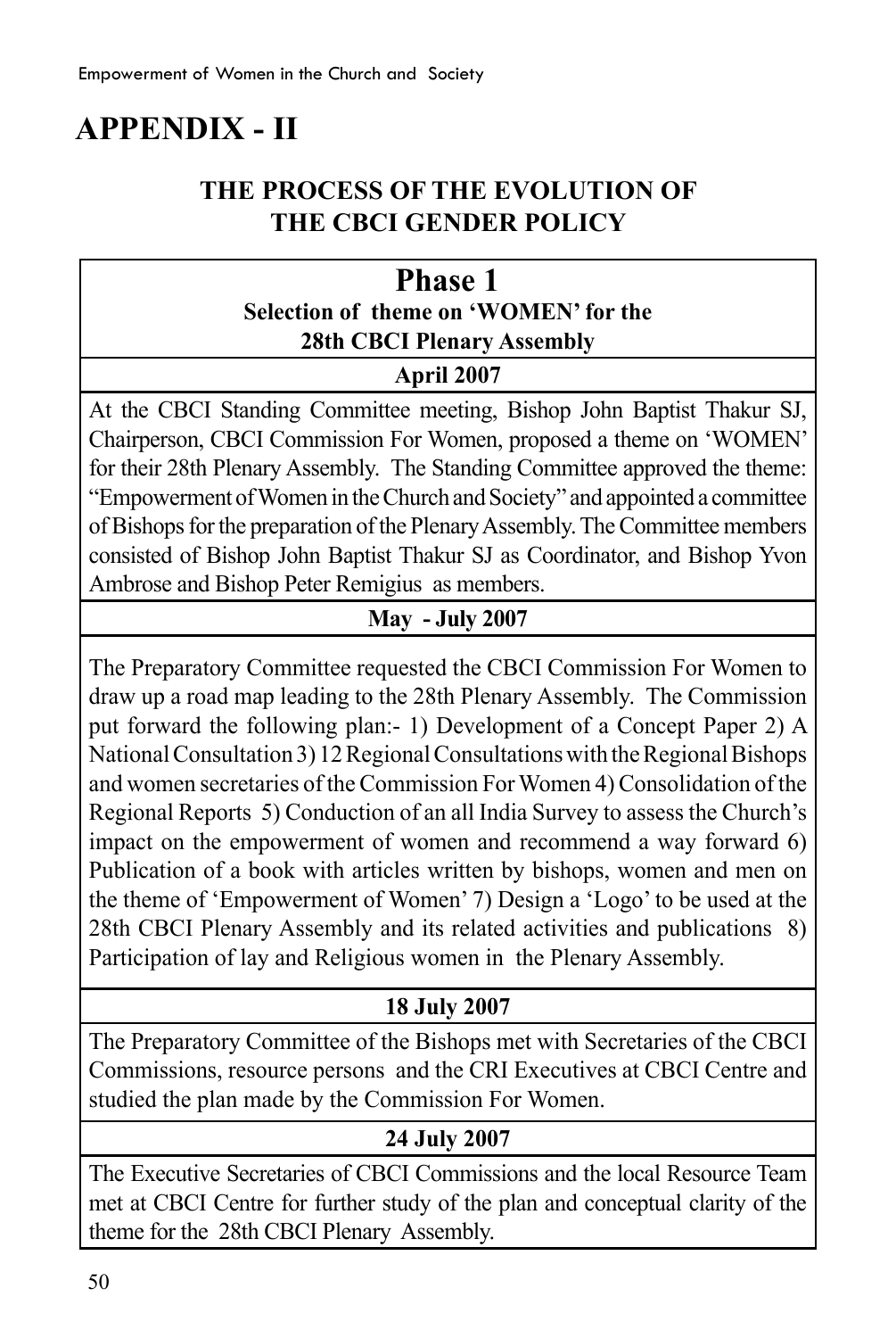### **June – August 2007**

Preparation of the All India Survey Questionaire by the CBCI Commission For Women together with the Indian Social Institute and Catholic Relief Services.

#### **13 August 2007**

A meeting was held of the CBCI Commission For Women with the local Core Team and Caritas Gender Department to discuss the logistics of the 28th CBCI Plenary Assembly.

#### **14 August 2007**

The Preparatory Committee met at CBCI Centre with the resource team for the preparation of Concept Paper.

### **29 August 2007**

CBCI Commission For Women inclusive of its 3 Bishops, Regional Coordinators, Advisory members and Editorial team of Magnificat were consulted on the preparation for the Plenary Assembly. The venue was CRI and Sadbhavana. Dates were finalized for the 12 Regional consultations, consolidation of the reports, selection of the logo. conduction of the All India survey, publication of the books with the articles on women, women's participation in the Plenary Assembly and identification of the resource persons to address the General Assembly.

#### **30 August 2007**

A National Consultation for the preparation of Plenary Assembly was arranged by the Commission For Women at CRI - Sadbhavana, New Delhi. Representatives of CBCI, CRI, CCI, CCWI, CRS and Streevani, as well as the Regional Coordinators, Advisory Members of the Commission For Women, women and men Religious and Gender experts participated. In all they were 65 participants. The consultation discussed possible topics for the Plenary Assembly and Regional Consultations, a one year campaign for Gender awareness building, the Concept paper, a Gender Policy, the participation of women in the Plenary Assembly and the need to develop Women's Spirituality.

#### **13 September. 2007**

The Preparatory Committee Bishops met with the CBCI Secretary General, Deputy Secretary General, Director, Caritas India, Executive Secretary, CBCI Commission For Women and the Coordinator, Gender Department, Caritas, for the implementation of the plan and revision of the concept paper.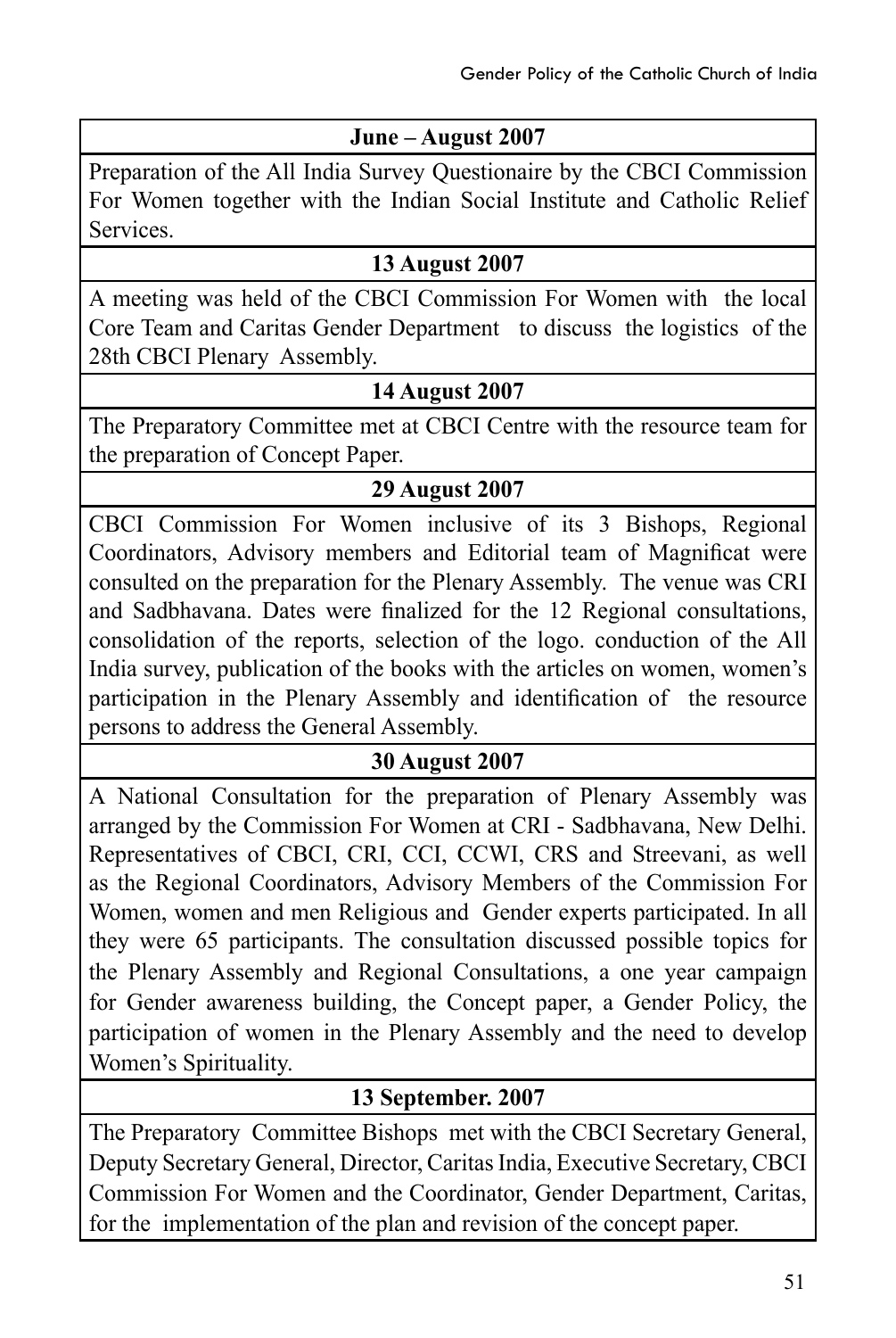### **14-15 September. 2007**

Experts met at Indian Social Institute, New Delhi to prepare the second draft of the Concept Paper.

#### **September 2007**

The All India Survey Questionnaire was sent out by the CBCI Commission For Women to all 160 Dioceses, Religious Congregations of women and men, Diocesan Social Service Societies and Women's Organizations.

#### **September – November 2007**

The All India Survey Questionnaire was collected and a four member team tabulated the responses.

#### **17-18 November 2007**

A National Consolidation on the Regional reports was held at CRI/ Sadhbavana, New Delhi. 15 members participated and consolidated the Regional Reports

#### **August – December 2007**

12 Regional Consultations were coordinated by the CBCI Commission For Women. The Regional Consultations were attended by Bishops, Diocesan Secretaries of the Commission For Women, DSSS, Regional CRI women and men, women's organizations and women activists from the Region. In all they were 571 Participants. The venue for the Regional Consultations were at the Regional Pastoral Centers.

Selection of Resource Persons to address the Plenary Assembly and finalisation of the programs:1) Introduction of the theme with results of the 'All India Survey' to assess the Church's impact on the empowerment of women and recommendation for a 'way forward'

2) Keynote address, 3) Response to the Keynote address, 4) The Scriptural and theological foundation for women's empowerment, 5) The situation of Dalit women today and the Church's response, 6) Contemporary tribal women's reality and our prophetic involvement.

## **Phase II 28th CBCI Plenary Assembly 13 -20 February 2008**

At the 28th CBCI Plenary Assembly 6 resource women presented papers on 'Empowerment of the Women in the Church and Society.' 20 Religious Women,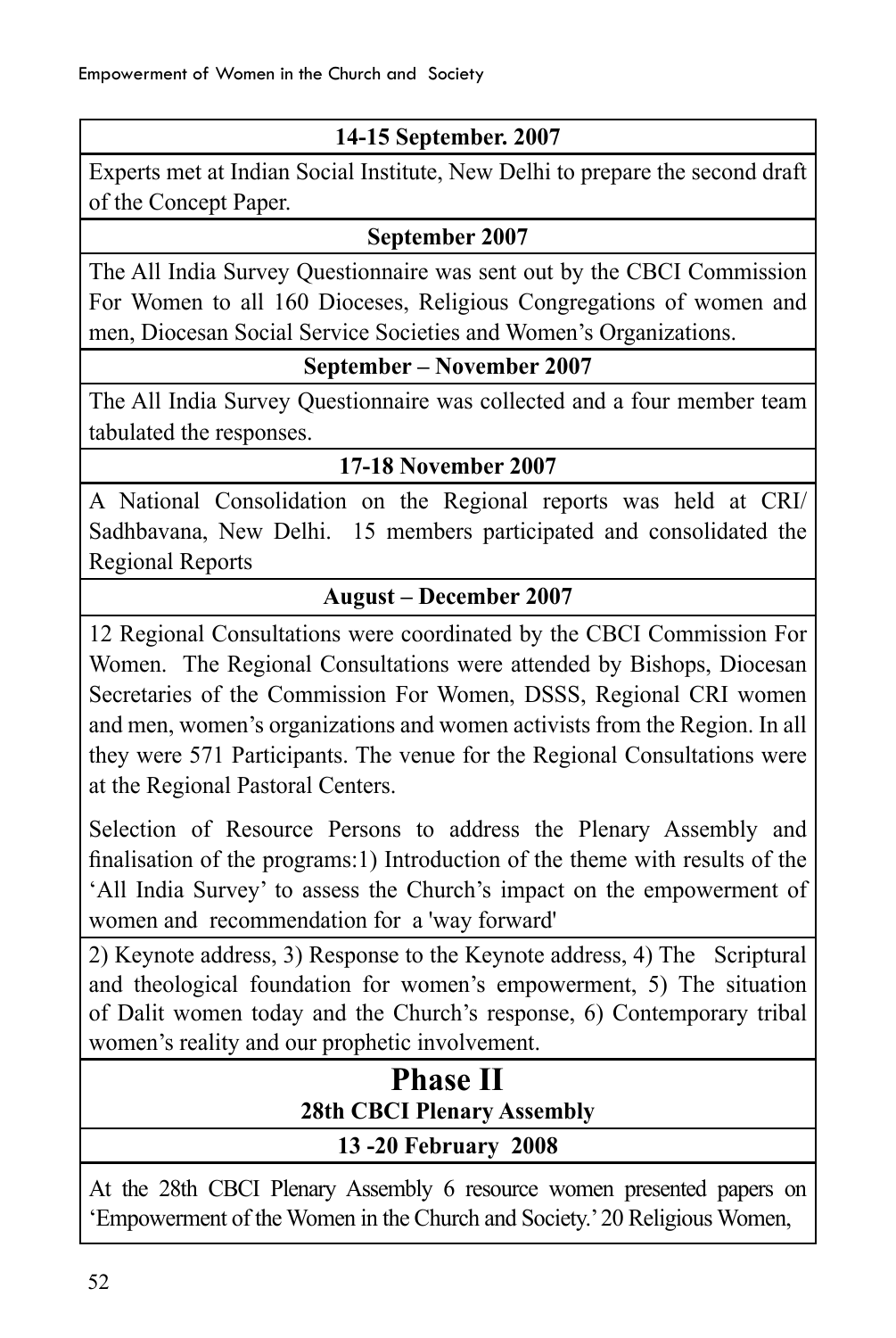20 Lay Women and 7 men participated in the Plenary Assembly. This meeting marked the beginning of a new era in the Catholic Church.

#### **20 February 2008**

The Statement of the 28th CBCI Plenary Assembly was released which called for 12 Regional Gender Policies and a CBCI Gender Policy based on these to be submitted by the next biennial Plenary Assembly. A landmark in the history of the Church - a Gender policy for the Church in India!

### **Phase III**

### **Preparation of Regional Gender Polices and CBCI Gender Policy**

#### **March - April 2008**

The CBCI Commission For Women studied various Gender Policies of National and International Agencies and documents of the Church for the 'out line' and the preparation of Schema for the Regional Gender Policies.

### **18-20 April 2008**

Biannual meeting of the CBCI Commission For Women was held to introduce and explain the concept of the Regional Gender Policies. It was held at St. Pius X College, Mumbai.

### **20 April 2008**

A Poster of the 28th CBCI Plenary Assembly was released by Bishop Edwin Colaco during the meeting of the Commission for the dissemination of information about the Gender Policy. A core team

for the drafting of the Gender Policy was constituted. An out line and model of a Regional Gender Policy was drafted and given to all the 12 Regional Coordinators and 12 Regional Chairman Bishops in order to prepare their Regional Gender Policies.

### **April – September 2008**

12 Regional Gender Policies were drafted in the Regions at the Regional Pastoral Centers and Diocesan Pastoral Centers. The policies were given to the Regional Bishops' Council for their approval. 228 persons participated including Bishops, Lay and Religious Women, Priests and Lay Men.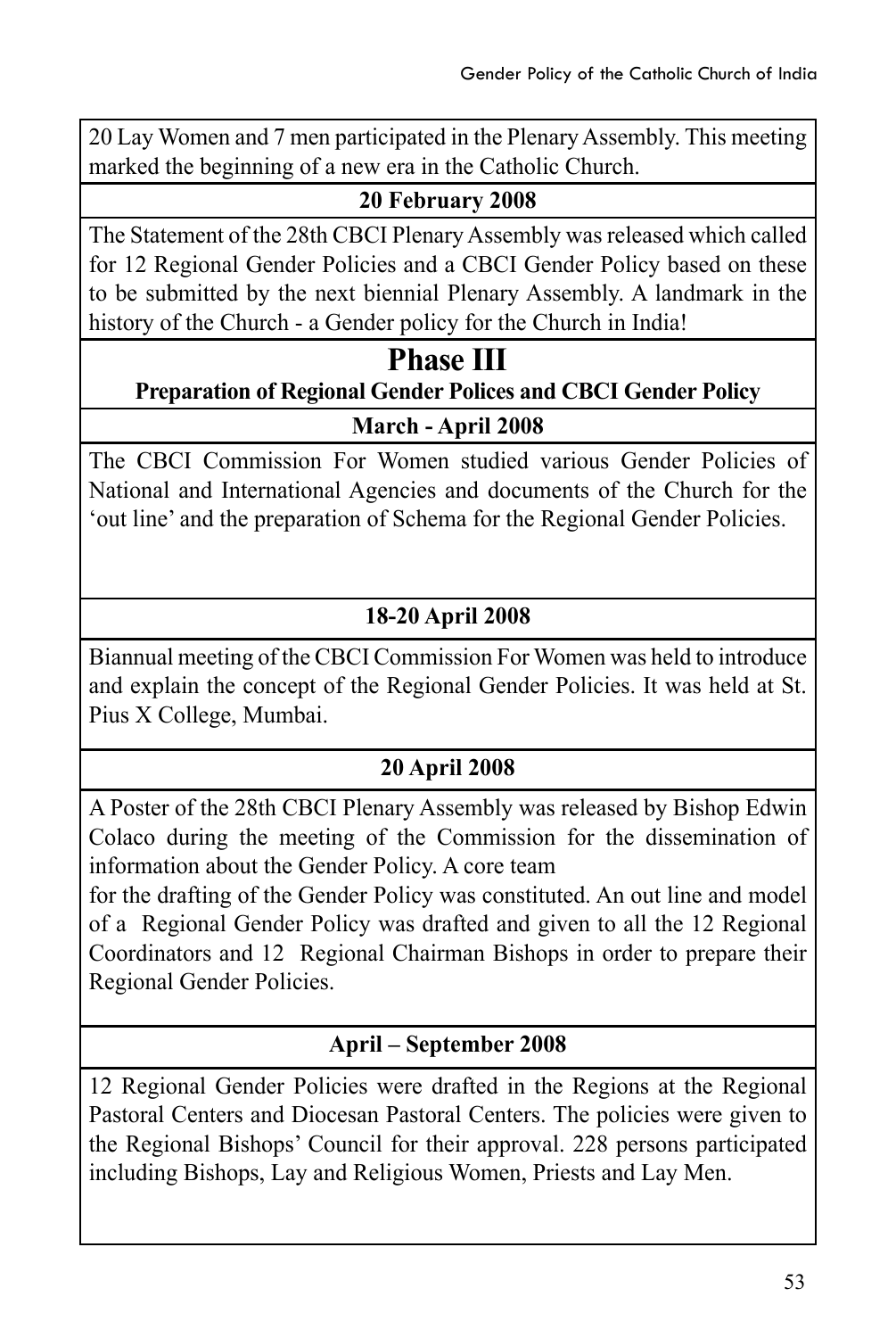### **6 September 2008**

CBCI Gender Policy Drafting Committee Meeting, Sarvodaya, Mumbai.

### **21-22 September 2008**

Biennial meeting of the CBCI Commission For Women was held at Christian Workers Centre, Bangalore to amalgamate the Regional Gender Policies and formulate a draft of the CBCI Gender Policy. 17 Gender experts from different parts of India participated.

### **22 September 2008**

Release of the book "Empowerment of Women in the Church and Society" edited by the Commission For Women ,at the CBCI Standing Committee Meeting held at St. John's Medical College, Bangalore. The book serves as a 'guide book' to the CBCI Gender Policy.

#### **October 2008**

Release of the book "In Search of Space" by the CBCI Commission For Women at the 10th Convention of Syro-Malabar Church, New Delhi. It is a collection of articles on 'The Empowerment of Women' written by Bishops, women and men, both Religious and lay.

#### **3 December 2008**

CBCI Gender Policy Drafting Committee Meeting, St Pius X College, Mumbai

#### **6 January 2009**

CBCI Gender Policy Drafting Committee Meeting, St Pius X College, Mumbai

### **December 2008 - April 2009**

Circulation of the Draft of the CBCI Gender Policy to experts for a feed back.

### **24 April 2009**

The Draft CBCI Gender Policy was introduced by Bishop JB Thakur SJ, Chairperson, CBCI Commission For Women at the CBCI Standing Committee Meeting.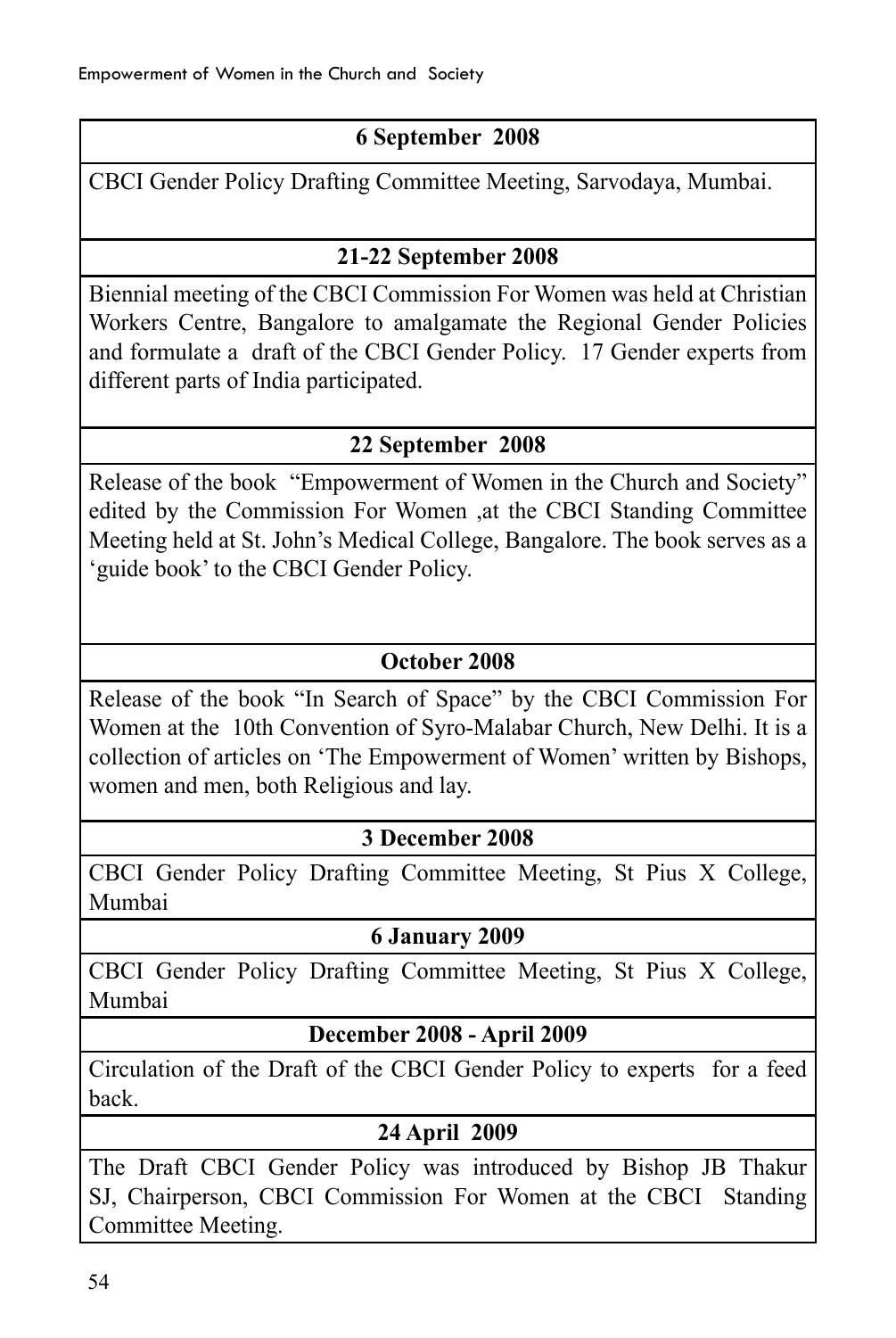A Bishops' Committee was appointed for detailed reading of the Gender Policy and preparation of the final draft. The committee consisted of Bishop John Baptist Thakur SJ, Bishop Yvon Ambrose, Bishop Thomas Dabre, Bishop Ignatius Menezes and Bishop Edwin Colaco.

#### **May – July 2009**

The Draft CBCI Gender Policy was circulated to elicit comments and suggestions from experts, both Religious and lay.

#### **14 July 2009**

The Bishops' Committee met at CBCI Centre, Delhi, to finalise draft of the CBCI Gender Policy.

#### **August 2009**

The final Draft of the CBCI Gender Policy was included in the agenda of the CBCI Standing Committee meeting of September 2009

#### **13 August 2009**

Results of the All India Survey to assess the Church's impact on the empowerment of women and recommend a way forward conducted in 2007- 2008 in preparation for the 28th CBCI General Assembly was released on the occasion of the 'Women's Convention' held in the Archdiocese of Delhi. The Report was entitled "Empowerment of Women and Church in India".

# **Phase IV Implementation of the CBCI Gender Policy**

**17 – 19 September 2009**

CBCI Commission For Women organised a National Training for the implementation of the CBCI Gender Policy. Gender experts from the CBCI Commissions, Institute of Management, Kakkanad; Sangat; Vithajyothi, Streevani, Sadbhavana and Executive Secretary of the CBCI Commission For Women comprised the resource team and panelists. The training led to the formulation of an action plan for an effective implementation of Gender Policy.

#### **19 – 20 September 2009**

**A Mechanism for the implementation of Gender Policy** was outlined at the Meeting of the CBCI Commission For Women.

The formation of the following committees was recommended:

**1) Steering Committee** – Responsible for setting the agenda, providing strategic direction and problem solving.